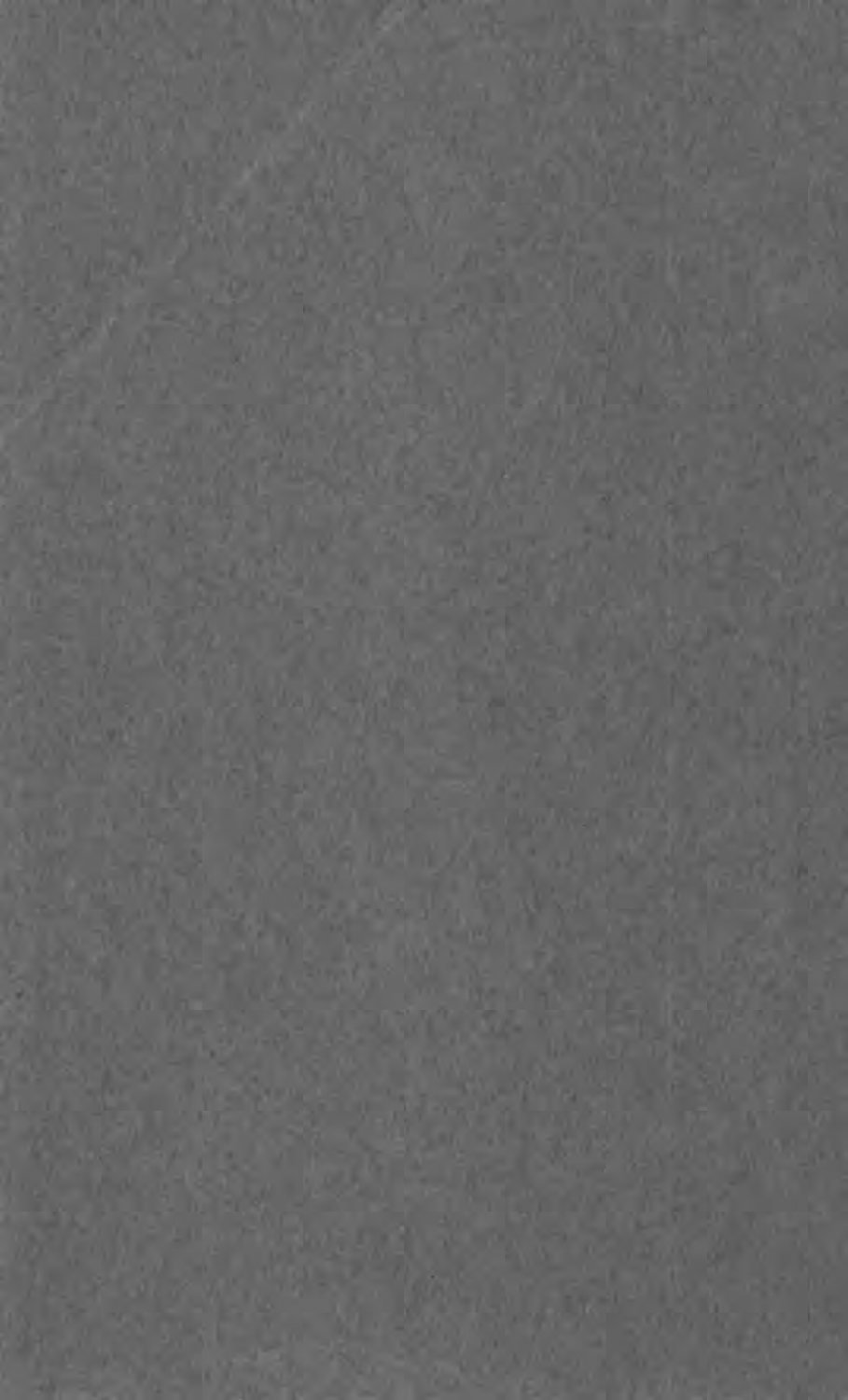# **Ouicksilver Deposits** of Chile

*By* J. F. McALLISTER, HECTOR FLORES W., *and* CARLOS RUIZ F.

GEOLOGIC INVESTIGATIONS IN THE AMERICAN REPUBLICS, 1949

GEOLOGICAL SURVEY BULLETIN 964-E

*Published in cooperation with the Departamento de Minas y Petroleo, Chile, under the auspices of the Interdepartmental Committee on Scientific and Cultural Cooperation, Department of State*

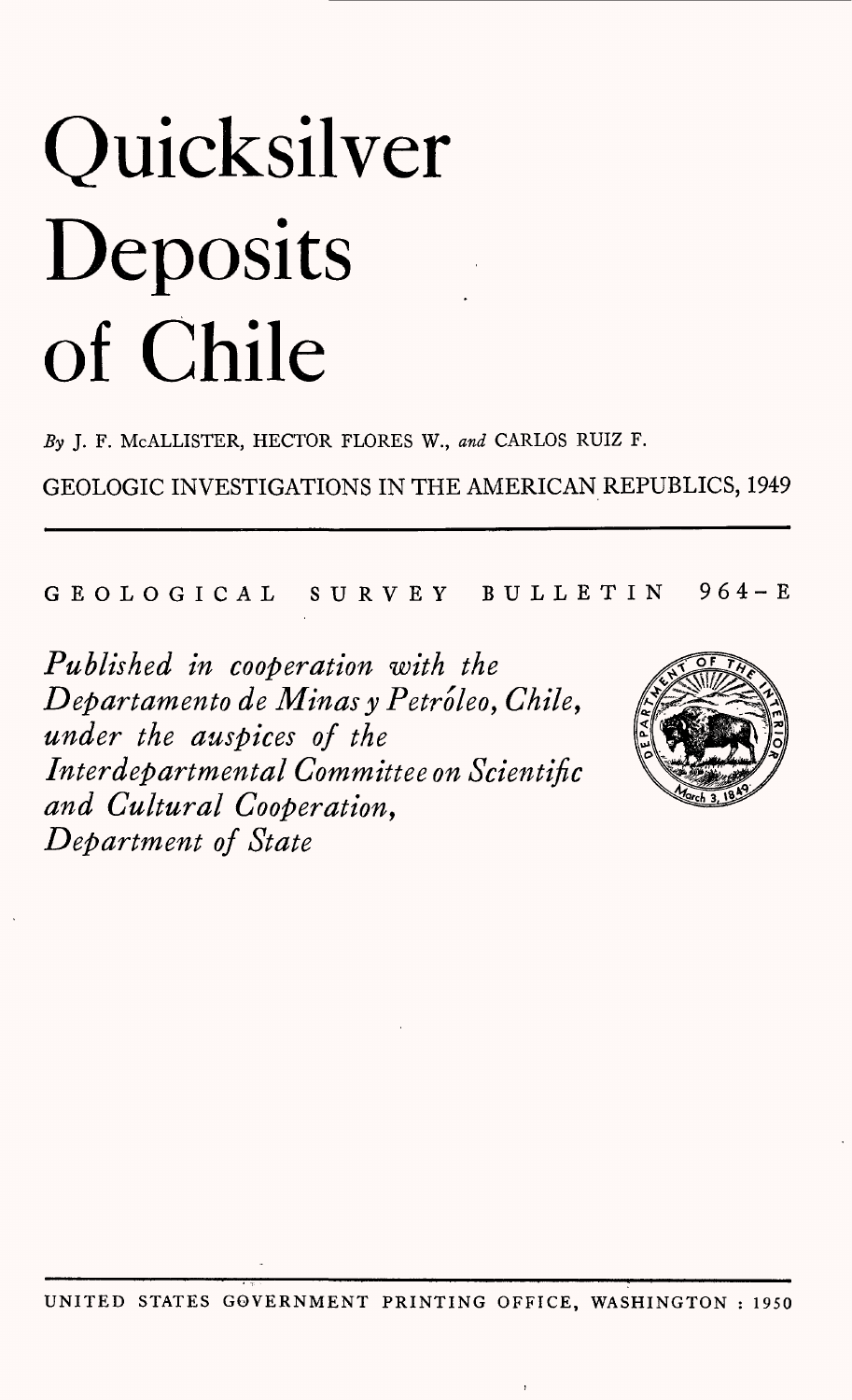#### **UNITED STATES DEPARTMENT OF THE INTERIOR**

**Oscar L. Chapman,** *Secretary*

#### **GEOLOGICAL SURVEY**

**W. E. Wrather,** *Director*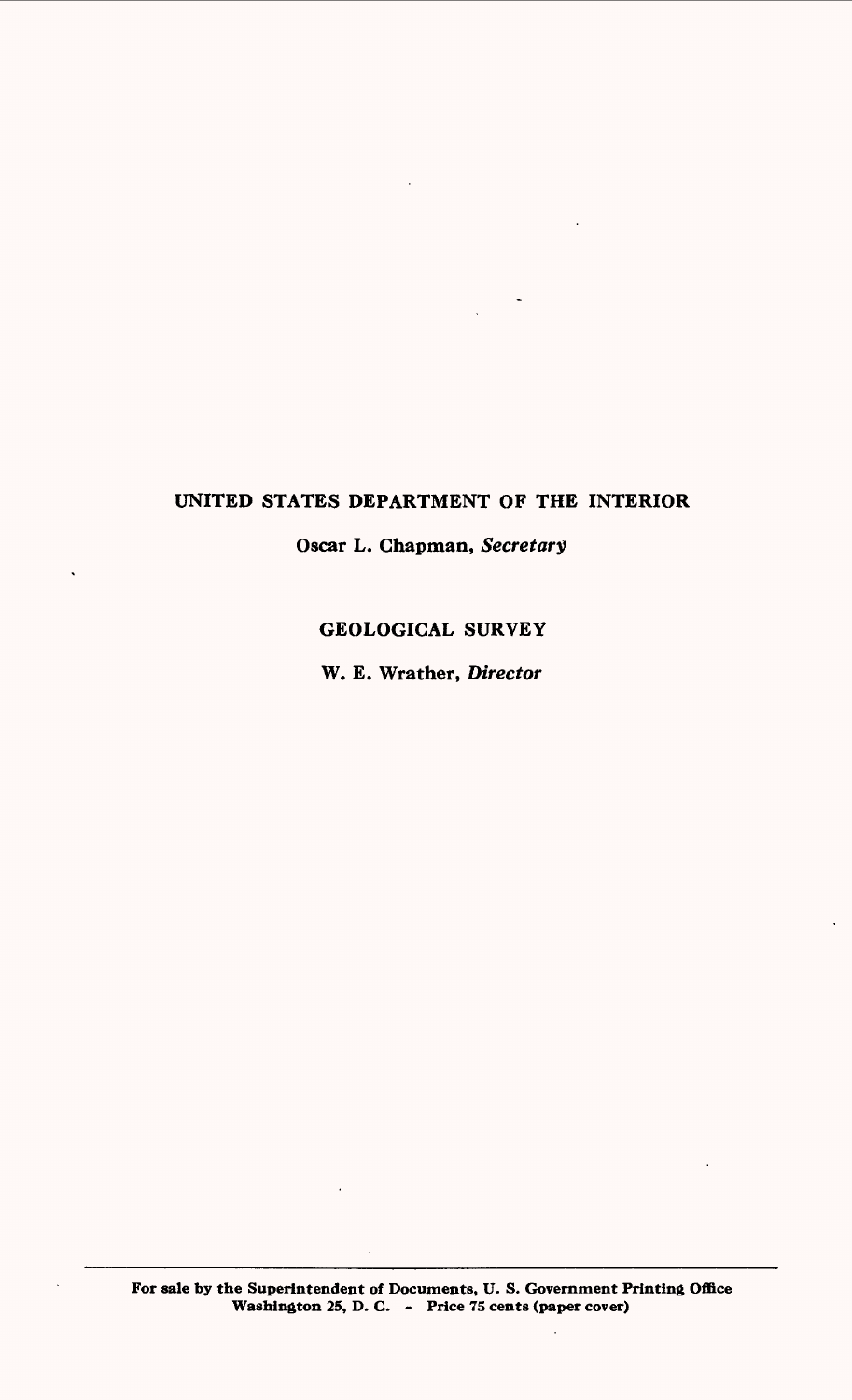# $\overline{C}$  ONTENTS  $\mathbb{C}^{\mathbb{C}^{\mathrm{nc}}}$

i,  $\overline{1}$ 

|                          | Mercurian tetrahedrite                                   |
|--------------------------|----------------------------------------------------------|
|                          |                                                          |
|                          | Azurite and malachite----------------------------------- |
|                          |                                                          |
|                          |                                                          |
|                          |                                                          |
|                          |                                                          |
|                          |                                                          |
|                          |                                                          |
|                          |                                                          |
|                          |                                                          |
|                          |                                                          |
|                          |                                                          |
|                          |                                                          |
|                          |                                                          |
|                          |                                                          |
|                          |                                                          |
|                          |                                                          |
|                          |                                                          |
|                          |                                                          |
|                          |                                                          |
|                          |                                                          |
|                          |                                                          |
|                          |                                                          |
|                          |                                                          |
|                          |                                                          |
|                          |                                                          |
| Delirio-Republicana mine |                                                          |
|                          |                                                          |
|                          |                                                          |
|                          |                                                          |
|                          |                                                          |
|                          |                                                          |
|                          |                                                          |
|                          |                                                          |
|                          |                                                          |
|                          |                                                          |
|                          |                                                          |

l,

٦.

 $\boldsymbol{\beta}$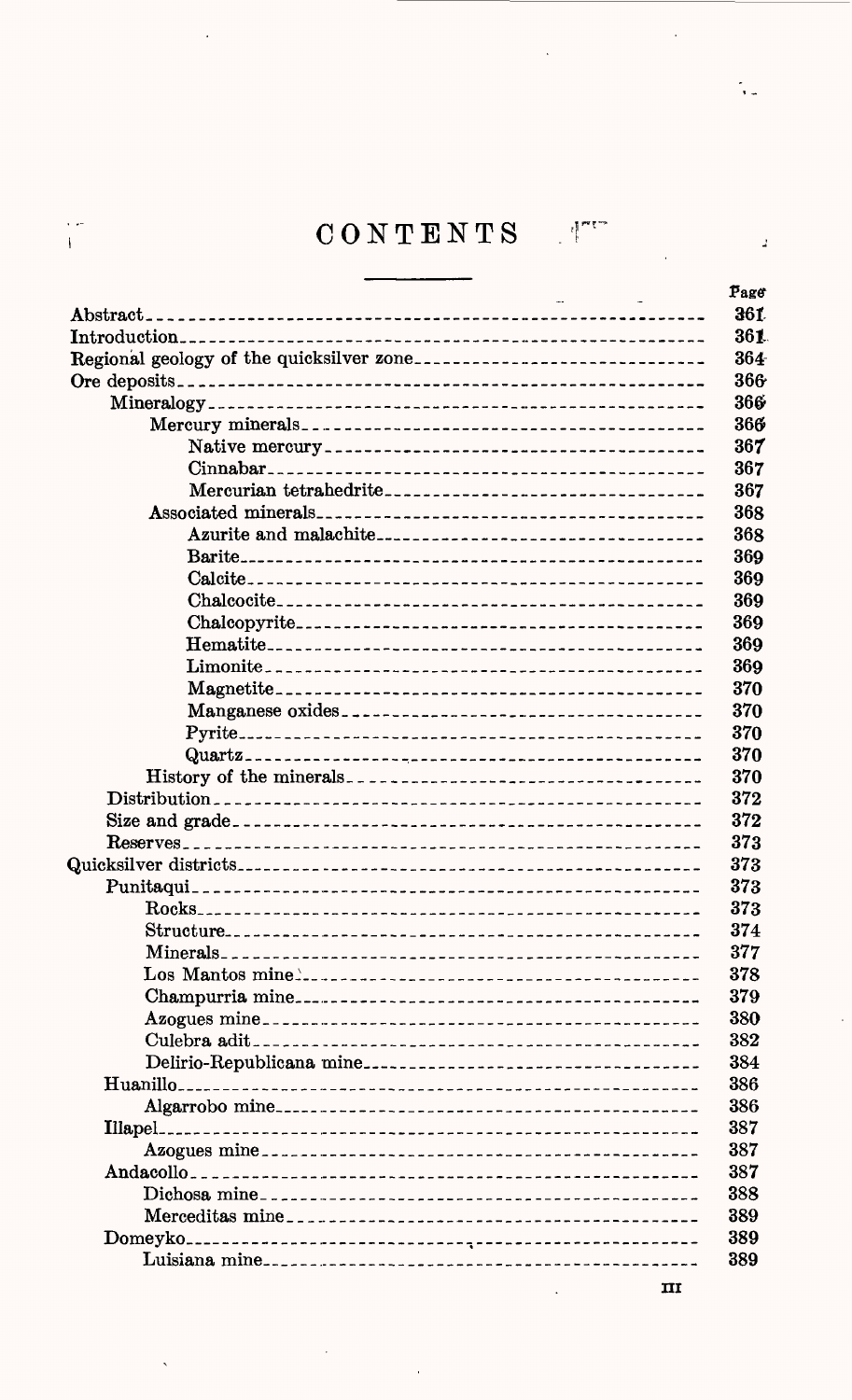| . TA                            | <b>CONTENTS</b> |      |
|---------------------------------|-----------------|------|
| Quicksilver districts—Continued |                 | Page |
|                                 |                 | 391  |
|                                 |                 | 391  |
|                                 |                 | 391  |
|                                 |                 | 392  |
|                                 |                 | 392  |
|                                 |                 | 392  |
|                                 |                 | 393  |
|                                 |                 | 394  |
|                                 |                 | 394  |
|                                 |                 | 394  |
|                                 |                 | 398  |
|                                 |                 | 399  |
|                                 |                 |      |

# ILLUSTRATIONS

 $\overline{a}$ 

| PLATE 20. Geologic and topographic map of the Punitaqui quicksilver                                                                                                                                                                                                                                                                                                                                  | Page      |
|------------------------------------------------------------------------------------------------------------------------------------------------------------------------------------------------------------------------------------------------------------------------------------------------------------------------------------------------------------------------------------------------------|-----------|
| 21. Geologic map of the 170 level, Los Mantos mine, Punitaqui,                                                                                                                                                                                                                                                                                                                                       | In pocket |
| 22. Geologic map of the 250 level, Los Mantos mine, Punitaqui,                                                                                                                                                                                                                                                                                                                                       |           |
| 23. Geologic sections, Los Mantos mine, Punitaqui, Chile.  In pocket<br>24. Geologic map of the 330 adit, Los Mantos mine, Punitaqui,                                                                                                                                                                                                                                                                |           |
| 25. Geologic maps of exploration adits, Los Mantos mine,                                                                                                                                                                                                                                                                                                                                             | In pocket |
| 26. Geologic map of the 370 level, Champurria mine, Punitaqui,                                                                                                                                                                                                                                                                                                                                       |           |
| 27. Geologic maps and sections of the Delirio-Republicana mine,                                                                                                                                                                                                                                                                                                                                      |           |
| 28. Geologic sketch map of the Dichosa quicksilver mine, Anda-                                                                                                                                                                                                                                                                                                                                       | In pocket |
| collo, Chile <sub>nn</sub> , $\frac{1}{2}$ , $\frac{1}{2}$ , $\frac{1}{2}$ , $\frac{1}{2}$ , $\frac{1}{2}$ , $\frac{1}{2}$ , $\frac{1}{2}$ , $\frac{1}{2}$ , $\frac{1}{2}$ , $\frac{1}{2}$ , $\frac{1}{2}$ , $\frac{1}{2}$ , $\frac{1}{2}$ , $\frac{1}{2}$ , $\frac{1}{2}$ , $\frac{1}{2}$ , $\frac{1}{2}$ , $\frac{1}{2}$ , $\frac{1$<br>29. Geologic and topographic sketch map, Merceditas quick- |           |
| 30. Geologic map of the Mirador quicksilver deposit, Cerro                                                                                                                                                                                                                                                                                                                                           |           |
| Blanco, Copiapó, Chile <sub>----------------------------</sub> In pocket<br>FIGURE 39. Index map of Chile, showing quicksilver region _____________                                                                                                                                                                                                                                                  | 362       |
| 40. Geologic map of the main level, Azogues mine, Punitaqui,<br>Chile____________________<br>.                                                                                                                                                                                                                                                                                                       | 381       |
| 41. Geologic map of the Culebra adit, Punitaqui, Chile<br>42. Geologic map and section of the Luisiana quicksilver mine,                                                                                                                                                                                                                                                                             | 383       |
|                                                                                                                                                                                                                                                                                                                                                                                                      | 390       |
| 43. Geologic map of the Alianza quicksilver deposit, Sierra la<br>Plata, Copiapó, Chile                                                                                                                                                                                                                                                                                                              | 395       |
| 44. Plan and projection of the Alianza mine, Sierra la Plata, Copia-                                                                                                                                                                                                                                                                                                                                 | 396       |

l,

 $\ddot{\phantom{0}}$ 

 $\ddot{\phantom{a}}$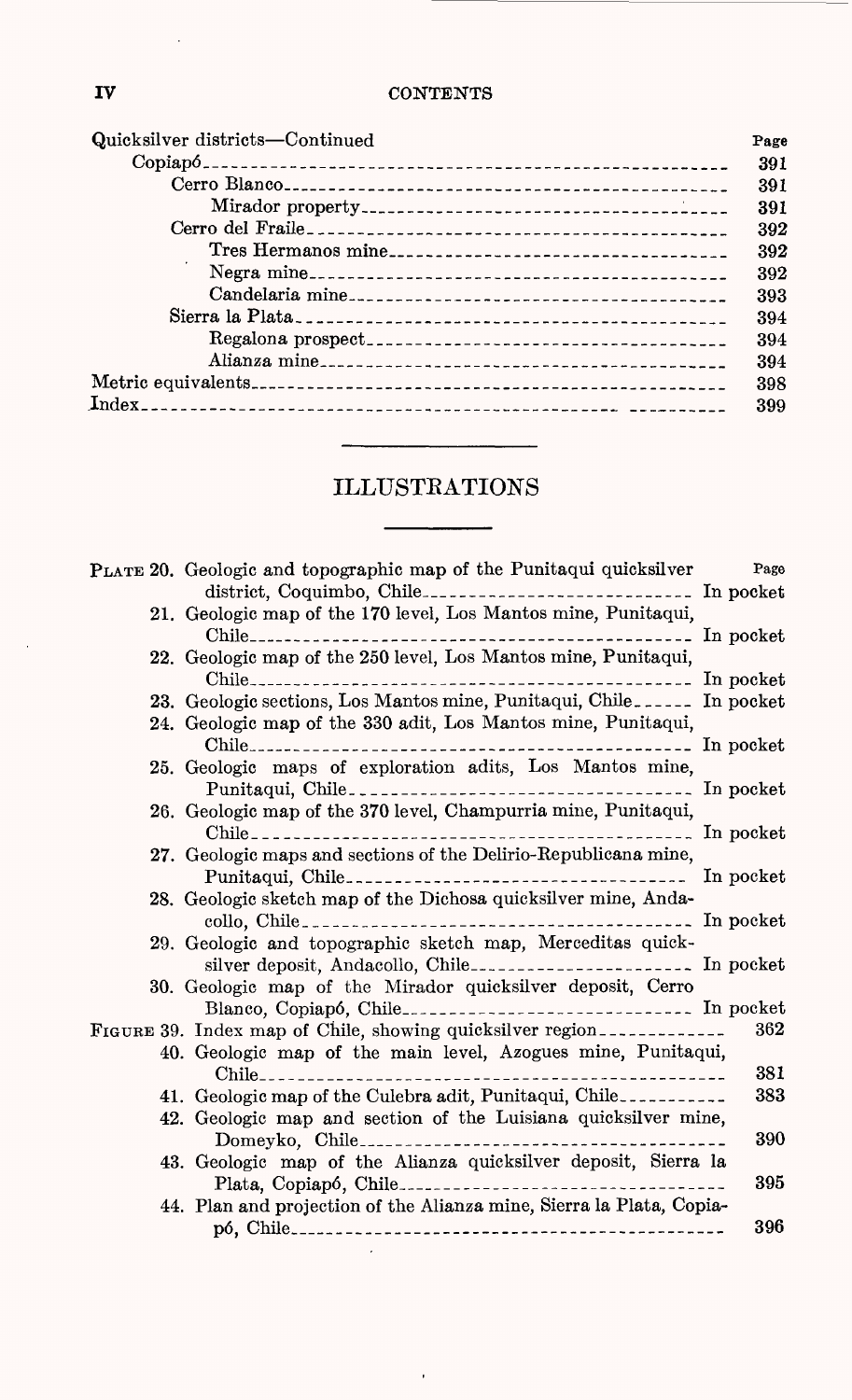#### **QUICKSILVER DEPOSITS OF CHILE**

BY J. F. MCALLISTER, HÉCTOR FLORES W., and CARLOS RUIZ F.

#### **ABSTRACT**

Quicksilver has been mined intermittently in Chile since the end of the 18th century, but only in small quantities for local use until recently, when the large mine at Punitaqui started producing an average of 2,000 flasks annually for export.

The deposits, most of which are small, are in a narrow strip about 500 kilometers long, extending from Copiapó to Illapel, in north-central Chile. They are with few exceptions in the Porfiritica formation, consisting of Mesozoic andesitic rocks, and are generally near intrusive bodies of granodiorite, which is a facies of the Andean diorite complex. Most of the ore was localized in shattered and crushed zones along steep faults, some of which were formed by strike-slip shearing.

The principal ore minerals are coarse-grained cinnabar, mercurian tetrahedrite, and powdery cinnabar mixed with oxides of iron and antimony in the weathered veins. The mercurian tetrahedrite and powdery cinnabar are the most characteristic minerals of the deposits. A little native mercury occurs in places. The coarse-grained cinnabar and mercurian tetrahedrite are hypogene minerals, and the powdery cinnabar mixture, which is closely associated with copper carbonates and limonite, is of supergene origin, having been formed by the weathering of the mercurian tetrahedrite. Vein minerals associated with the mercury minerals are, roughly in the order of deposition: calcite, specular hematite, magnetite, barite, quartz, pyrite, chalcopyrite, chalcocite, and products of weathering such as azurite, malachite, and limonite. Some of the pyrite encloses gold.

Reserves had been measured at only one mine, wher\*e exploitation of mercury depended on profitable extraction of gold and copper. Reserves even of inferred ore at other places in Chile are small and economically marginal. The quicksilver districts are described in detail.

#### **INTRODUCTION**

The quicksilver deposits of Chile, with few known exceptions, lie within a narrow strip extending for about 500 kilometers; at the north end is Copiapó, and at the south end is Illapel, about 200 kilometers airline north of Santiago. Most of the deposits lie nearer to the ends of the strip than to the middle. (See fig. 39.) The northern 100 kilometers contains the Alianza mine and Eegalona prospect in the La Plata district, the Tres Hermanos, Negra, and Candelaria properties in the Cerro del Fraile, and the Mirador property near Cerro Blanco.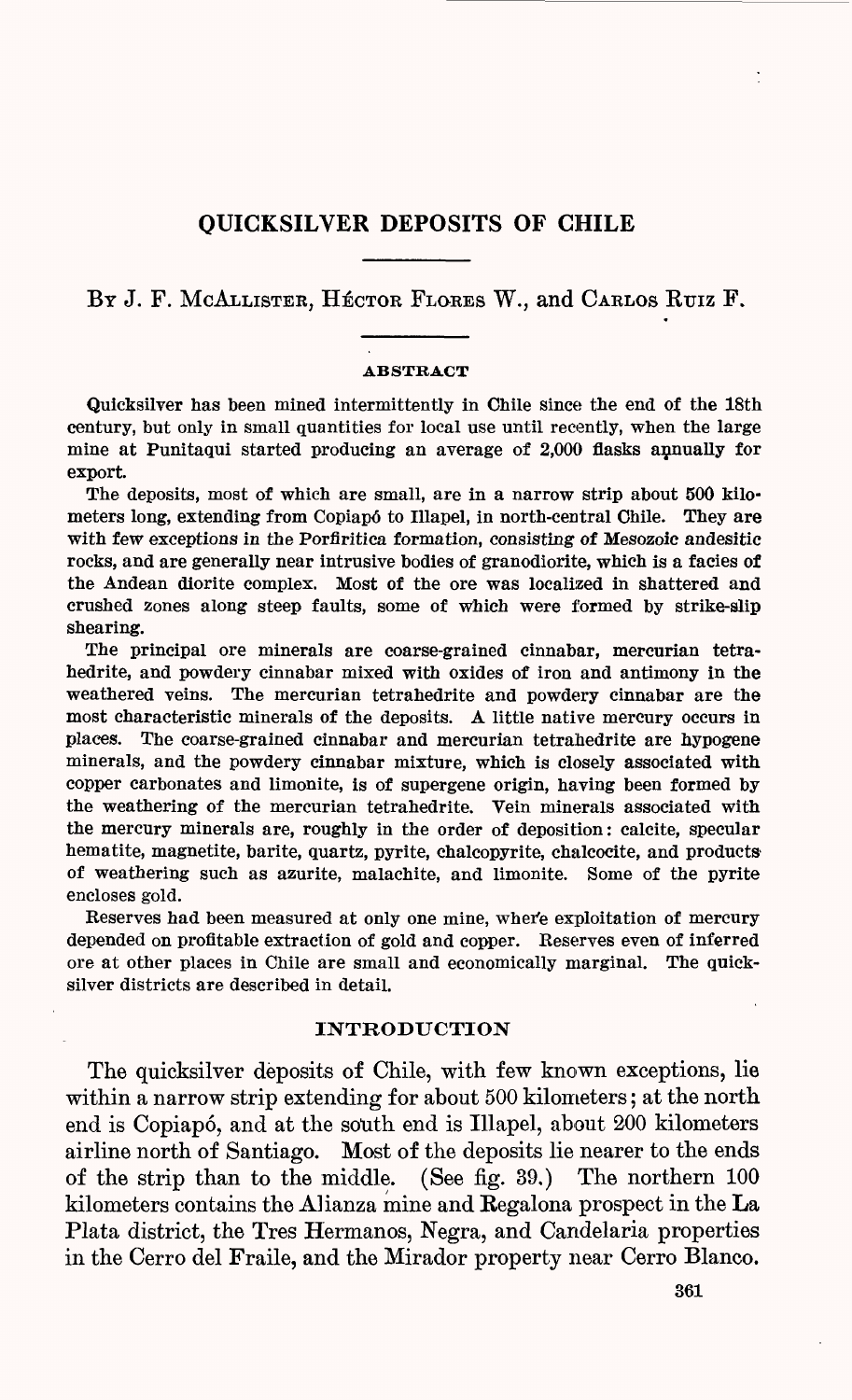

FIGURE 39.-Index map of Chile, showing quicksilver region.

In the southern 150 kilometers the following properties were examined : in the Punitaqui area, the Los Mantos, the Delirio-Bepublicana, and the Azogues mines, part of the Champurria mine, and part of the Santa Inés property, including the Culebra adit; near Huanillo, the Algarrobo mine; and south of Andacollo, the Dichosa and Merceditas mines. A property north of Combarbala, and the Azogues mine north of Illapel, were not examined. The region between the northern and southern groups seems barren except for the Luisiana mine, west of Cachiyuyo.

The deposits are at moderately low altitudes as they lie in the zone where the foothills of the Andes merge with the Coast Range. They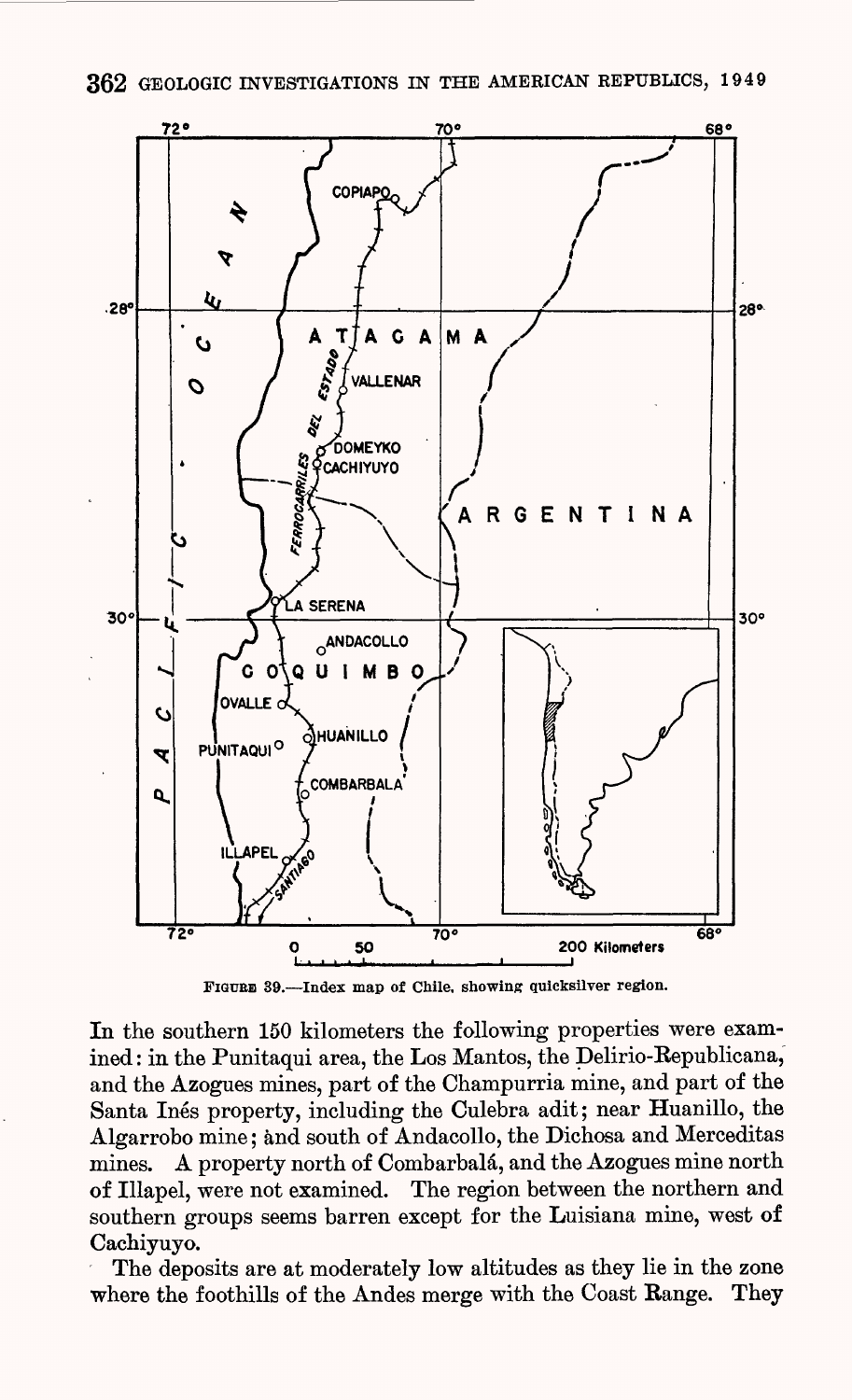are within 50 kilometers of the longitudinal highway and railroad, but the side roads to some of them are indirect. The sparse vegetation does not include trees suitable for mine timbers, and would not yield sufficient fuel for even moderately large operations. The climate is no hindrance to mining at any time of the year. Eock exposures at most places are good.

No complete history of mercury mining in Chile has been compiled, but fragments of the story in mining publications indicate that some of the deposits have been worked intermittently since the Spanish colonial period. The first discovery was made near Andacollo in 1778 1, and the next at Punitaqui in 1785.<sup>2</sup> The deposits were mined at first by the Spanish Government. The small quantity of mercury recovered was used at the local gold and silver mines, whenever it could compete successfully with the high-priced Peruvian and Spanish metal.

Mining seems to have been interrupted by long periods of inactivity, and there are few records of the meager production. The Punitaqui mine, which contains the largest deposit, probably was abandoned during the second decade of the nineteenth century but was reopened about 50 years later;<sup>3</sup> in 1874 it yielded about 800 flasks of mercury.<sup>4</sup> About 60 flasks were shipped by railroad from the Andacollo district in 1918-19, according to  $\overline{S}$ r. Tomás Whittle,<sup>5</sup> and during the next two decades only enough was produced to supply the needs of the Andacollo gold miners. The great rise in mercury prices caused by World War II revived interest in mercury mining to such an extent that Chile in 1941 exported about 1,300 flasks, in 1942 about, 2,300 flasks, and in 1943 at least 2,500 flasks; it exported considerably less in 1944. According to the best information and estimates available, Chile in 1943 held seventh position among non-Axis producers, following Spain, the United States, Mexico, Canada, Kussia, and China, and contributed about 1.4 percent of the non-Axis production.

The work upon which this report is based was carried on by the U. S. Geological Survey, Department of the Interior, in cooperation with the Chilean Departamento de Minas y Petróleo, as part of a cooperative program sponsored by the Interdepartmental Committee on Scientific and Cultural Cooperation, under the auspices of the United States Department of State.

Field work was carried on between February and August, 1944. Flores, of the Departamento de Minas y Petróleo, and McAllister,

<sup>&</sup>lt;sup>1</sup> Whittle, Tomás, Explotación de las minas de mercurio : Bol. minero, vol. 44, p. 3, Santi**ago, Chile, 1932.**

**<sup>2</sup> Kuntz, Julio, Monograffa minera de la Provincia de Coquimbo: Bol. minero, vol. 37, p. 865, Santiago, Chile, 1925.**

**<sup>\*</sup> Kuntz, Julio, op. cit, p. 865.**

**<sup>\*</sup> Whittle, Tomas, op, cit., p. 4.**

**<sup>\*</sup>Whittle, Tomds, oral communication, 1944.**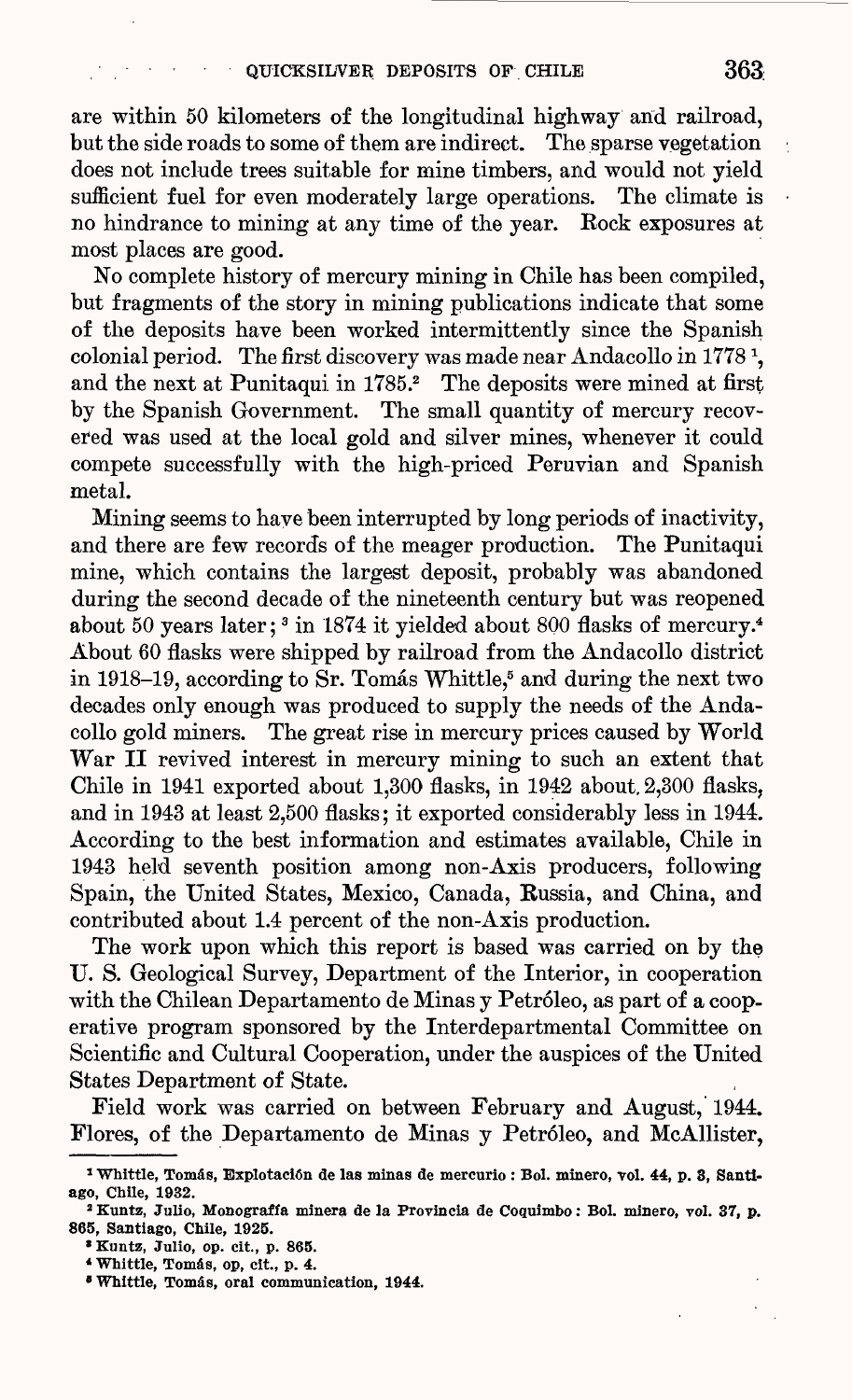of the Geological Survey, collaborated in mapping part of the areal and mine geology in the Punitaqui district until Flores was obliged to resume his duties as professor at the Universidad de Chile. In June, McAllister was joined by Ruiz, of the Departamento de Minas y Petróleo, who collaborated in the remaining field work.

Base maps of some mines (pis. 21, 22, 24, 25, 26, 27; figs. 40, 41, 44) and one topographic map (part of pi. 20) were furnished by property owners, as acknowledged on the illustrations. The writers surveyed other mines with Brunton and tape, and mapped the areal geology and topography with plane table. They are responsible for all geologic information on the maps.

The writers are greatly indebted to officials of the Compania Minera Punitaqui, S. A., especially to Sr. Jose Luis Claro, Sr. Eicardo Fritis, Sr. Moises Silbermann, Sr. Jose Ayala, and Sr. Horacio Gallo, for their generous cooperation in furnishing information and maps, for their hospitality, and for many other courtesies. They are similarly indebted to Sr. Sali Hochschild, president of the Compania Minera Delirio de Punitaqui, and to Mr. O. M. Brown, consulting engineer of the company. It is also a pleasure to acknowledge the cooperation and help in various ways of Sr. Tomás Whittle of Andacollo; of the Toro brothers of Cerro del Fraile, Copiapó; officers of the Compañía Minera Monte Patria; of officials of the Caja de Credito Minero, especially Sr. Fernando Benitez and Sr. Luis Kaiser; and of others in Chilean Government agencies, whose attentions, although too varied to enumerate, are sincerely appreciated.

#### **REGIONAL, GEOLOGY OF THE QUICKSILVER ZONE**

The oldest rocks of north-central Chile consist of pre-Cambrian regionally metamorphosed rocks, chiefly amphibolite and mica schist, and of Paleozoic shale, sandstone, and conglomerate. All these rocks occur in small strips along the coast.6

Of far greater extent are Mesozoic volcanic rocks and interbedded limestones. This assemblage, where not subdivided and especially where limestones are thin or lacking, is known as the "Formación Porfiritica"-literally the "porphyrite formation."<sup>7</sup> This unit includes porphyritic andesite, andesitic tuff and breccia, and conglomerate derived from them. The formation is more than a thousand meters thick, according to Brüggen,<sup>8</sup> who described the igneous rocks

<sup>&</sup>lt;sup>e</sup> Muñoz Cristi, Jorge, Rasgos generales de la constitución geológica de la Cordillera de la Costa, especialmente en la Provincia de Coquimbo : Anales Primer Congreso Panamericano de Ingeniería de Minas y Geología, vol. 2, pp. 290-300, Santiago, Chile, 1942. Reseña de la geologfa de Chile, p. 7, Centre de estudiantes de ingenieria de minas, Univ. Chile, 1947.

<sup>7</sup> In Chile it is acceptable to use a rock name in place of a geographic name with the term "formation," and it is customary there to call a Mesozoic andesite a porphyrite; to avoid confusion, therefore, the Chilean term "Formación Porfirítica" will be retained, but anglicized as "Porfiritica formation."

<sup>&</sup>lt;sup>8</sup> Brüggen, Johannes, Grundzüge der Geologie und Lagerstättenkunde Chiles: Math.-Naturwiss. Klasse der Heidelberger Akad. der Wiss., 1934.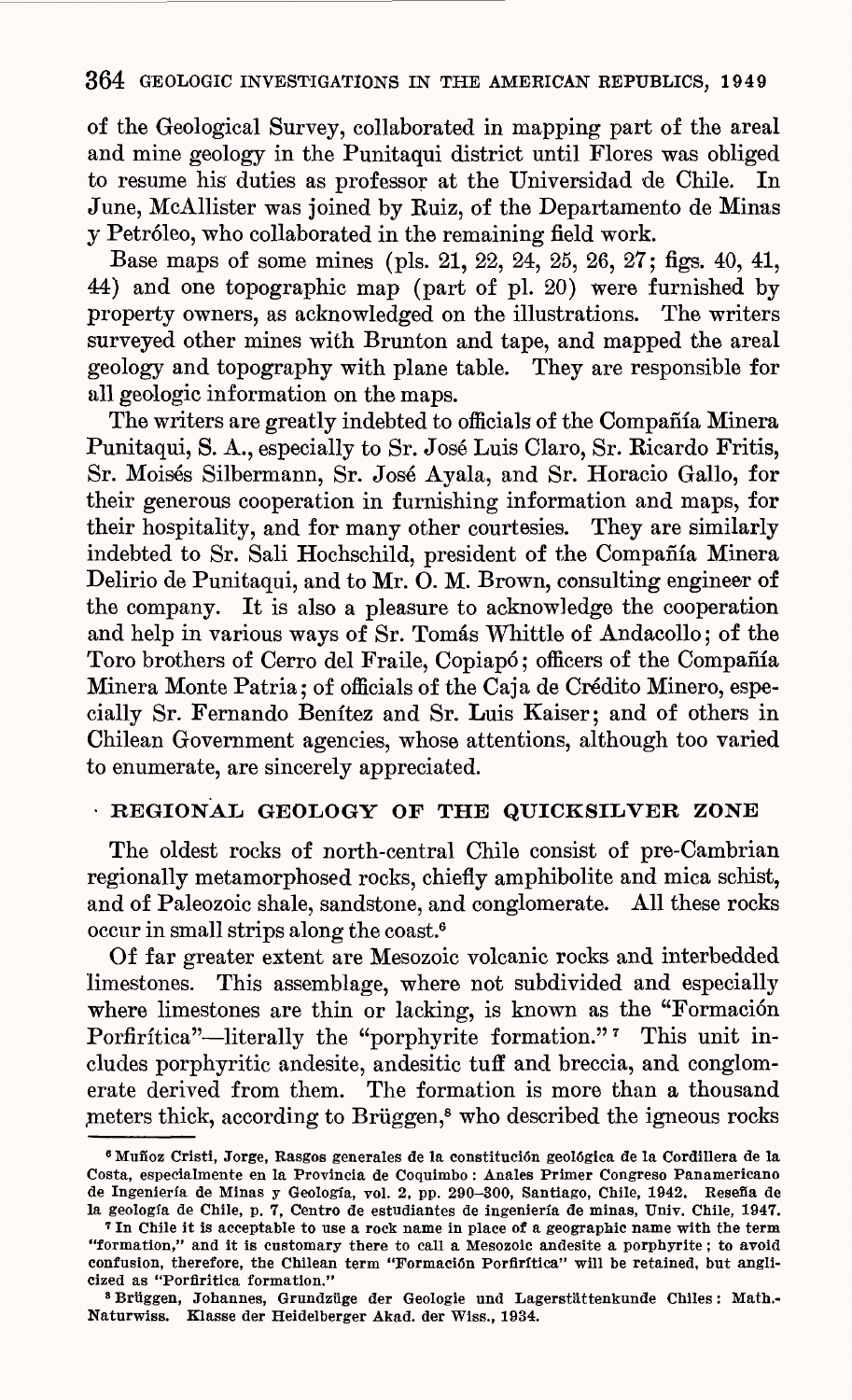as being mostly reddish, greenish, and dark-gray augite porphyrite, labradorite porphyrite, melaphyre, and diabase, and as including some quartz porphyrite and orthophyre.

In thin sections of somewhat altered porphyritic andesite of the Porfiritica formation near Andacollo, there are phenocrysts of andesine, most of which are between 1 and 2.5 millimeters long but ranging in length from 0.5 to 5 millimeters, and phenocrysts of hornblende, which tend to be much smaller, averaging about 0.5 millimeter in length. The groundmass consists chiefly of plagioclase laths, mostly about 0.1 millimeter long, showing a more or less distinct flow structure. The rock contains a little original interstitial quartz, some apatite grains up to half a millimeter in diameter, and abundant euhedral magnetite. The feldspar is cloudy, and the hornblende has been partly replaced by biotite and later altered to chlorite, calcite, and epidote.

The associated limestones are inconspicuous in the southern half of the mercury-bearing zone, but they form prominent thick layers farther north, between Vallenar and Copiapó, where they have been given formation names.9 At the base of the Porfiritica formation there are some calcareous rocks of Lower and Middle Jurassic age (Lias and Dogger), those of Middle Jurassic age predominating toward the north. Near the top there are Upper Jurassic limestones, which grade into Lower Cretaceous (Neocomian) limestones.<sup>10</sup>

In later Cretaceous and early Tertiary time the Mesozoic and older rocks were intruded by quartz diorite and related rocks.11 Although quartz diorite has been considered the usual rock of the intrusive masses, the rocks observed in this study include some that vary from granite through diorite to gabbro,<sup>12</sup> and biotite-hornblende granodiorite is the usual facies in the quicksilver districts that were examined. The entire suite has been called in late reports the Andean diorite. These rocks have been called also the Inclusion granite,<sup>13</sup> because of the conspicuous inclusions, which are characteristically widespread. Andean diorite complex will be used in this report.

<sup>\*</sup> Biese-Nickel, W. A., La distribución del Cretaceo Inferior al sur de Copiapó: Anales Primer Congreso Panamericano de Ingenierfa de Minas y Geologfa, vol. 2, pp. 430-445^ Santiago, Chile, 1942.

<sup>10</sup> Biese-Nickel, W. A., op. cit. Flores W., Hector, Geologfa de los Tacimientos de Cobre y Oro de Chile, Anales Primer Congreso Panamericano de Igenierfa de Minas y Geologia vol. 3, p. 1146. Santiago, Chile, 1942. Neuenschwander, C. R., and Tavera J., Juan, Yacimiento de plomo y Neocomiano de "Las Cafias" en el Departamento de Vallenar : Anales Primer Congreso Panamericano de Ingenierfa de Minas y Geologfa, vol. 3, pp. 1099, 1106, 1108, Santiago, Chile 1942.

<sup>11</sup> Flores W., Hector, idem, p. 1146.

<sup>12</sup> Kaiser, Luis, La Diorita Andina de Guangali, Provincia de Coqulmbo y su aureola metamOrfica: Bol. Minero, vol. 51, pp. 834-844, Santiago, Chile, 1939. Ruiz, Carlos, Estudio geológico de la región Ojancos-Punta del Cobre; idem., vol. 3, pp. 1199-1205, 1942.

<sup>13</sup> Little, J. M., The geology and metal deposits of Chile, pp. 11-12. New York, Branwell Co., 1926.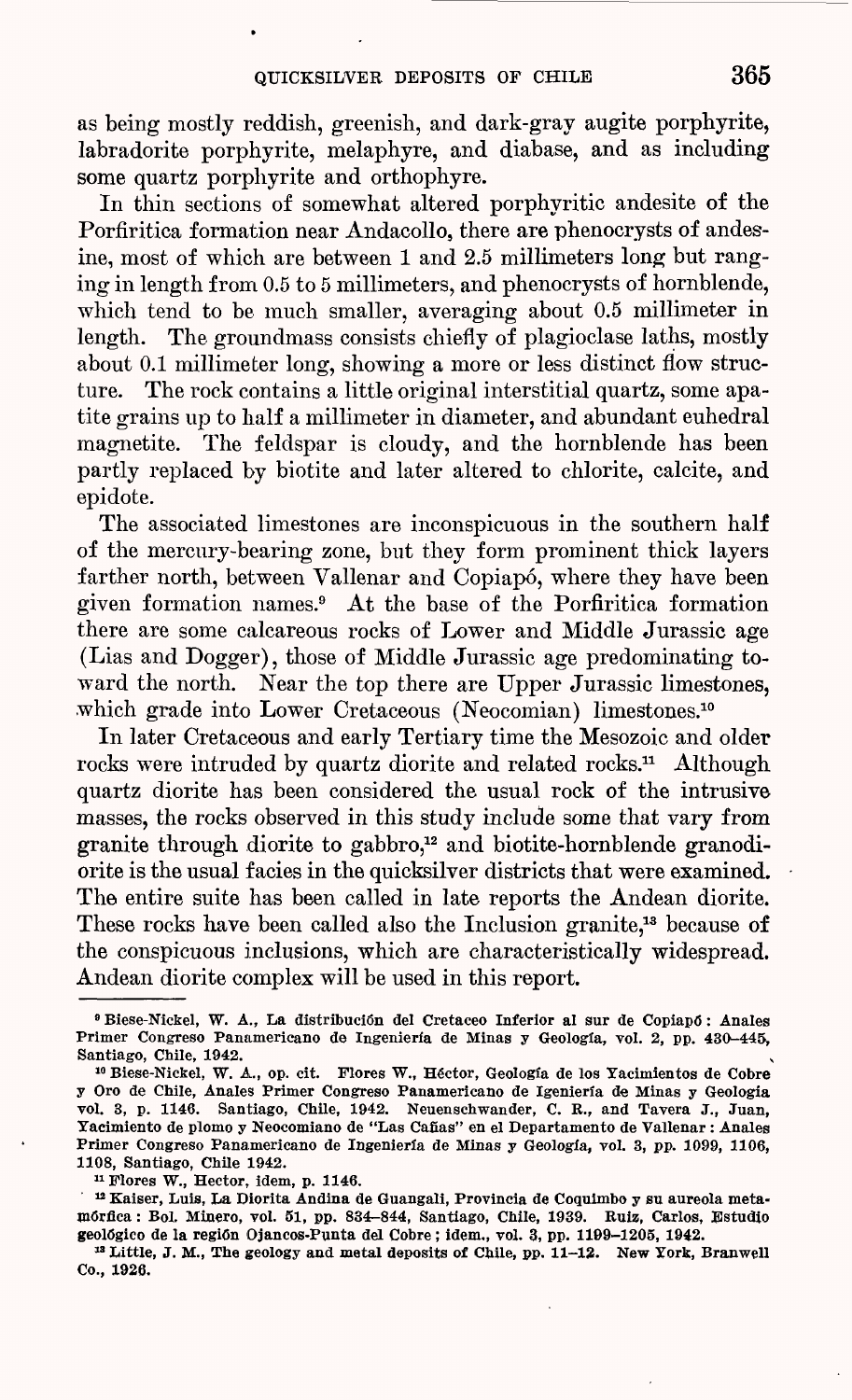#### **366** GEOLOGIC INVESTIGATIONS IN THE AMERICAN REPUBLICS, 1949

Dikes of dark rock are closely associated with many of the vein deposits in central Chile. The rock has commonly been called lamprophyre in the literature, its original nature being in many places so difficult to ascertain that it cannot be given a more specific name. It is for the most part thoroughly altered, largely to chlorite, but it seems to have consisted originally of a coarse felty aggregate of plagioclase and mafic minerals, the latter perhaps predominating. **In** some places there are phenocrysts of plagioclase and the mafic minerals; the latter show the outline of pyroxene in thin sections from some specimens, but clusters of hornblende needles are visible to the unaided eye in other specimens. Euhedral magnetite is conspicuously abundant. The feldspar of the least altered rock examined is andesine, but in altered rock it is albite. These rocks will be referred to in this report as lamprophyres. The dikes are mostly from 1 to 2 meters wide, although in some places they bulge abruptly to form thick masses. Their walls are sharply defined. Apophyses a few centimeters to several meters long, with fine-grained borders indicating chilling, follow joints in granodiorite, especially at Punitaqui.

Tertiary rhyolite flows cap some of the peaks in this part of the Andes. Tertiary marine deposits are exposed along the coast, and Quaternary continental deposits occur in many large basins and along extensive river terraces.

The regional distribution of rocks in strips roughly parallel to the coast is due at least in part to the trend of major topographic relief and to the progressively greater erosional stripping nearer the coast, but it is partly due to regional eastward dips and to north-trending longitudinal faults. According to some geologists only normal faults are important in central Chile, but farther north, as in the Copiapo region, reverse and thrust faults, and possibly strike-slip faults, are noteworthy. Strike-slip zones of shearing, probably of small displacement, controlled the ore at' some of the quicksilver mines. A major structure throughout the region is the roof of a batholith that has been irregularly exposed.

#### **ORE DEPOSITS**

#### MINERALOGY

#### **MERCURY MINERALS**

The mercury minerals observed in the Chilean quicksilver deposits are native mercury, cinnabar, and mercurian 14 tetrahedrite.

**M Use of the suffix "an," combined with the name of an element, for designating a variety of a mineral species containing that element as a minor constituent, was proposed by W. T. Schaller in Adjectival endings of chemical elements used as modifiers to mineral names : Am. Mineralogist, vol. 15, pp. 566-574, 1930, and was adopted for the latest edition of Dana's System of mineralogy (1944). Schwatzite thus becomes a synonym of mercurian tetrahedrite.**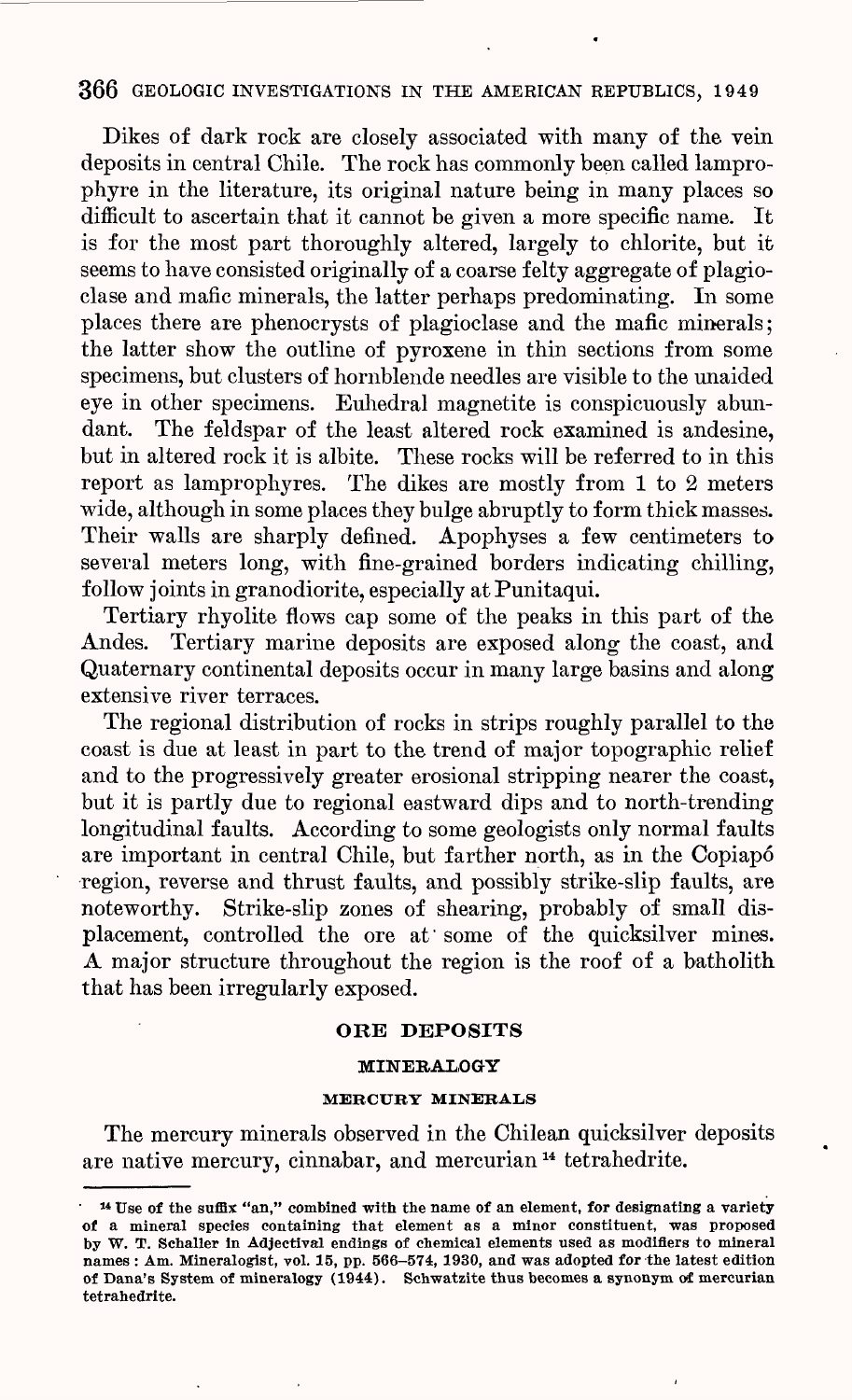*Native mercury* (Hg).—Although native mercury has been reported from several mines, it was seen only in one large specimen from the Los Mantos mine at Punitaqui. It formed globules, associated with massive limonite, in small cavities in a porous aggregate of quartz which also contained coarsely crystalline cinnabar.

*Cinnabar*  $(HgS)$ *.* Two kinds of cinnabar are common in the Chilean deposits—a coarsely crystalline, pure cinnabar and a finegrained earthy mixture. The coarsely crystalline variety forms highly lustrous deep-red grains, which grew interstitially or replaced the gangue. It occurs in both unoxidized and oxidized veins, and makes the best ore. The powdery cinnabar grades from light vermilion to brick red, is earthy, and is mixed with oxides of iron, antimony, and probably copper. It is found only in oxidized material, and almost all of it is associated with limonite and carbonates of copper. It has long been known popularly as "yuyo," and more formally as ammiolite. Ignacio Domeyko *w* had some analyzed in the middle of the last century, and reported in 1900 that the purest powder he could separate contained the following:

|                                                                  | Percent | Percent                     |
|------------------------------------------------------------------|---------|-----------------------------|
|                                                                  |         | 23.1                        |
|                                                                  |         | 19.8                        |
|                                                                  |         | 3.1                         |
| Copper $oxide$ <sub>---------------------------------</sub> 16.9 |         | 18.1                        |
|                                                                  |         | 1.1                         |
|                                                                  |         | $\sim$ $\sim$ $\sim$ $\sim$ |
|                                                                  | 8.8     | $\overline{a}$              |
|                                                                  |         |                             |

100.0

An approximate partial analysis by Ledoux and Co. of a sample too small for an accurate determination-only 300 milligrams-gave the following:

| Percent |
|---------|
|         |
|         |
|         |
|         |
|         |
|         |
| 69.0    |

The sulfur is present nearly in the right proportion to combine with the mercury to form cinnabar. The analyses show, at least, that the substance is a mixture containing the same elements as mercurian tetrahedrite, although in very different proportions.

*Mercurian tetrahedrite*  $(\bar{5}Cu_{2}S.2(Cu_{r}Fe,\bar{H}g)S.2Sb_{2}S_{3})$ . The mercurian tetrahedrite is dark gray and soft (3 to 4) and has a metallic luster; it usually forms anhedral grains, but here and there it exhibits

<sup>. 1</sup>B Domeyko, Ignacio, Mineralojfa, vol. 4, pp. 458-459, Santiago, Chile, 1900.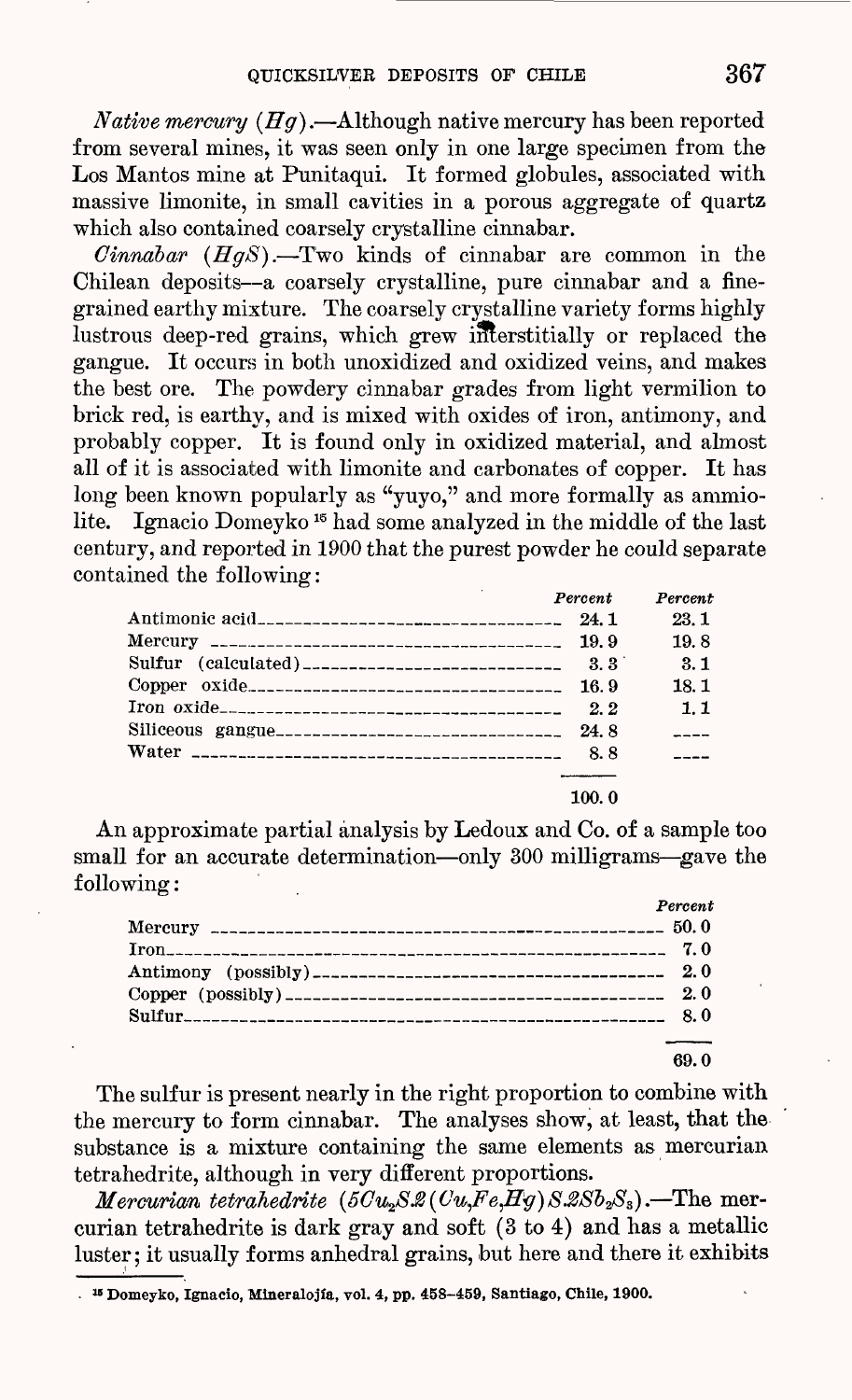the section typical of tetrahedrite. Almost all the tetrahedrite examined in polished sections encloses minute grains of chalcopyrite, and in a few places it contains distinct veinlets of chalcopyrite. Some analyses reported by Domeyko<sup>16</sup> gave the following percentages:

| Constituent                             |              | $\mathbf{2}$ | 3             |               |
|-----------------------------------------|--------------|--------------|---------------|---------------|
|                                         | 20.7         | 20.4         | 34.90         | 12.83         |
| Antimony------------------------------- | 1.5          | 4.0<br>1.3   | 0.17          | 1.19          |
|                                         | tr.<br>33.6  | 39.0         | 32.27         | tr.<br>52.89  |
| Mercury-------------------------------- | 24.0<br>20.2 | 11.0<br>24.3 | 3.80<br>27.85 | 3.83<br>18.33 |
|                                         |              |              |               | 9.80          |

|  |  | Analyses of mercurian tetrahedrite |
|--|--|------------------------------------|
|--|--|------------------------------------|

1. Manto de Valdivia, Punitaqui. Analysis by Domeyko. 2. Lajarilla, Andacollo district. Analysis by Domeyko. 3. Fortuna mine, Talca. Analysis by Castillo. 4. Huasco, south of Vallenar.

Some mercurian tetrahedrite was noticed with the coarsely crystalline cinnabar in the lower levels of the Los Mantos mine, but ordinarily the two minerals occur separately. In weathering, the mercurian tetrahedrite breaks down to form the red earthy mixture described under cinnabar, accompanied by secondary copper minerals such as malachite and azurite. In unweathered deposits, mercurian tetrahedrite is so prominent and widespread that it is regarded by some writers as being the only original mercury mineral in the Chilean deposits, all the cinnabar presumably having been derived from it." It has been suggested that even the coarse-grained cinnabar is of supergene origin, and that it was formed by weathering of the tetrahedrite and deposited in the zone of enrichment.

#### **ASSOCIATED MINERALS**

The minerals that were observed in association with the mercurybearing minerals are described in alphabetical order.

*Azurite*  $(\mathcal{C}\mathcal{C}\mathcal{C}\mathcal{C}\mathcal{O}_3 \mathcal{C}\mathcal{C})(OH)_2)$  and malachite  $(\mathcal{C}\mathcal{C}\mathcal{O}_3 \mathcal{C}\mathcal{C}\mathcal{C}\mathcal{O}(OH)_2)$ . Blue azurite and green malachite, probably accompanied by other copper minerals commonly found with them but not identified for this report, are characteristic of the oxidized parts of the Chilean quicksilver deposits. Much of the azurite is visibly crystalline, but much of the malachite occuring in minute cavities is very fine grained and some is typically colloform. These minerals in most places are associated with the red powdery mixture containing cinnabar which is contemporaneous with them, for it is intimately mixed with the copper car-

<sup>16</sup> Domeyko, Ignacio, Mineralojfa, vol. 2, pp. 237-239, Santiago, Chile, 1897.

<sup>17</sup> Little, J. M., The geology and metal deposits of Chile, p. 77,1926.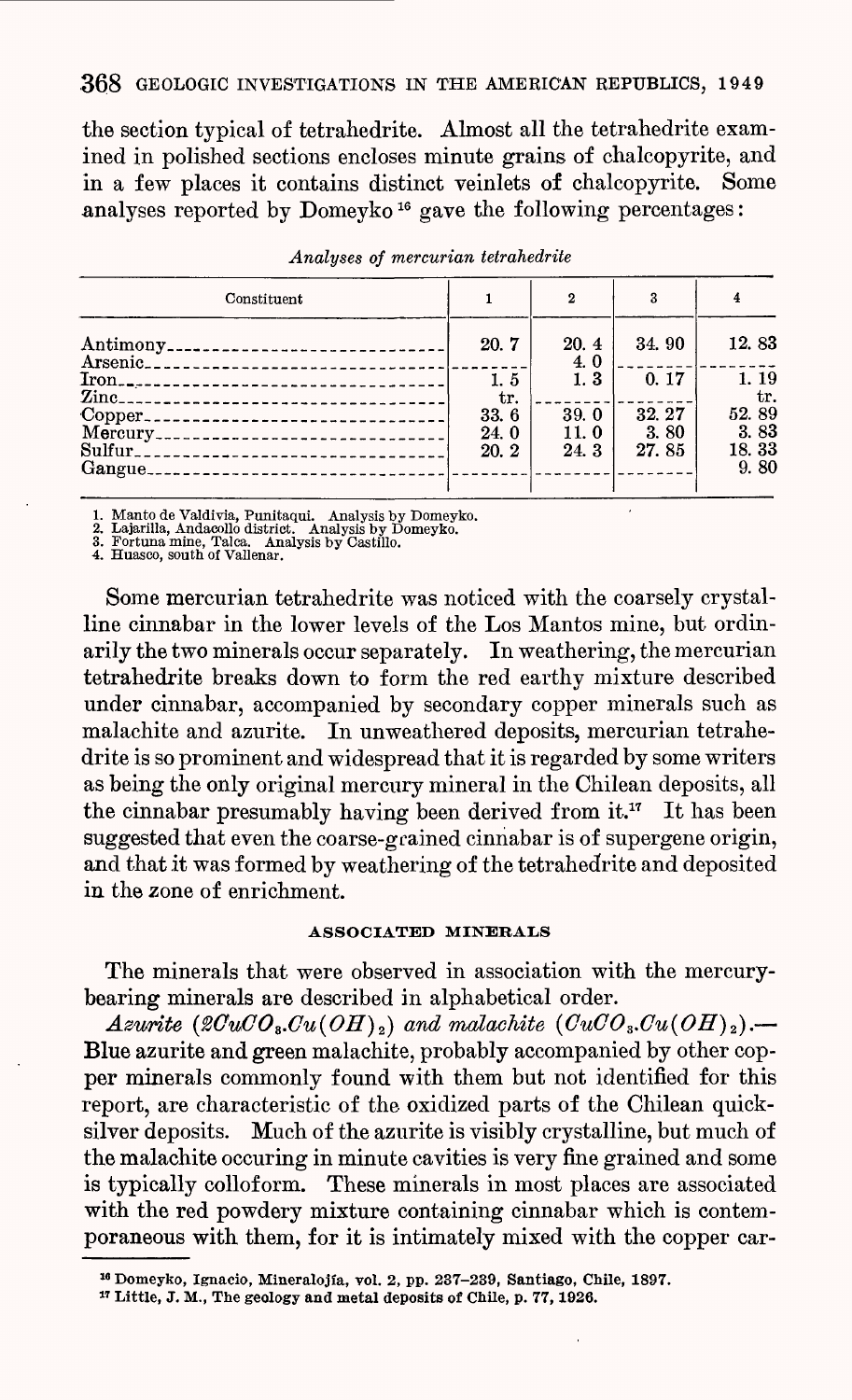bonates; the cinnabar is covered by the carbonates in some places, and coats them in others.

*Barite (BaSO<sub>4</sub>).* —In the gangue of some small, widely separated . deposits, as the Algarrobo, Alianza, and Merceditas mines, moderately coarse grained barite, commonly in euhedral or subhedral plates, is second in abundance to quartz. The obviously heavy weight and platy habit of the barite easily distinguish it from the white carbonates. The barite, as can be seen in thin sections, is earlier than at least some of the quartz and earlier than all of the fine-grained cinnabar in the quartz.

*Calcite (CaCO<sub>s</sub>)*.—Although calcite is relatively scarce or absent in most of the quicksilver deposits, it forms large, coarse-grained masses of anhedral grains in the Los Mantos mine, where it was the first vein mineral deposited. Many of the grains are more than 5 centimeters in diameter. The abundance of calcite at this place may be due to the closeness of the vein to limestone lenses in the Porfiritica formation. This coarse-grained early calcite tends to be moderately dark, in contrast to a late white or pink calcite, which filled some of the latest fissures.

*Chalcocite*  $(Cu_2S)$ . In the Delirio mine at Punitaqui massive chalcocite was seen to enclose irregular grains of pyrite. The adjacent quartz gangue contained cinnabar and a network of malachite stringers.

*Chalcopyrite*  $(CuFeS<sub>2</sub>)$  The usual hypogene copper mineral is chalcopyrite. Polished sections reveal small grains, and rarely veinlets, of chalcopyrite in nearly all the mercurian tetrahedrite examined. To a much less extent chalcopyrite is intimatety associated with the coarsely crystalline cinnabar. It is probably somewhat earlier than cinnabar, later than pyrite, and nearly contemporaneous with mercurian tetrahedrite.

*Hematite (Fe<sub>2</sub>O<sub>3</sub>)*. Specular, or micaceous hematite is moderately widespread among the quicksilver deposits and is conspicuous at Punitaqui. In coarse-grained calcite the hematite tends to follow grain boundaries and cleavage, but within the calcite grains there are individual flakes and clusters of hematite oriented in other directions, The mineral is thus later than the early coarse-grained calcite and earlier than most of the quartz, although there may have been an overlap of the specular hematite and the quartz. Resplendent flakes between 2 and 5 millimeters in diameter are not uncommon, but much of the hematite is in small flakes making up large unctuous masses.

*Limonite* (approximately  $2Fe<sub>2</sub>O<sub>3</sub>H<sub>2</sub>O$ ). Limonite is abundant in the oxidized parts of the deposits. Some is massive and encloses specular hematite, as in the Azogues mine at Punitaqui, and in some places the earthy cinnabar mixture occupies cavities in limonite.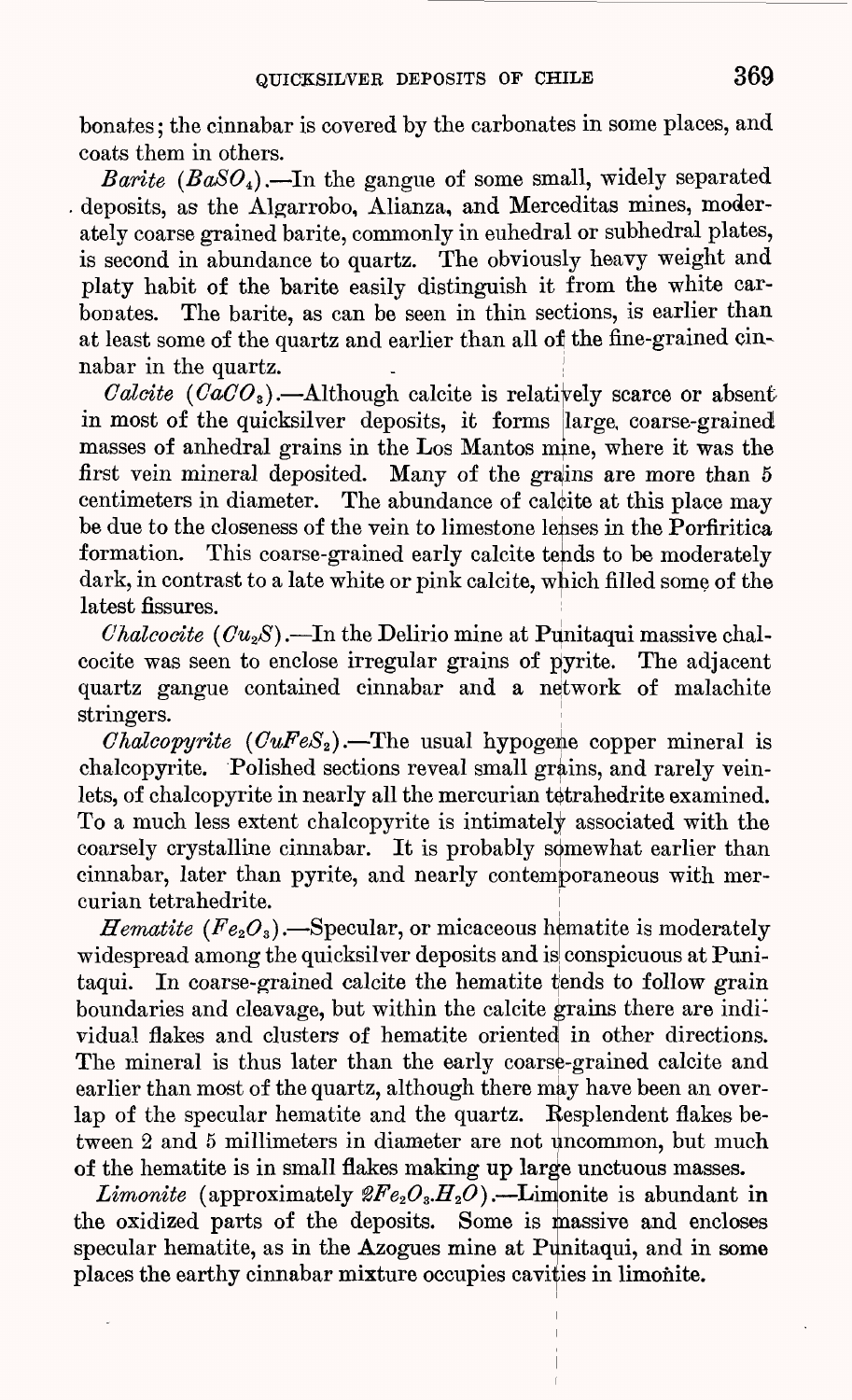*Magnetite (FeO.Fe<sub>2</sub>O<sub>3</sub>).*—As a vein mineral magnetite is scarce, but it occurs locally on the 388 level of the Los Mantos mine, and also in the Luisiana mine. Minute grains of it have replaced some of the specular hematite.

*Manganese omdes.* Manganese oxides mixed with iron oxides are conspicuous at the Kegalona prospect in the Copiapo region, where they are accompanied in several places by copper minerals of oxidation and by earthy cinnabar. The gangue is quartz and barite.

*Pyrite*  $(FeS_2)$ . --Pyrite is one of the commonest metallic minerals in the deposits. The grains tend to- be euhedral, and they replace earlier minerals. Some of the pyrite in the Los Mantos mine, according to a report in the files of the Compania Minera Punitaqui, is auriferous.

*Quartz*  $(SiO<sub>2</sub>)$ . The most abundant gangue mineral is quartz. The earliest quartz replaced the country rock and, in some places, coarsely crystalline calcite. Its deposition persisted, and later quartz filled fissures and lined vugs. In general the quartz is milky white. Some of it, apparently where it did not completely replace the country rock, is somewhat grayer, has a distinctive sugary texture, and contains ill-defined patches of chloritic material.

#### **HISTORY OF THE MINERALS**

The associations of the minerals and their relationships give some indications as to the history of the deposits, but leave unanswered or speculative some fundamental questions of genesis, including some that may have a practical bearing. Some of the questions that have been considered relate to the origin of the three common mercury minerals. Were the powdery cinnabar, the coarsely crystalline cinnabar, and the mercurian tetrahedrite all deposited by hypogene solutions but under different conditions-for example at different depths or from solutions differing in composition or temperature; was the only original mercury mineral mercurian tetrahedrite, and were the two forms of cinnabar derived from it and deposited in the zone of oxidation and the zone of enrichment respectively; or were the tetrahedrite and the coarsegrained cinnabar of hypogene origin; and is the powdery cinnabar mixture an oxidation product of mercurian tetrahedrite; or were the mercury minerals deposited by the same solutions that had previously deposited copper and gold, or by distinctly later solutions that followed the same channels; or if all the metals were deposited by the same solution, at what relative temperature was the solution when each of the minerals was deposited ?

The most favorable places for studying the mercury minerals and their relations to the minerals associated with them are in the Punitaqui district, especially in the Los Mantos mine. The conclusions drawn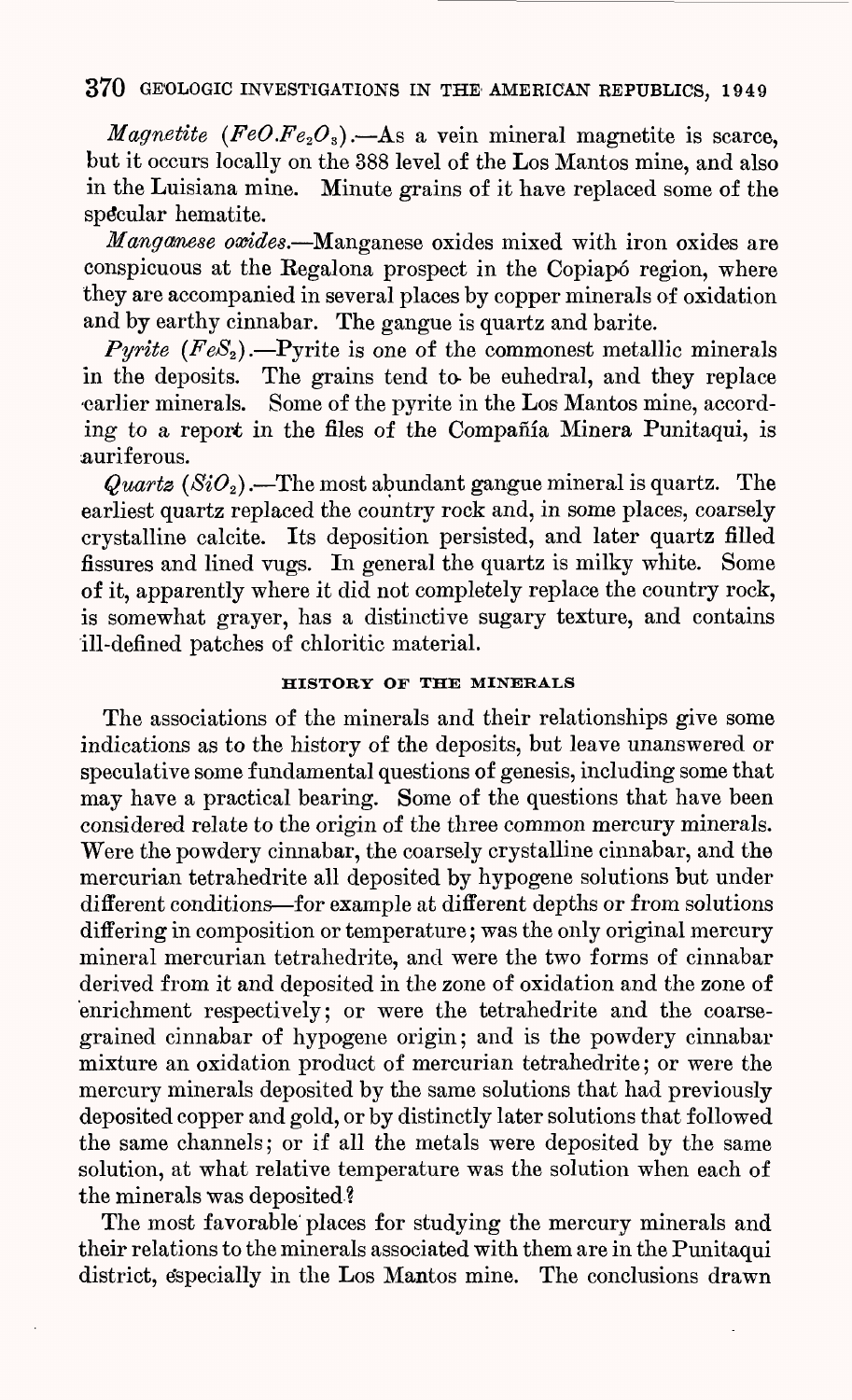from the relations observed at this place were in no case contradicted by those observed at other localities, where the relations were less completely displayed. The following summary of the relations in the Punitaqui ore deposits is therefore considered representative of the Chilean mercury deposition in general.

The first vein mineral deposited was coarsely crystalline, anhedral calcite. Its distribution is restricted within narrow limits, and its origin, which therefore is somewhat problemati^, is discussed in the detailed description of the deposits at Punitaqui. Coarse-grained specular hematite was formed along cleavage planes of the calcite and between the grains, showing clearly that the hematite is later in the mineral sequence. Hematite was in turn replaced to a varying extent by magnetite, which in some places retained the outlines of the replaced hematite flakes, which are commonly contorted. Massive white quartz replaced some of the calcite, possibly while specular hematite was still forming. Later quartz, in very much smaller quantity, was deposited as one of the last hypogene minerals.

The range of pyrite in the sequence is difficult to determine. At least a part of it, associated with late veinlets *oi* quartz and pinkish calcite, was very late. Gold was introduced with some of the pyrite.

Mercurian tetrahedrite is to some extent interstitial between the quartz grains, and in a few places euhedral grains of it have replaced quartz. It may be later than the earliest pyrite. Its close association with chalcopyrite is noteworthy, and at least a minor quantity of the chalcopyrite, forming microscopic veinlets, cuts the tetrahedrite.

Coarse-grained cinnabar is associated with the hypogene minerals, including chalcopyrite that shows no sign of enrichment by chalcocite or of weathering to copper carbonates; some of it remains, however, in zones of copper enrichment and of oxidatiton. A polished section of one specimen showed minute veinlets of cinnabar cutting chalcocite, which may indicate either that the chalcocite is of hypogene origin or that some of the cinnabar is supergene. Mbst, if not all, of the coarse cinnabar appears to be hypogene in origin, but if so it is distinctly late in the hypogene sequence, possibly coming last. It replaced quartz and formed between the grains of quartz, and it has a similar relation to the late pinkish calcite. The observed relations do not show conclusively whether this cinnabar, together with late quartz, pyrite, and calcite, marked the end of the main hypogene mineralization, or whether it was formed by a resurgence of the solutions along the same channels. Essentially one period of hypogene mineralization seems the more probable.

The exact place of barite in the complete series of minerals is not known, for barite was not observed at Punitaqui, but barite was deposited earlier than some of the quartz and cinnabar.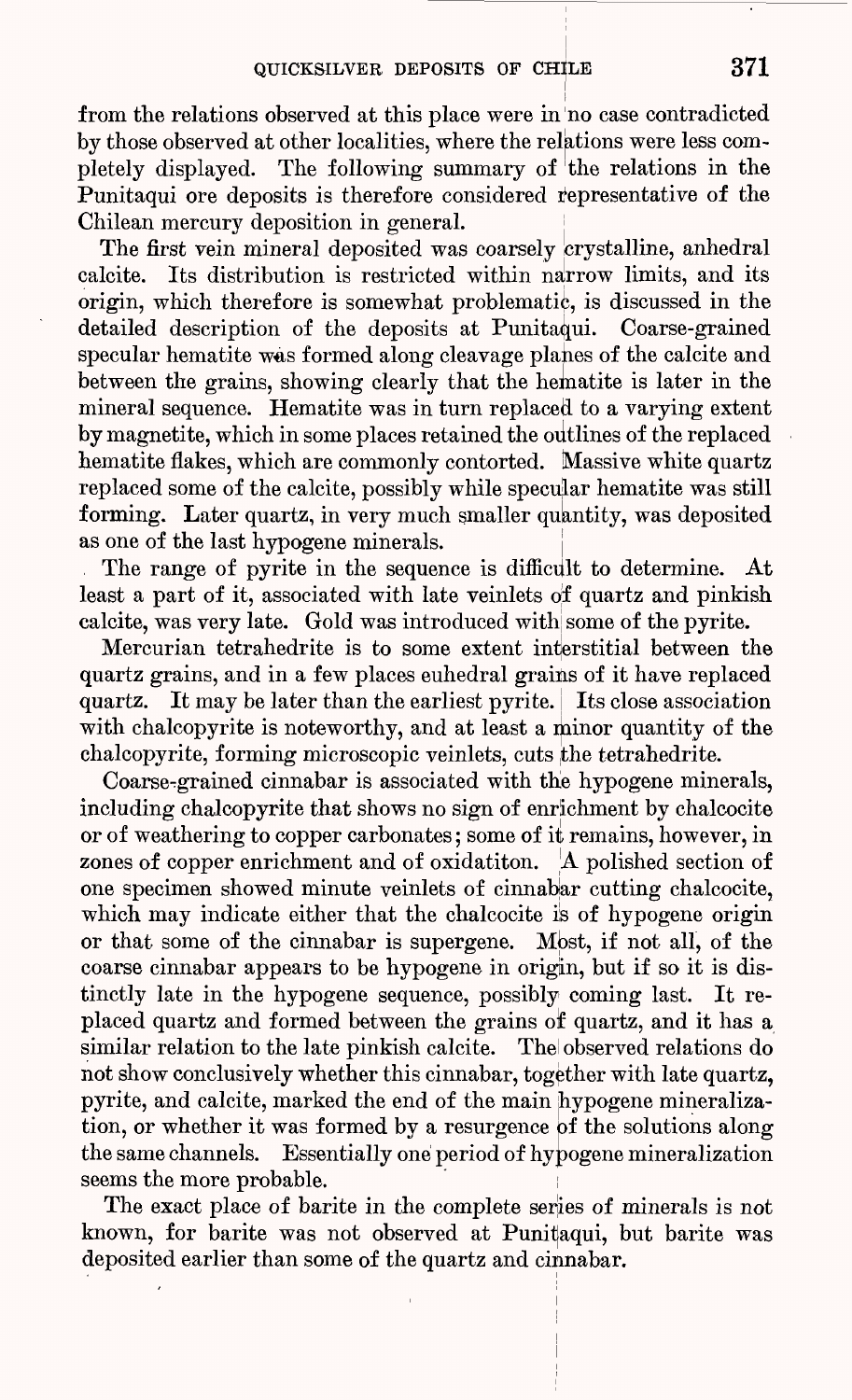#### **372** GEOLOGIC INVESTIGATIONS IN THE AMERICAN REPUBLICS, 1949

In the weathered zone the powdery mixture containing cinnabar is closely associated with copper minerals of oxidation as well as limonite, and in places it lines cavities such as would remain after weathering of mercurian tetrahedrite. A specimen from the Andacollo district shows in thin section the fine-grained red material rimming grains of mercurian tetrahedite and cutting them as minute veinlets, precisely as limonite rims and cuts pyrite at whose expense it is being formed. These observations support the conclusion of early investigators, that the red powdery substance is an oxidation product of mercurian tetrahedrite.

In summary, answers to the questions stated above are believed to be as follows: The mercurian tetrahedrite and coarse-grained cinnabar are hypogene minerals, and the powdery cinnabar mixture is an oxidation product of mercurian tetrahedrite. The deposition of hypogene mercury minerals and of hypogene copper minerals and gold resulted from an essentially continuous process, the mercury having formed mercurian tetrahedrite at a relatively high temperature and coarsegrained cinnabar, as one of the last hypogene minerals, at a lower temperature. This interpretation implies that the coarse-grained cinnabar, at least, is not limited to a narrow depth-zone of secondary enrichment but could continue to a depth determined by the factors that controlled the entire process of mineralization. It seems improbable, however, that the mineralization extends to great depth.

#### DISTRIBUTION

The geographic distribution of the quicksilver ores has been outlined above and is shown in figure 39. Geologically, they are confined for the most part to rocks of the Porfiritica formation near the Andean diorite complex, but in a few places they occur within the intrusive rock, as at Algarrobo mine and north of Illapel.

Although mercury minerals were deposited in small quantity along joints leading from faults, and along flat-lying beds of tuff intersected by faults, the ore is mostly in or near the shattered and crushed rock of fault zones, and the largest deposits are in the most extensive zones of fracturing. Gouge and clay are commonly present in or near the deposits but have not exercised any obvious control on ore deposition. Further details are considered in the descriptions of individual districts.

#### SIZE AND GRADE

Small deposits that were sufficiently rich in mercury have been mined for mercury alone, the ore being in pockets only 2 to 15 meters long and seldom mined through a vertical distance of more than 50 meters. Where the values are chiefly in gold and copper, with quicksilver as a byproduct, as at Punitaqui, blocks as much as 100 meters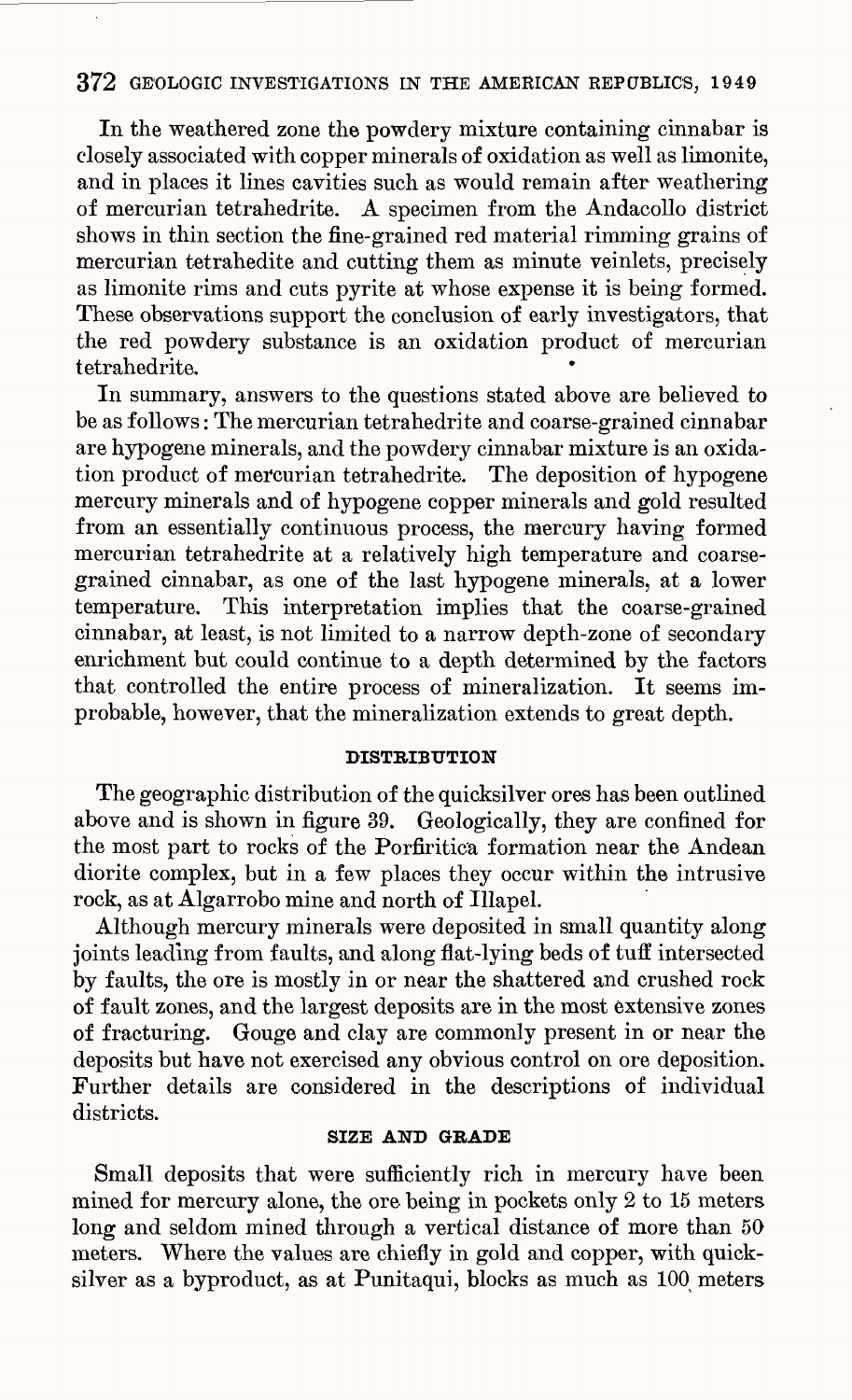long and mined to a depth of over 100 meters have been considered ore. At the small mines, where only the simplest types of retorts are used in recovering the mercury, only relatively high-grade ore can be mined. The production from such mines in 1944 was negligible. The only large producer, the Los Mantos mine at Punitaqui, was recovering mercury from ore that averaged about 0.1 percent mercury which was profitable only as a byproduct from gold-copper concentrates.

#### **RESERVES**

Reserves had been measured by the operators at only one mine, where exploitation depended on profitable extraction of gold. Reserves even of inferred ore at other deposits in Chile were slight and economically marginal.

#### **QUICKSILVER DISTRICTS**

The term "district" is used loosely in this report, in order to place each of several groups of mines and deposits under the name of some well-known nearby town.

#### PUNITAQUI

The Punitaqui district (pi. 20), in the Provincia de Coquimbo, is easily accessible, being on the longitudinal highway, about 35 kilometers south of Ovalle, where both the main line of the railroad and the national airline have stations. It has been described in several reports.18 The district contains the Los Mantos mine, Chile's largest gold mine and the country's only important recent producer of mercury. At the Delirio-Republicana mine, which now produces gold and copper, mercury might become a byproduct. The Azogues mine, at which mercury was the main if not the only product, is said to be the oldest quicksilver mine of the district. Other workings have produced mercury, and still contained a showing of ore when visited in 1944, but the extensive workings in Trinitaria hill, mostly west of the area mapped (pi. 20), were made only for mining gold and copper.

#### **ROCKS**

The quicksilver deposits at Punitaqui are in the Porfiritica formation, near an intrusive contact with a granodiorite facies of the Andean diorite complex. The rocks there assigned to the Porfiritica formation differ from the predominantly volcanic rocks that represent the formation in most places, in that they include a large proportion of

 $\ddot{\phantom{0}}$ 

<sup>&</sup>lt;sup>18</sup> Götting, A., Die Erzgänge zu Punitaqui in Chile, mit besonderer Berucksichtigung der Zinnoberführenden Lagerstätten: Zeitschr. prakt. Geologie, vol. 2, pp. 224-230, 1894. Claro Montes, J. L., Compafila Minera Punitaqui: Bol. Minero, vol. 53, pp. 1262-1263, Santiago, Chile, 1941. Ayala Oliva, Jos6, Estudio sobre la posibilidad de mejorar el rendimiento en la explotación de la mina de la Sociedad Anónima Compañía Minera Punitaqui. Unpublished thesis, University of Chile, Santiago, 1943.

 $890880 - 50 - 2$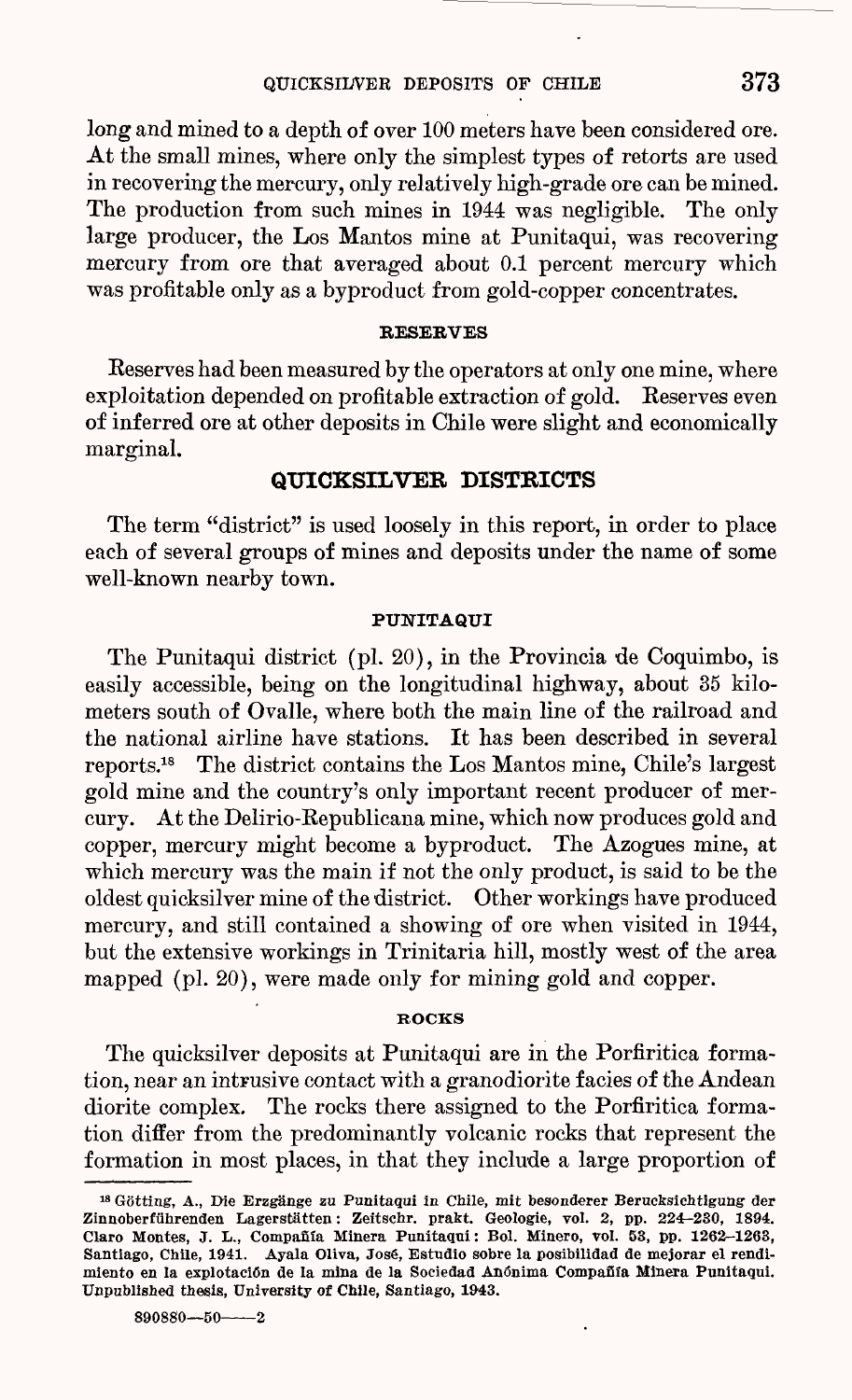#### 374 GEOLOGIC INVESTIGATIONS IN THE AMERICAN REPUBLICS, 1949

intrusive porphyry and are metamorphosed by the granodiorite. They are in part metamorphosed to a chloritic rock, some of which is so well foliated as to constitute a schist; at least a little of the schist was clearly granitized. Some rocks that are not part of the Porfiritica formation, as aplite and a dark facies of the grandiorite forming irregular dikes, were not in all places distinguished from the Porfiritica formation on the areal map (pi. 20).

The Porfiritica formation here contains thin layers of limestone, which appear to be lenticular, judging from the fact that where outcrops have come to an end there is no limestone float in line with them. Where exposed the limestone layers are mostly about 2 meters thick, but in a few places they bulge out to a much greater thickness. They strike nearly north, and their dips range from  $\overline{45}^{\circ}$  W. in the central part of the area, south of the Los Mantos mine, to approximately 90° in the northern part. The limestone has been metamorphosed in widely varying degree, some of it being only a little bleached, whereas some has been altered to a massive garnet rock, which is well exposed northeast of the quarries at Los Mantos and in the saddle north of Culebra adit. (See pi. 20.)

Lamprophyre dikes, only 1 or 2 meters thick, are continuous within the Los Mantos vein underground as well as in the Porfiritica formation and in the granodiorite at the surface. Those seen underground all dip steeply west, but in the granodiorite at the surface some are flat lying and others are vertical. Parts of them, including apophyses with fine-grained margins, follow joints in granodiorite. The dikes were not all mapped; those in the small basin 300 meters northeast of Pique 2A and on the hillside 250 meters southwest of the Culebra adit are not shown on the geologic map of the area. The original composition of the lamprophyre in the Los Mantos mine was not determined, for the rock is now highly chloritized and albitized.

The principal intrusive rock is a typical biotite-hornblende granodiorite containing many dark inclusions. As seen in thin section, it consists predominantly of plagioclase; orthoclase probably makes up somewhat less than a third of the volume. It contains a moderate quantity of quartz, rather abundant hornblende and biotite—the latter partly altered to chlorite and epidote along cleavages-and accessory sphene, magnetite, and apatite.

#### **STRUCTURE**

The outstanding structural feature of the district is a zone of faulting and minor shearing that was traced intermittently from the northern to the southern end of the area mapped (pi. 20). It is marked by pockets and streaks of a peculiar, fine-grained fault breccia, consisting of ground-up fragments of rocks of the Porifiritica formation, of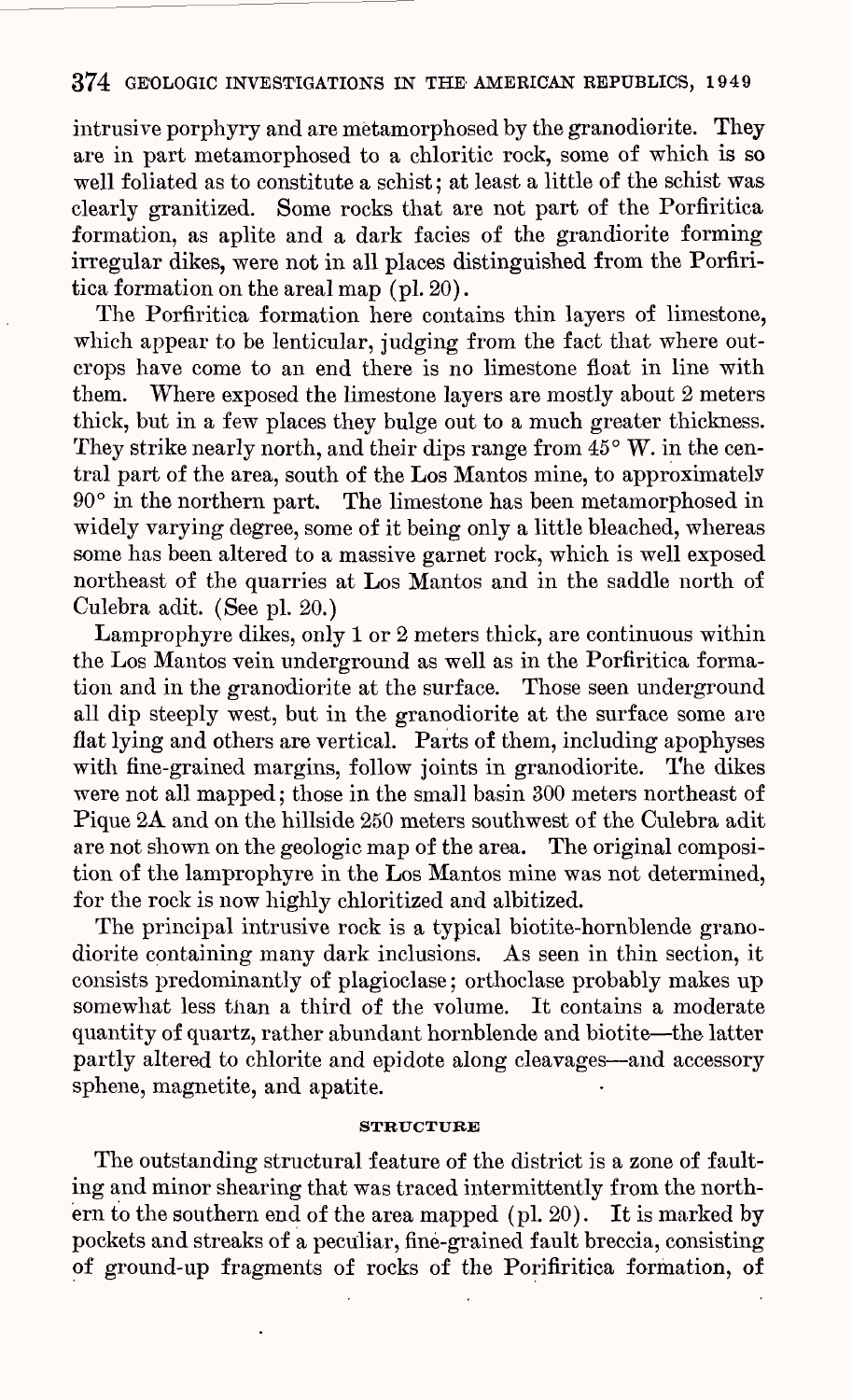granodiorite, and of vein material. The fragments are in many places drawn out into bands, giving the breccia somewhat the appearance of weathered gneiss. Many of the grains are sand size, and others range from clay to pebble size. In some places the breccia has irregular, jagged, or blocky boundaries as if it had been squeezed or injected among joint blocks. This kind of breccia forms a distinctive and persistent feature of the main shear zone, having been traced from the workings north of the Culebra adit, through the adit itself, into the Los Mantos mine where it is seen on every level. It was also traced through the Champurria, Delirio, and Republicana mines in the southern part of the district. In the Azogues mine, on the other hand, and in many other workings east and west of the central zone the faults are not marked by this type of breccia.

The sort of breccia that has been described as characteristic of the major fault zone was formed later than most of the mineralization that produced the ore deposits. Some earlier shattering and brecciation occurred in this zone, however, before the vein minerals were deposited, as shown by remnants of breccia partly replaced by quartz. The early shattering provided good conduits for the ore solutions and determined the location of the veins. Faulting continued during the mineralization, producing a complex structure in the wide vein of the Los Mantos mine. Some parts of this vein contain loose fragments, and fragments that are but partly recemented. The same condition may be observed in the Delirio mine.

The main fault zone as a whole strikes about N. 20° E. Its dip changes from place to place and varies with depth, being roughly vertical in the northern part of the area, about 60° W. in the upper part of the Los Mantos mine but nearly vertical on the lowerst level, and between 65° and 70° W. in the Delirio-Republicana mine, at the southern end of the district.

In the southern part of the Los Mantos mine the main fault zone sends off a major branch, diverging eastward from the main zone at an angle of about 20°. This branch, which has been called the Cernicalo fault, crops out between two of the large quarries. It is marked by a vertical fault zone a few meters wide. Although it is somewhat mineralized, no ore of importance has been found along it at depth. The area contains many other faults, associated with gold-copper veins, but the Azogues fault, explored in the Azogues mine, is the only one of these minor ones that contains mercury minerals.

It is somewhat difficult to make out any systematic pattern in the faults for the region as a whole. Detailed underground mapping, however, in such places as the 170 level of the Los Mantos mine, reveals a fairly regular local pattern of fractures and veins (pi. 21). The bulging or abrupt widening of the vein where it bends in the southern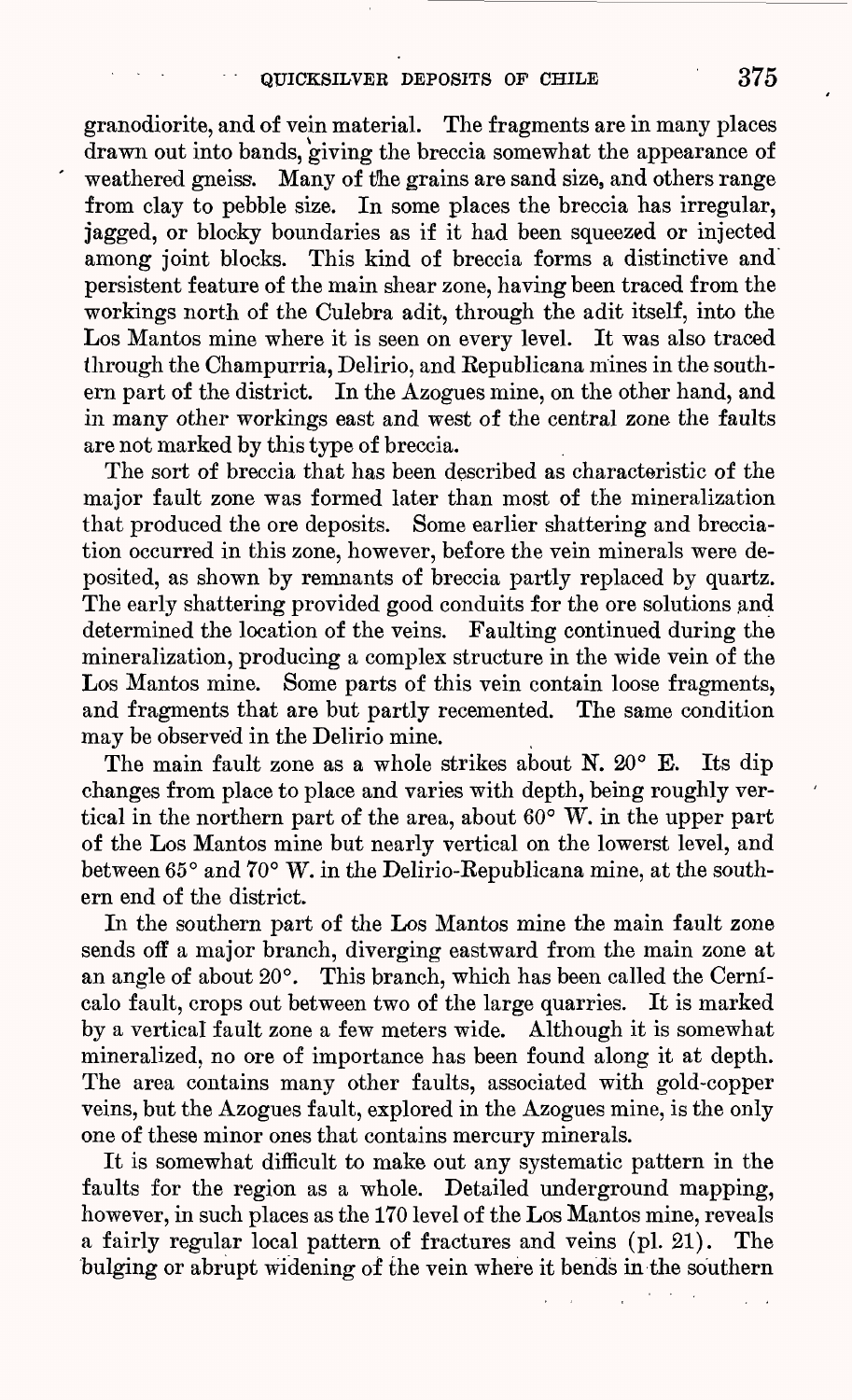part of the mine fits the pattern made by a shear couple producing tension there at successive periods during the mineralization. The bulge appears in two places on the 250 level (pi. 22). The same tendency for the mineralized zone to widen where horizontal shearing was translated into tension at a bend was observed during the detailed mapping of the Delirio mine, specially on the Socavón level (pl. 27). This evidence that the ore had a tendency to form on abrupt, even though minor, bends in the major shear zone may be useful in exploring for new ore shoots.

This shearing of course antedated the first mineralization, as it provided channels for the passage of solutions and prepared a favorable host rock; it continued during the deposition of the vein material. Shearing that caused relative southward movement on the west side displaced the vein horizontally. The effect, as seen in plans and sections (pis. 21, 22, and 23), may resemble the effect of either normal or reverse faulting, depending on the angle at which the faults intersect the vein. Lack of key beds makes it difficult to interpret the displacements, which had been interpreted as the result of hinge faulting.19 Further indication of postvein horizontal movement is the peculiar nose-shaped thrust fault, dipping northward, at the crosscut between the 2A and Maestro shafts on the 170 level of the Los Mantos mine (pi. 21). The northern block overrode the southern.

The theory that these structures are due to horizontal southward displacement of the western side of each of several fractures, was extrapolated to the southern part of the district and used in explaining the difference between the actual position of the vein on the 370 level of the Champurria mine and the position that would be indicated by projecting the same vein up to that level from the Socavón level of the Delirio mine (pis. 26 and 27). It was also applied, tentatively, to interpretation of details in the Delirio-Republicana mine, as shown in the maps and sections (pi. 27).

Another major structure of the region is the intrusive contact of the granodiorite with the Porfiritica formation. The main contact lies east of the veins and dips in general about 60° to 65° W. (pi. 23), either almost parallel to the principal veins or at a lower angle. A large protruberance from the batholith, seen in the northeastern parts of the 170 and 250 levels of the Los Mantos mine (pis. 21 and 22), and also on the surface 100 meters northeast of Pique 2A (pi. 20), accounts for the locally gentle dip of the contact in sections *A-A'* and *B-B'.* (See pi. 23.) Small offshoots of granodiorite are exposed 200 meters east of the Culebra adit, also in the Azogues mine, in the adit on the 330 level of the Los Mantos mine, and in some of the explora-

<sup>19</sup> Ayala Oliva, Josg, Estudio sobre la posibilidad de mejorar el rendimiento en la exploitaci6n de la mina de la Sociedad An6nima Companfa Minera Punitaqui. Unpublished thesis, University of Chile, Santiago, 1943.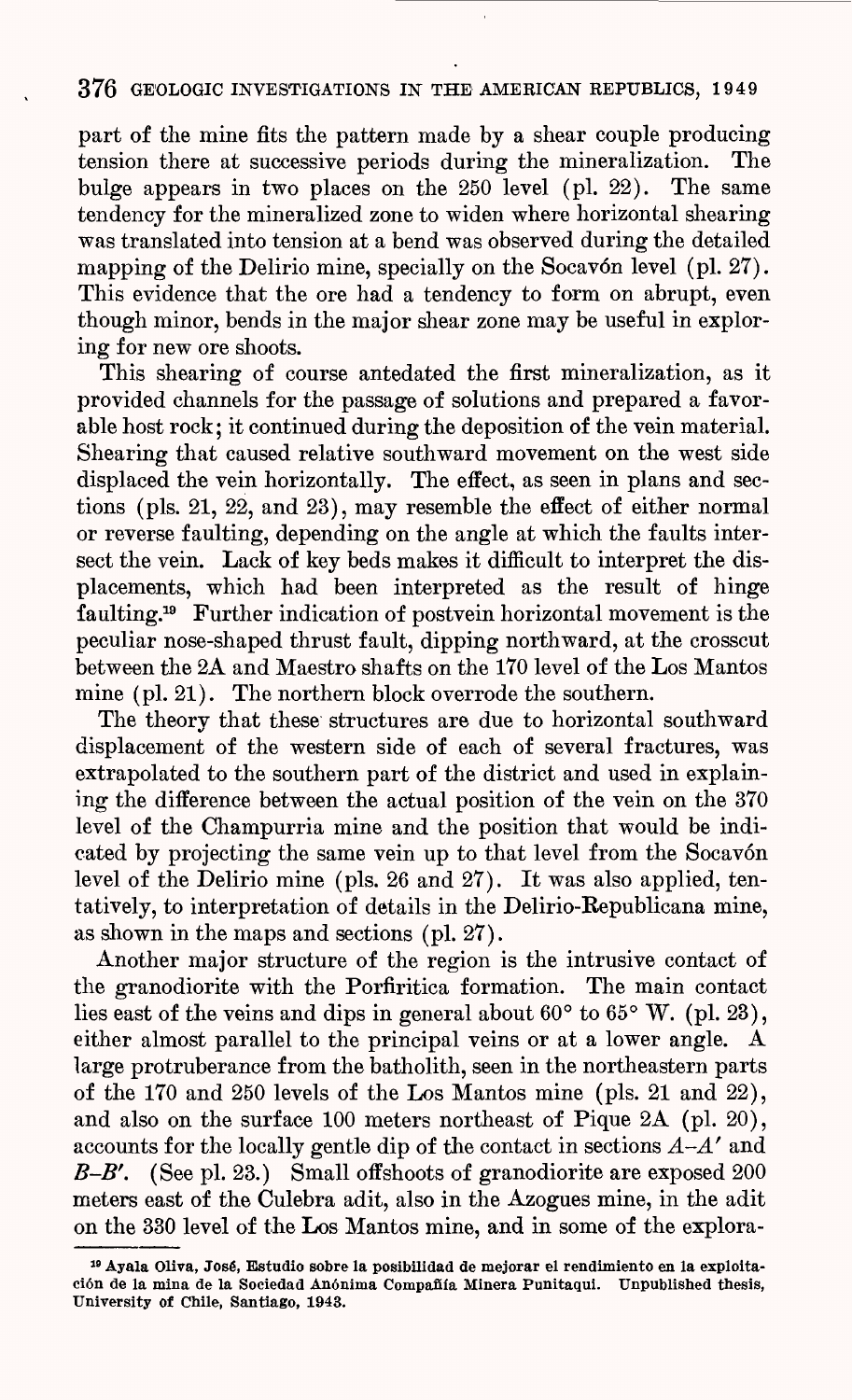tion workings of the Los Mantos mine. (See pis. 24 and 25.) How the veins change on entering granodiorite, a question that is of serious practical concern to the miners, has not been determined. The prevailing opinion is that they change for the worse, because at the surface the Porfiritica formation contains many ore-bearing veins and the granodiorite contains almost none.

#### **MINERALS**

The ore minerals and the minerals associated with them were discussed above insofar as they represent the characteristics of the Chilean quicksilver deposits in general. Only the distinctive mineralogical features of particular deposits are considered below.

Coarse-grained early calcite in large quantity is practically restricted to the part of the Los Mantos mine south of the main shafts. Much smaller masses were seen in veins in the Trinitaria workings not far west of the Los Mantos mine, and fragments of similar calcite were found in the breccia exposed in the Culebra adit. The origin of the calcite is controversial. The most obvious explanation is that the hydrothermal solutions dissolved the material on crossing lenses of limestone in the Porfiritica formation, and redeposited it in the Nothing indicates how far the calcium-bearing solutions traveled. Another possible explanation of the origin is that the calcite is limestone recrystallized in place by contact metamorphism, and still another is that the calcite is of magmatic origin. The nearest observed outcrops of limestone include the highly metamorphosed mass at the quarries, and thin beds of limestone 400 meters south and 1,300 meters north of the quarries. The masses of calcite at the vein contain no garnet or other metamorphic silicate minerals, which are conspicuous in outcrops of metamorphosed limestone, and the extremely coarse texture of some of the calcite is far different from the texture of the limestone that has been seen at the surface, whatever its grade of metamorphism. It therefore seems most reasonable to regard the calcite in the vein as being a hydrothermal deposit derived from limestone, its limited distribution being explained by supposing that it was deposited only where the solutions passed through limestone occurring nearby.

Magnetite and specular hematite are two other minerals that are plentiful at Punitaqui but lacking in most other Chilean quicksilver deposits. Hematite is conspicuous in the Azogues and Los Mantos mines. In the Los Mantos mine granular cinnabar is associated with some of the hematite at depth, and powdery cinnabar accompanies the hematite in the oxidized zone at the Azogues mine. The occurrence of hematite and magnetite at Punitaqui suggests that the Punitaqui quicksilver deposits are nearer their magmatic source than are the other deposits.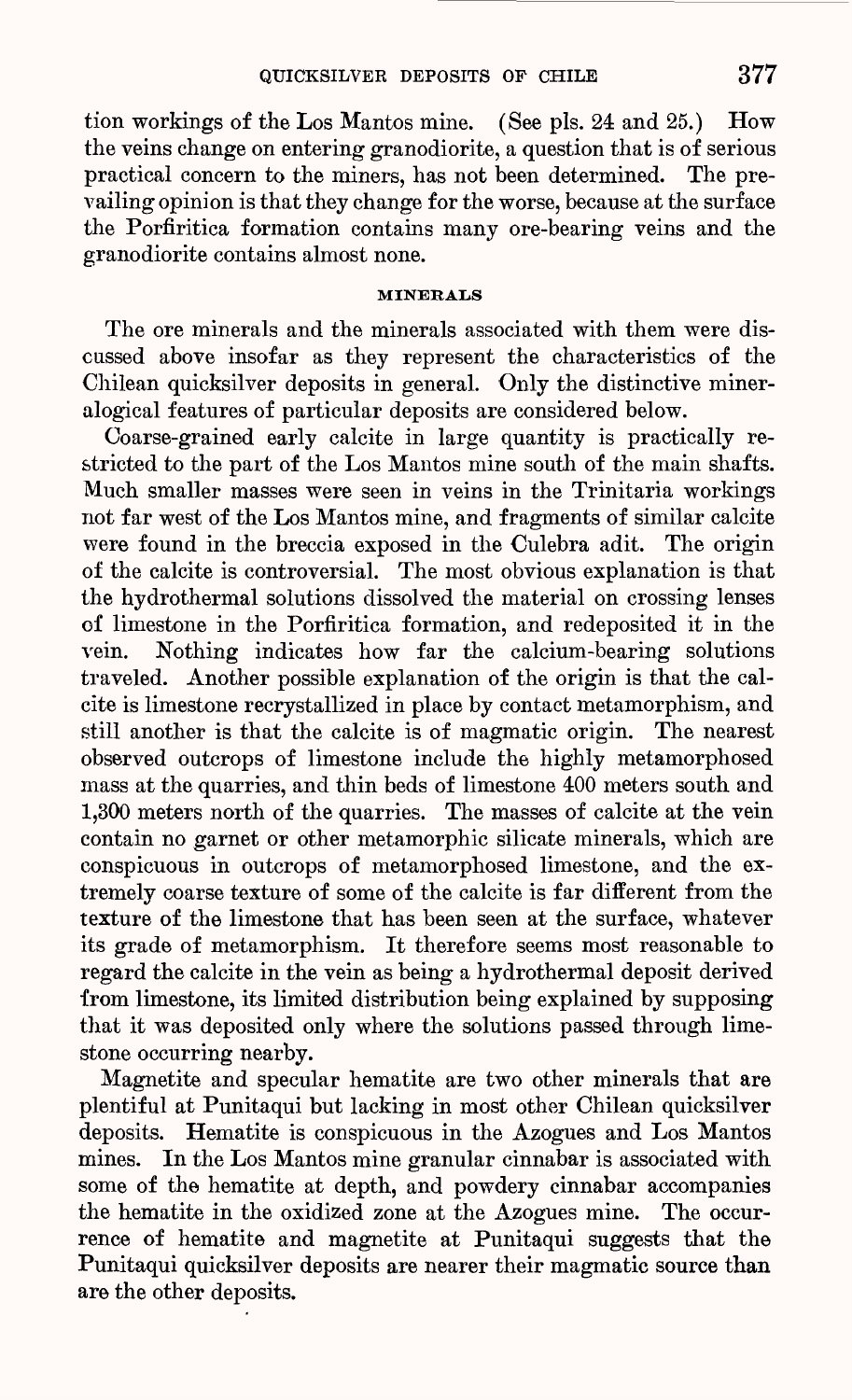#### **LOS MANTOS MINE**

The Los Mantos mine is the property of the Compañía Minera Punitaqui, S. A., which officially calls it the Molle and Florida mine, because it was formed by uniting two mines that bore those names. As few people have ever heard the name on the company's books, the popular name, Los Mantos, is used in this report.

The Los Mantos deposit was worked for gold and copper during the latter part of the last century. Some of the old workings went down 115 meters from the surface, to a depth only 20 meters less than that of the lowest level in 1944. The mine lay idle for many years and had been considered virtually worked out.

The Compañía Minera Punitaqui was organized in 1935, largely with Chilean capital, and was staffed by Chileans. Modern equipment was installed, including a mill and flotation plant. The mine was developed systematically to mine gold and copper, and has been worked efficiently by modern methods. Equipment to recover mercury from the concentrates was installed in 1940, and production of mercury started the following year. A detailed account of the treatment of quicksilver ore at Punitaqui, and the equipment used, was published by Sr. Kicardo Fritis.20

More than 10,000 meters of workings were driven during the period 1937-43, according to the annual reports of the company.21 The mine has four principal levels, at intervals of approximately 40 meters, the longest is about 1,000 meters. The levels are named according to their altitude in meters above sea level, as measured from a bench mark whose altitude was determined approximately by aneroid. The lowest is the 1TO level, which is 145 meters below the collar of the 2A shaft. The mine is worked by means of two main shafts, the Pique Maestro for ore haulage and the Pique 2A for communication. The highest level, the 290, has been largely inaccessible since a severe earthquake in 1943, which caused much of it to cave. The distribution and extent of the workings are shown in plates 21, 22, 23, and 24.

The principal workings exploit a massive, complex vein in the Porfiritica formation. The yein is 20 to 30 meters wide but in some places attains a width of 50 meters, and contains ore shoots 10 meters in average width. One of the stopes in the southern half of the 250 level is 200 meters long. The vein has been mined almost continuously over a maximum length of 500 meters on that level. Good ore, but in shoots somewhat shorter and narrower than those found above, was exposed on the lowest level in 1944.

ł.

<sup>&</sup>lt;sup>20</sup> Fritis, Ricardo, La producción de mercurio en Chile: Anales Primer Congreso Pan**americano de Ingenierfa de Minas y Geologfa, vol. 4, pp. 1626-1636, Santiago, Chile, 1942. 21 Compania Minera Punitaqui, Sociedad Antaima : An. Rpts. 2-8,1937-1943.**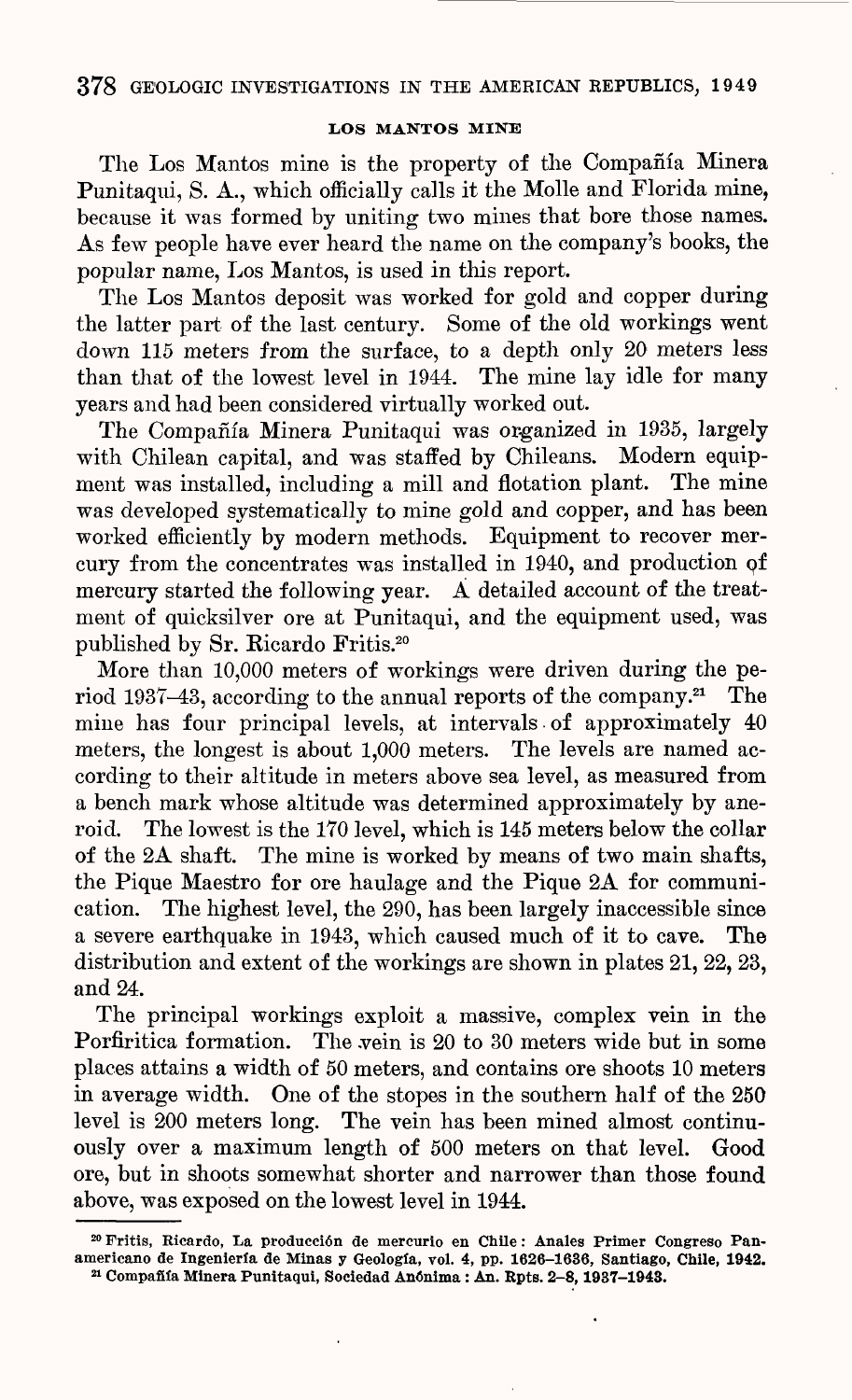As the general geology and mineralogy of the deposit have already been described, only a few details need be pointed out here. Quicksilver ore has been found only in the northern half of the Los Mantos mine, although traces of powdery cinnabar were seen in exploration adits in the southern part of the mine, and also in the Delirio mine far to the south.

Where not bounded laterally by gouge, the vein grades into replaced country rock, especially along the southern part of the western side of the Los Mantos mine. There is noteworthy gradation at the ends of the mine, particularly well shown at the north end of the 170 level, where the massive vein grades into silicified breccia, which in turn grades into partly replaced breccia. In some places, as at the south end of the 250 level, this gradation is obscured by a complex of faults and shear zones; however, the vein is dying out here and the faults probably have not cut off a large quantity of ore.

The vein dips rather consistently  $60^{\circ}$  to  $65^{\circ}$  W. near the surface, but it steepens with depth, especially at the bend in the vein in the southern part of the mine, where below the 210 level the vein is vertical and even slightly overturned. (See pi. 23.) Southward the hanging wall becomes more overturned, although the footwall, where bounded by a fault and a zone of breccia, returns to a steep westerly dip.

The exploration adits, shown in plate 25, cut many faults and fault breccias, which can be considered part of the regional fault zone, but no vein more than a few centimeters wide was cut by the adits south of the Venero adit.

The company has followed an excellent exploratory program. Drifts have been run in both directions along the shear zone that carries the principal ore, crosscuts extend into the walls, and wellplaced adits cross the favorable zone south of the mine. Exploration northward seems more likely to be successful than exploration southward, because mercury ore is most abundant in the northern part of the mine and because the Azogues mercury mine lies to the northwest. The Culebra adit, moreover, which contains some cinnabar, is probably on the northern extension of the Los Mantos mineralized shear zone.

Reserves of measured quicksilver ore at any given time since the mining of mercury started in 1941 have amounted to about 1 year's production.

#### **CHAMPITRRIA** MINE

The southern workings of the Compañía Minera Punitaqui, S. A., on the Delirio side of the divide (pi. 20) are called the Champurria mine. The older workings were inaccessible in 1944, but the exploratory workings called the 370 level were mapped (pi. 26).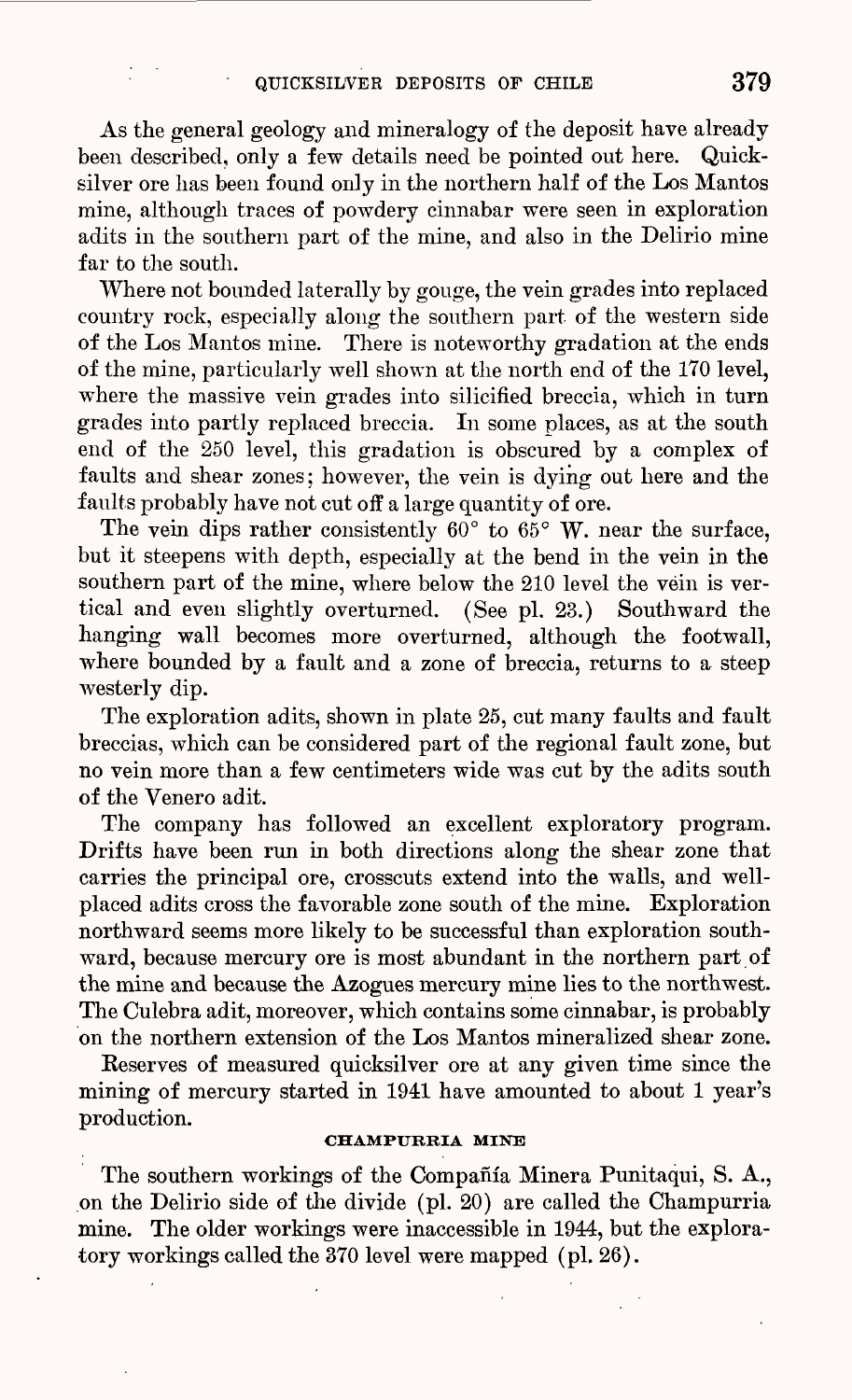The adit exposes the contact of granodiorite on the east with the Porfiritica formation on the west. The Porfiritica here includes some quartz-epidote rock and some light-colored, altered rock that appears tuffaceous. The fine-grained breccia characteristic of the long shear zone is conspicuous. (See pi. 26.)

About 38 meters from the portal there is a stringer containing earthy cinnabar and copper stain, which corresponds to the mercurybearing east vein in the nearby Delirio mine. The main quartz vein is about 3 meters wide at the southern end of the drift, but narrows northward and pinches out in postmineral breccia at the northern end of the drift; and it is lost, also, in this breccia before reaching the surface. No cinnabar was seen in this vein. The mapping of the structure, including faults, breccia, and veins, beyond the southern end of the workings, represents a free interpretation, partly based on the projecting of structures from the adjoining Delirio mine.

#### **AZOGUES MINE**

The Azogues mine, entered by a shaft 650 meters north of the Pique Maestro of the Los Mantos mine (pi. 20), is an old quicksilver mine of the district, which the Compania Minera Punitaqui, S. A., leased in 1937 from the owner, Dona Amalia Aldunate viuda de Beaugency, and reopened for exploration during the following years. In 1944 the shaft, a drift 35 meters below the collar, a crosscut midway along the drift, and parts of the stopes above and below the drift were accessible and were mapped with the able assistance of Jose Ayala. (See fig. 40.)

The shaft, and the drift for 25 meters, are in moderately fine grained granodiorite, rich in biotite, which lies in contact with andesite porphyry of the Porfiritica formation. The remainder of the workings are in the Porfiritica formation, except where flanked by a lamprophyre dike.

The vein that was explored along the drift was struck 40 meters north of the shaft, and was followed northward for about 100 meters where it was pinched out by faults. A short distance beyond this point it reappears for a few meters, but it is concealed by caved workings about 175 meters north of the shaft. The vein, which dips 50° to 60° W., was controlled by a fault, along which there has been some postmineral movement. The minerals making up the vein are chiefly quartz, specular hematite, pockets of powdery cinnabar and some copper stain. Most of the cinnabar mixture is in cavities in the quartz, but some is in porous parts of hematite masses.

Cross stringers of quartz containing earthy cinnabar occur in the granodiorite within 5 meters of the contact, and others occur in the andesite porphyry. Near the beginning of the main crosscut eastward is a complex of veins and faults containing rich pockets of earthy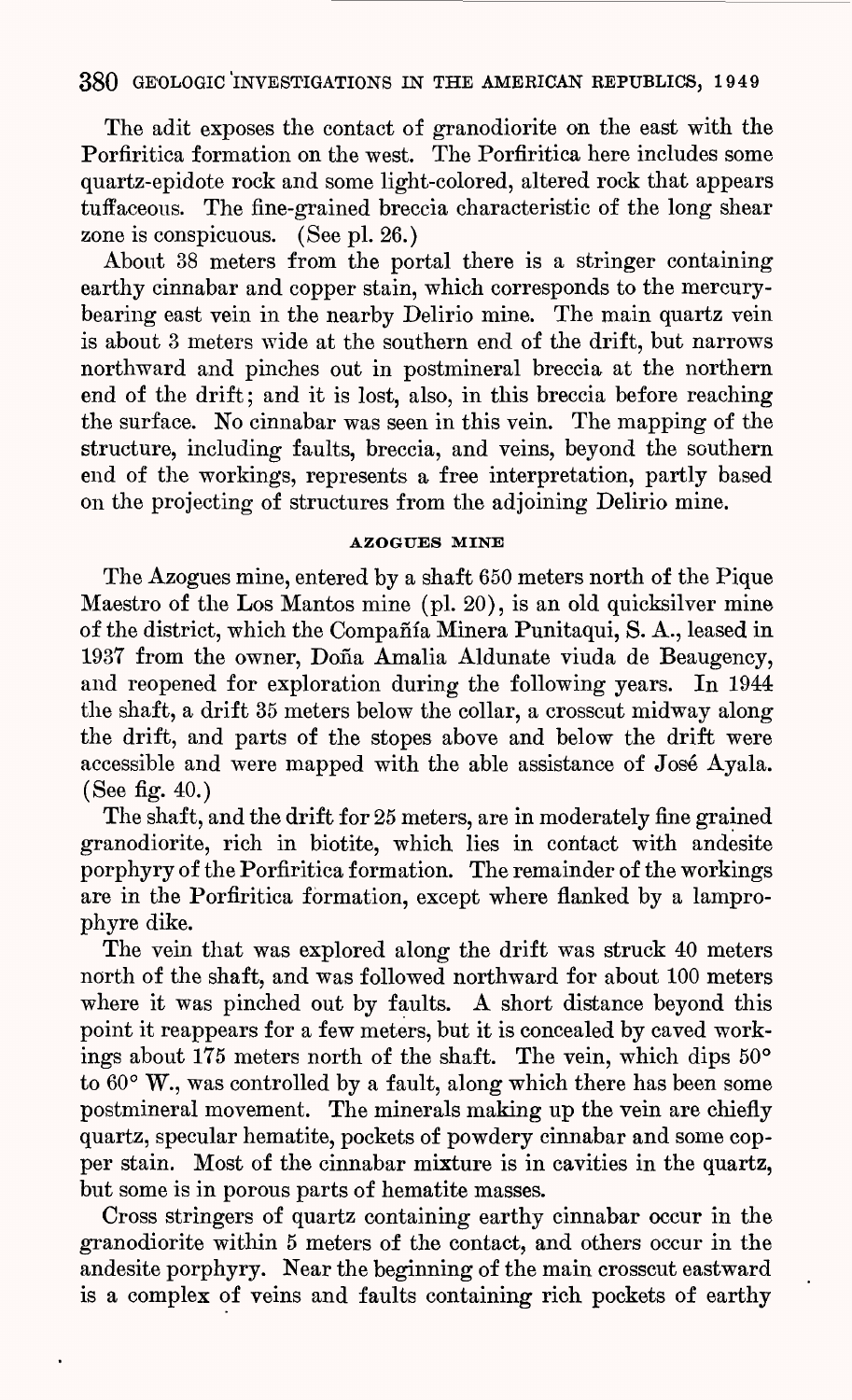

FIGURE 40. Geologic map of the main level, Azogues mine, Punitaqui, Chile.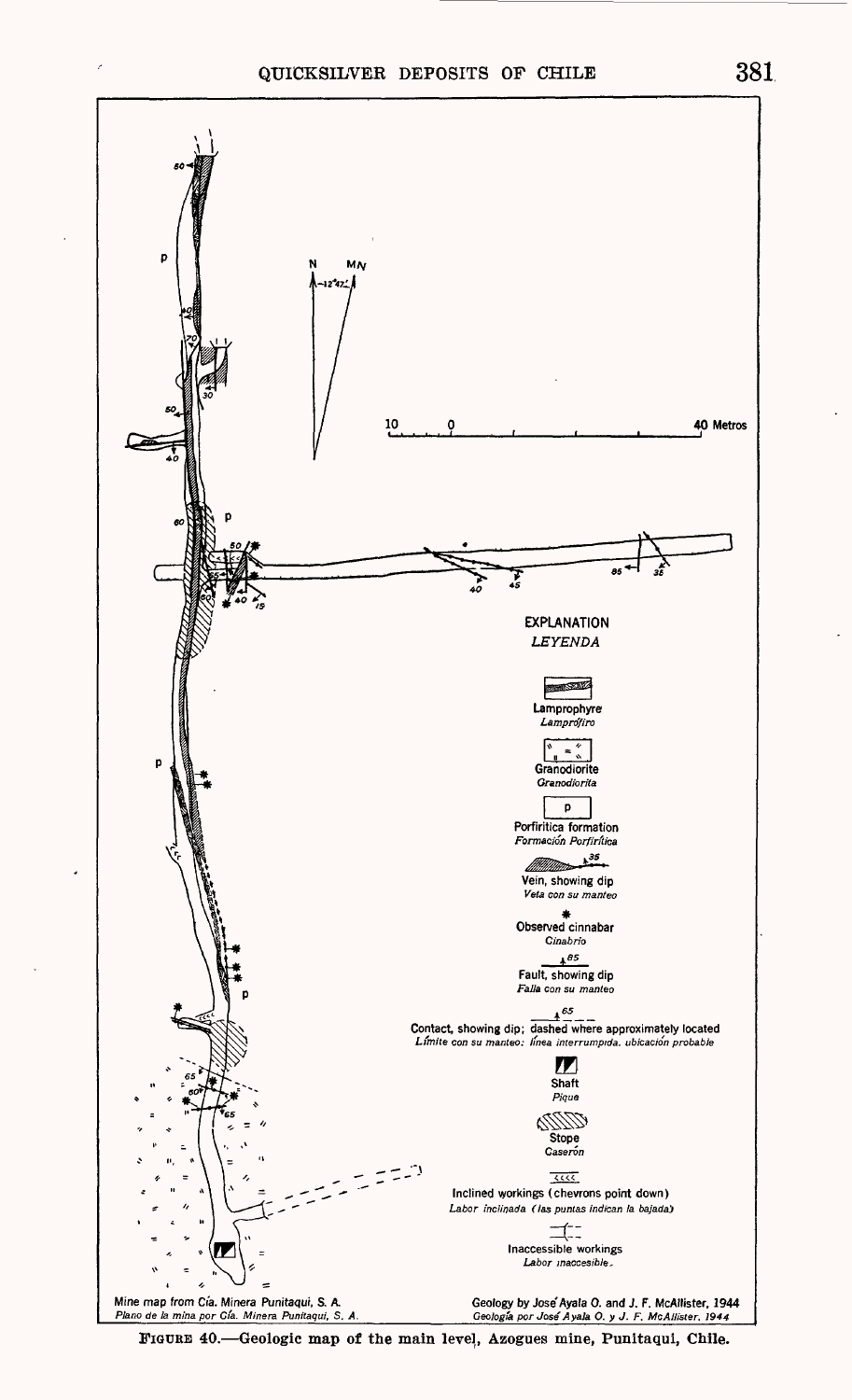**382** GEOLOGIC INVESTIGATIONS IN THE AMERICAN REPUBLICS, 1949

cinnabar which yielded some of the highest assays. This crosscut is in unaltered rocks of the Porfiritica formation, in which there are a few veins, 2 to 10 centimeters wide, of quartz, hematite, and clay, with some copper stain. No cinnabar was seen in them although samples across some of them, taken by the Compañía Minera Punitaqui, S. A., assayed 0.3 percent mercury.

The main vein is in general about 60 centimeters thick and is probably a fault breccia thoroughly replaced by quartz and hematite, but it includes some veins of quartz about 3 centimeters thick that may be fissure fillings. The total width of the zone of mineralization, including gouge as well as veins, is about 150 centimeters.

Samples 22 taken along a 35-meter stretch, beginning 10 meters north of the long crosscut, assayed 0.13 to 0.38 percent mercury. The best samples came from the last 7 meters of the strip, for which the average was about 0.3 percent mercury; the remainder averaged about 0.17 percent. Samples representing about 10 meters of the vein just south of the caved part averaged abont 0.3 percent over a width of 27 centimeters. The highest gold assay was 5.5 grams per metric ton, but the usual gold content was not much over 1 gram per ton.

An inclined winze 37 meters north of the shaft leads to small stopes that contain remnants of excellent crystalline cinnabar ore, which seemed to be present at rolls in the vein.

The Azogues vein and fault flatten to 35° before reaching the surface roughly 60 meters northeast of the shaft. Their outcrop on the hillside is marked by a line of old workings, including a caved adit near the foot of the hill. What is probably the same vein and fault zone is \_exposed in shallow pits on the nose of the hill, and poor, discontinuous exposures continue for 500 meters farther to the top of the high ridge. Near the top, a little north of the mapped area, there are many inclined workings along the vein, which is said to contain mercury minerals in that place. The changes in the course of the outcrops between the Azogues mine and the top of the ridge are largely the effects of topography.

#### **CTJLEBRA ADIT**

The Culebra adit, which belonged in 1944 to the Compañía Minera Santa Inés, is 320 meters east of the Azogues vein and 1,250 meters northeast of the main shaft of the Los Mantos mine. (See pl. 20.) It follows the principal fault zone of the district for about 160 meters. Shallow workings trace the zone up the hillside from the adit to the saddle, where a strip of breccia only about 5 meters wide is exposed in a trench. There are many other workings in the north slope beyond,

<sup>22</sup> Sample data from the Compafila Minera Punitaqui, S. A., 1944.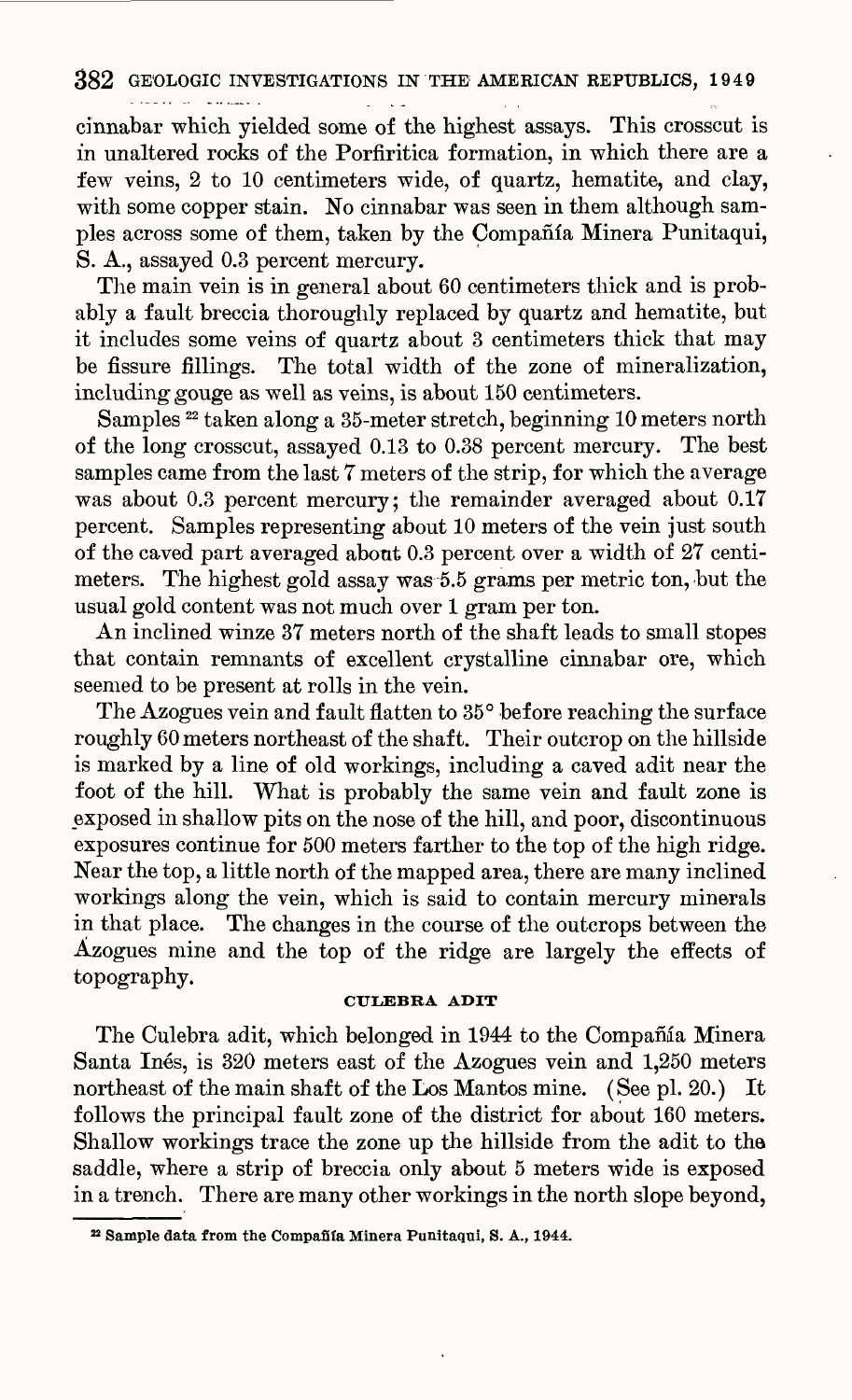$\mathbf{e}$  :  $\frac{1}{2}$  $\mathcal{L}$ l

l,





 $\ddot{\phantom{0}}$ 

Ċ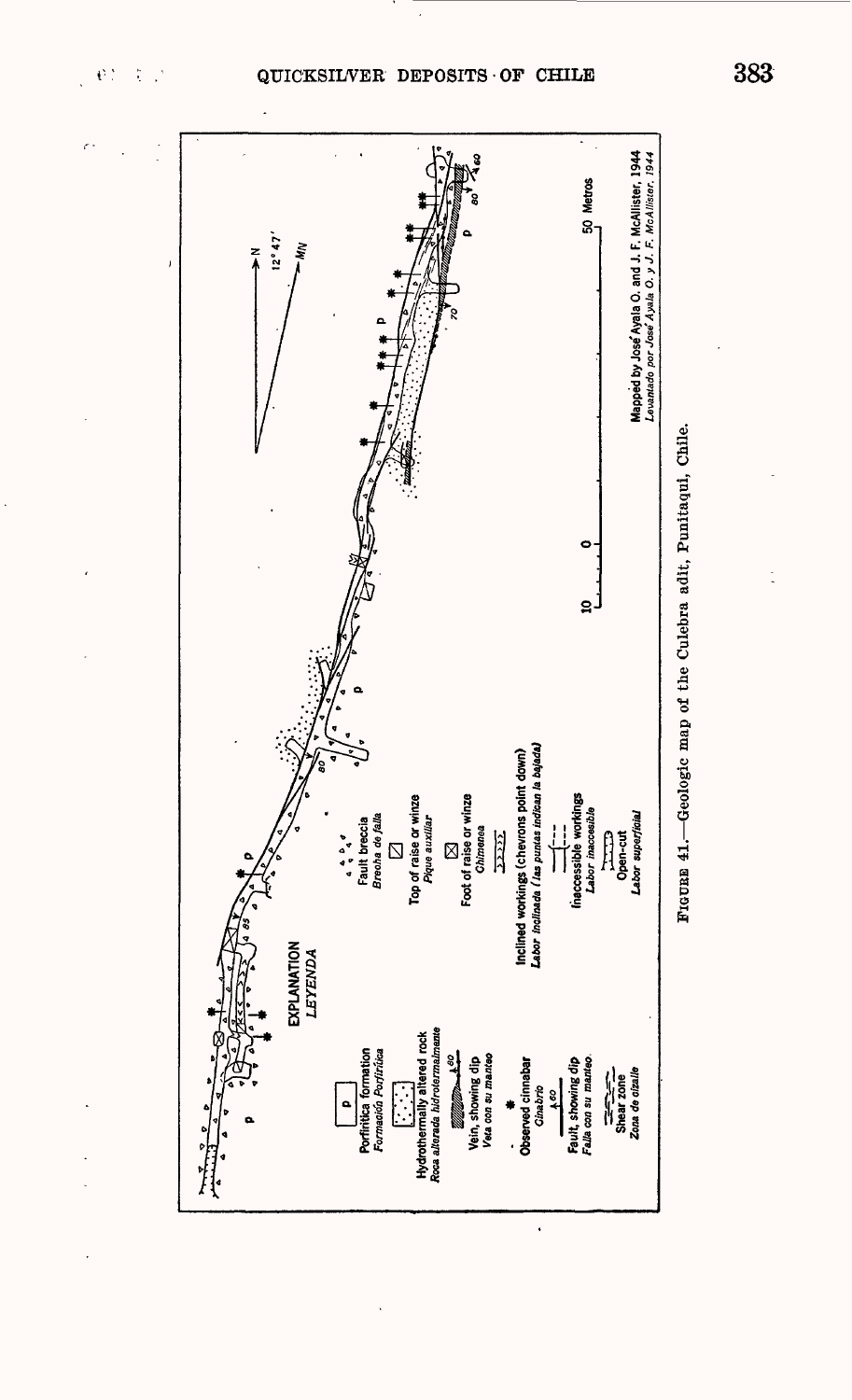outside the mapped area. Gold ore had been mined from a few small workings opening into the Culebra adit. In 1944 the dumps were being sorted by hand for gold ore.

The adit (fig. 41) is in the Porfiritica formation, which here includes some fine-grained chloritic rock grading into schist but consists mainly of porphyritic rocks. Fault breccia forms both walls of the adit in the outer 30 meters, beyond which the west wall is a slickensided and grooved fault surface that limits the breccia. This surface in general is very steep, dipping 80° to 85° E., and has some fluting that plunges 50° S. The breccia is 5 to 10 meters wide for 75 meters from the portal, and then pinches down to a width of 2 or 3 meters. The breccia is partly postmineral, for it contains fragments of vein quartz, hematite, chalcopyrite and pyrite in quartz, coarse calcite, and altered porphyry. Halfway along the adit, and also near the face, there are pockets of the breccia with distinctive sand-size particles, that in the Los Mantos mine characterize the major shear zone and are not found in neighboring faults. Two short crosscuts extending eastward from the last 20 meters of the adit cut a vein of quartz and hematite about 1 meter<br>wide. The fissures in the shattered rock nearby are filled with The fissures in the shattered rock nearby are filled with hematite.

The earthy mixture of cinnabar and oxides occurs at the places indicated on the map (fig. 41). It is usually associated with copper stains, although locally red powder without copper minerals fills or lines cavities in quartz, or forms streaks and pockets in clay.

#### **DELIRIO-REPUBLICANA MINE**

The Delirio mine and associated workings, at the southern end of the Punitaqui quicksilver district (pi. 20), were reopened by the Compañía Minera Delirio de Punitaqui to mine gold. Accessory cinnabar was found, but the ore has not been treated to recover the mercury.

The workings in 1944 consisted of the old Delirio mine, which had two levels, accessible by way of the Delirio shaft and an adit, and isolated workings opening from two inclined shafts, the Pique Norte and Pique Sur of the Republicana mine. Levels extending from these shafts were driven at the same altitudes, and they also correspond with levels in the Delirio mine, the company's intention being to connect all the levels into one system. (See pi. 27.)

The mine is in the Porfiritica formation, west of an intrusive contact with granodiorite that dips about 60° W. In several places the workings cut massive epidote-quartz rock, which may represent calcareous layers in the Porfiritica formation that were completely metamorphosed. The granodiorite was exposed on the first level, about 35 meters below the surface, in the crosscut to the Delirio shaft (pi. 27).

The veins are in a zone of intensely altered rock, which is bounded by faults on the east side and also along parts of the west side. In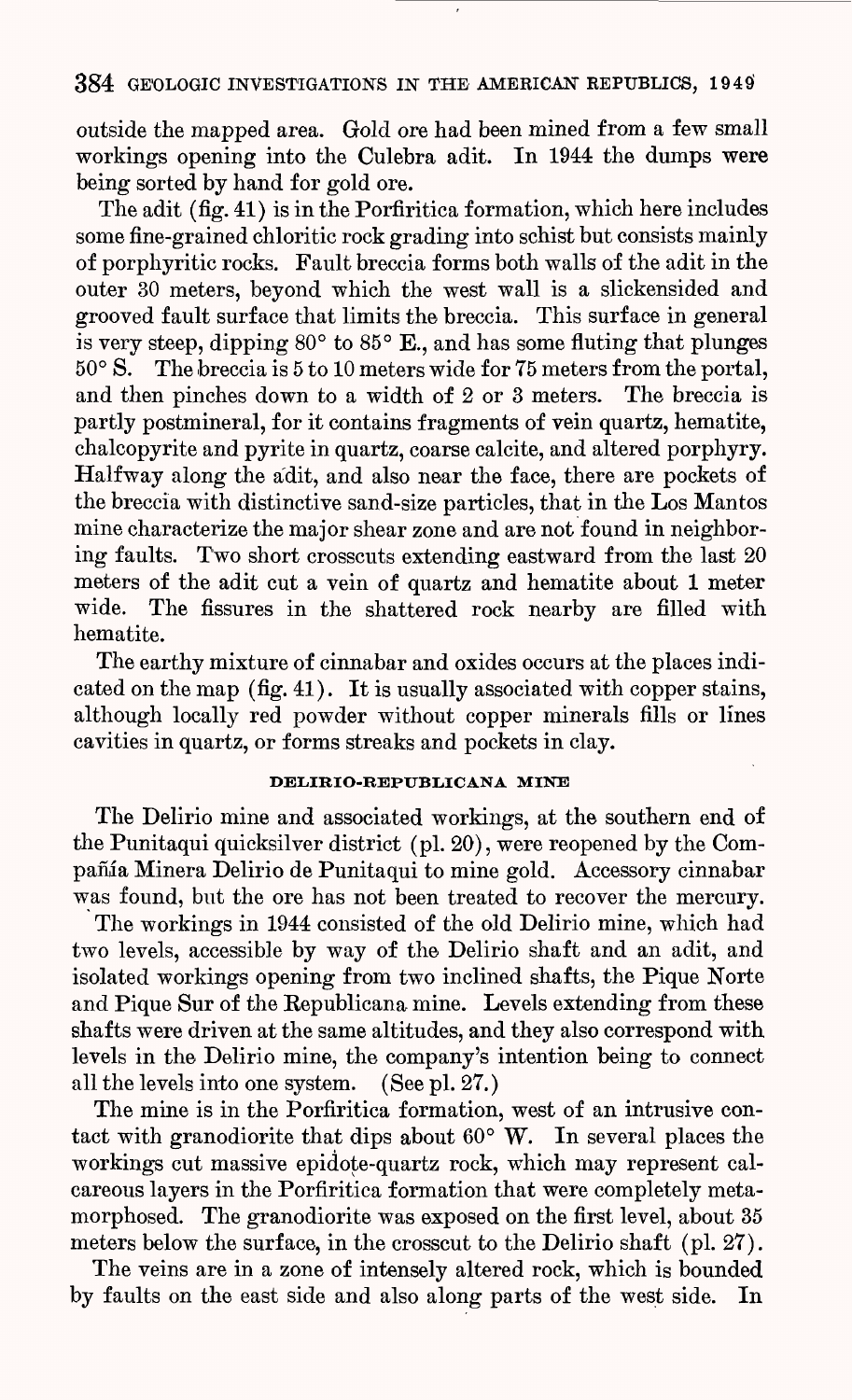some places, for example southwest of the Delirio shaft (pi. 27), the zone is as much as 60 meters wide, but it narrows to 5 or 10 meters at the south shaft (Pique Sur) of the Bepublicana workings. The entire altered zone has been regarded by the operators as vein material, principally because the stoping limits are economic rather than mineralogic. It was found possible, however, to map the boundaries of the quartz-limonite or sulfide bands within the zone of intensely altered and stained rock. If these bands are regarded as veins, there are two distinct veins in the Delirio mine. The wider vein, which is on the western side of the mine, is somewhat crescent-shaped, its width varying from 5 meters to 20 meters. The eastern vein, in general 1 to 2 meters wide, is somewhat discontinuous, and some parts of it overlap. The zone as a whole, as seen in the levels extending from the Pique Norte and the Pique Sur of the Republicana workings, thins southward, as the individual veins do also. (See pi. 27.) Where they are oxidized, the veins consist mainly of shattered quartz cemented with massive limonite and in places heavily stained with copper carbonates. Farther down, the quartz contains pyrite and chalcopyrite. In the Delirio part of the mine, all but a few specks of the cinnabar observed was in the east vein and in the fill of old workings along it. Most of it is in an earthy mixture with oxides, associated with malachite and azurite.

The controlling structure at the Delirio-Eepublicana mine is a belt of faults and shear zones, which as a whole has a persistent trend and dips about  $60^\circ$  W., but which is complex in detail. The structural history is much the same here as at the Los Mantos mine: fracturing prepared channels for hydrothermal solutions, which altered the rock and introduced the vein minerals; then fracturing probably continued during and after the deposition of the veins, shattering much of the quartz. The structure has been interpreted as showing that the horizontal component of movement was large relative to the vertical component, and that the west side moved relatively southward. Premineral movement in that direction provided conditions favoring the formation of bulging, crescent-shaped veins. Postmineral movement in the same direction would explain the offset of the veins between the Delirio and Champurria mines. (See p. 376.)

Mercury minerals occur only in narrow and short parts of the veins, earthy cinnabar being scattered over a width of 1 to 2 meters for lengths of 25 or 30 meters. The ore is of such low grade that even when it commands a high price, mercury cannot be recovered at a profit except as a byproduct from gold-copper concentrates. The two places at which mercury minerals are most abundant are the southern part of the east drift on the first level of the Delirio mine (pi. 27) and the northern end of the west drift on the second level of the Pique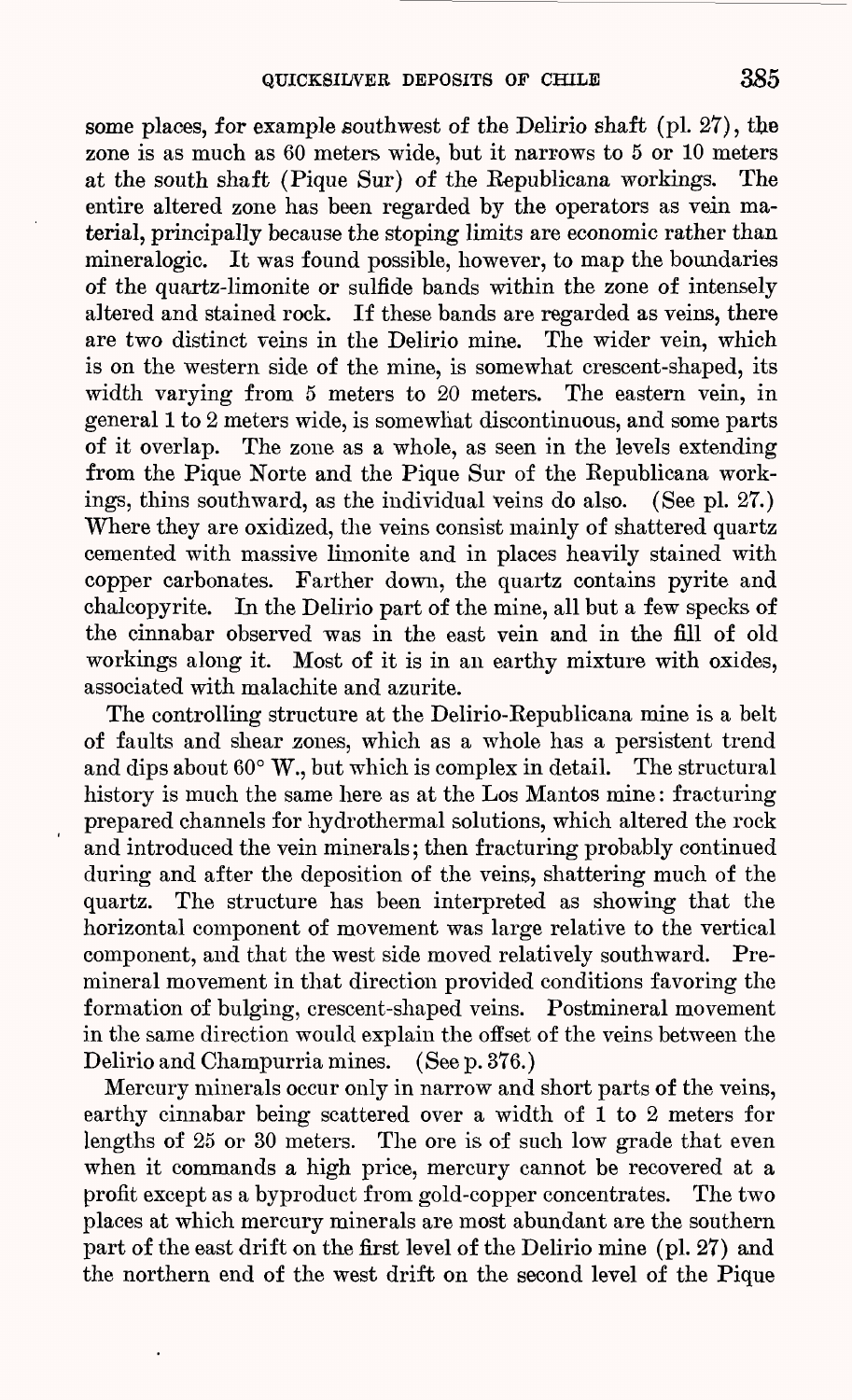Norte part of the Republicana workings. According to the Compañía Minera Delirio de Punitaqui, samples from the first locality assayed 0.06 to 0.44 percent in mercury, but usually between 0.2 and 0.3, and contained on the average 6.5 grams of gold, over assay widths of 0.8 to 2 meters. At the second locality, samples representing a length of 20 meters and an average width of 1 or 1.5 meters assayed up to 0.16 percent mercury but usually less than 0.1 percent; here also there was some gold, but in 1944 the ore was below the cut-off grade. This assay information concerns only the mercury-bearing parts of the mine, and does not deal with the ore shoots that were being mined primarily for gold. No mercury was being recovered in 1944 and no reserves of quicksilver ore had been calculated.

#### **HTTANrLLO**

#### **ALGARROBO MINE**

The Algarrobo quicksilver mine, in the Provincia de Coquimbo, is 10 kilometers by unimproved road southwest of the small settlement of Huanillo, from which it is 5 kilometers to the main road and 27 more to Ovalle. The total distance of 42 kilometers can be traveled by automobile in  $1\frac{1}{2}$  or 2 hours. The deposit is only about 20 kilometers in a direct line east of Punitaqui.

The mining property belonged in 1944 to the Compañía Minera Monte Patria, which had undertaken a program of rehabilitation. By May of 1944, exploration had gone down 100 meters from the surface and extended over a longitudinal distance of 60 meters. The workings are somewhat erratic and steep, and follow a zone of mineralization that generally is vertical, though deviating, for 55 meters from the surface, but dips northwest in the remaining 45 meters. The strike of the zone is persistently N.  $40^{\circ}$  E.

The rock of the surrounding region is chiefly granodiorite, and some aplite. The granodiorite is medium-grained, rather light colored, and contains many dark inclusions. It consists of abundant plagioclase, considerable orthoclase and quartz in smaller grains, augite, and chlorite probably derived from biotite. Most of the rock in the mine is altered granodiorite. Near veins, thorough alteration to chlorite, calcite, epidote, sericite, and clay minerals obscures the original nature of the rock.

The mineralization followed steep fractures. The movement on them was probably small, and as shown by grooves, horizontal at least in part. A quartz vein 10 to 20 centimeters thick follows a thoroughly argillized zone that is 1.5 meters wide in places. Some argillized material contains specks and lumps of earthy cinnabar. At the bottom of the mine the vein is 3 or 4 centimeters thick, strikes N. 40° E. and dips 65° NW. The vein minerals are early quartz, tab-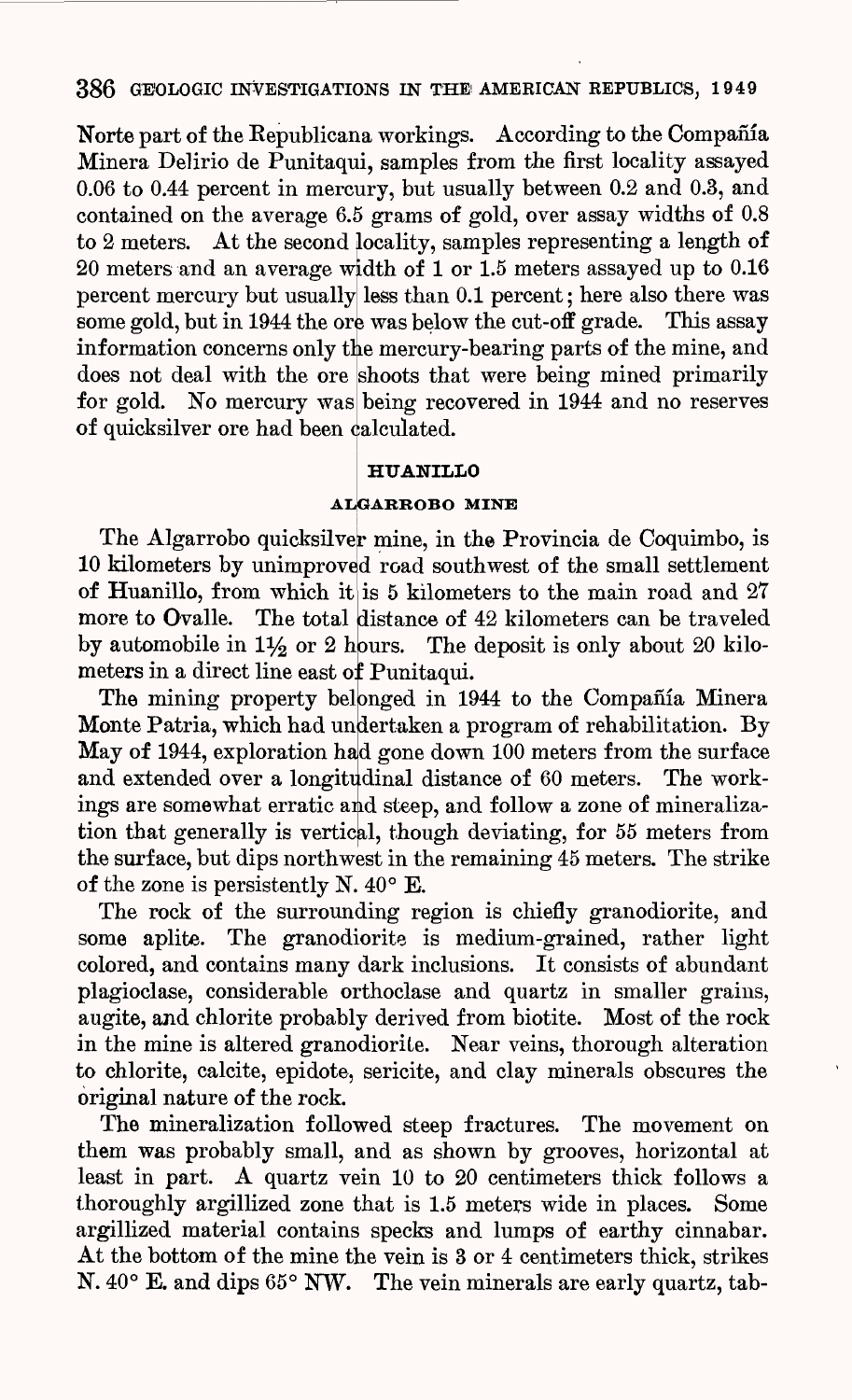ular barite, later quartz interstitial between the barite grains and eating into some of them, a little pyrite, finely crystalline cinnabar replacing quartz, coarse grains of cinnabar in small vugs, earthy cinnabar mixtures associated with copper carbonates, and limonite. There are probably some small grains of mercurian tetrahedrite. The ore differs from that at Punitaqui in containing barite and in being free from specular hematite; in these respects it is similar to most of the deposits described below. Its occurrence in granodiorite is an unusual feature.

#### ILLAPEL

#### **AZOGUES MINE**

The only known quicksilver deposit in the Departamento de Illapel, Provincia de Coquimbo, was not examined for this report. It is about 20 kilometers in a straight line north of Illapel, and about 14 kilometers northwest of Aucó station on the longitudinal railroad, north of Illapel.

Little<sup>23</sup> described the deposit in only a few lines as ". . . a hightemperature vein in granite. The oxidized zone, containing malachite, azurite, and cinnabar, was worked for mercury and copper."

A report written in 1940 by Ing. Carlos Chait W. for the Caja de Credito Minero of the Chilean Government contains information that is summarized as follows:

Some old workings, consisting of three mines, were originally worked for copper, and the mercury minerals were left in the dump. . The main vein, 27 to 45 centimeters wide and traced for 50 meters, is composed of quartz, malachite, azurite, chalcocite, cinnabar, and in some places abundant limonite. A few samples from cuts about 50 centimeters long assayed slightly over 0.2 percent mercury, and contained a little gold, silver, and copper. Samples from another vein assayed about 0.1 percent mercury. In 1940 there was one retort, with a capacity of 100 kilograms.

#### ANDACOLLO

In the Andacollo district, Provincia de Coquimbo, there are two quicksilver mines, the Dichosa and the Merceditas, both of which are south of the gold district and town of Andacollo. The town is reached by a good road, which leaves the longitudinal highway and railroad at Andacollo station south of Coquimbo. The two quicksilver mines are separated by a spur and have no direct connection by road. As mentioned previously, the first discovery of mercury in Chile was made in this district in 1778. Ore was mined intermittently, depending on the mercury market and local requirements. The mines were idle at the time of the examination. Domeyko studied the ores in the latter part of the last century, and was particularly interested in the

<sup>28</sup> Little, J. M., The geology and metal deposits of Chile, p. 162 New York, Branwell Co., 1926.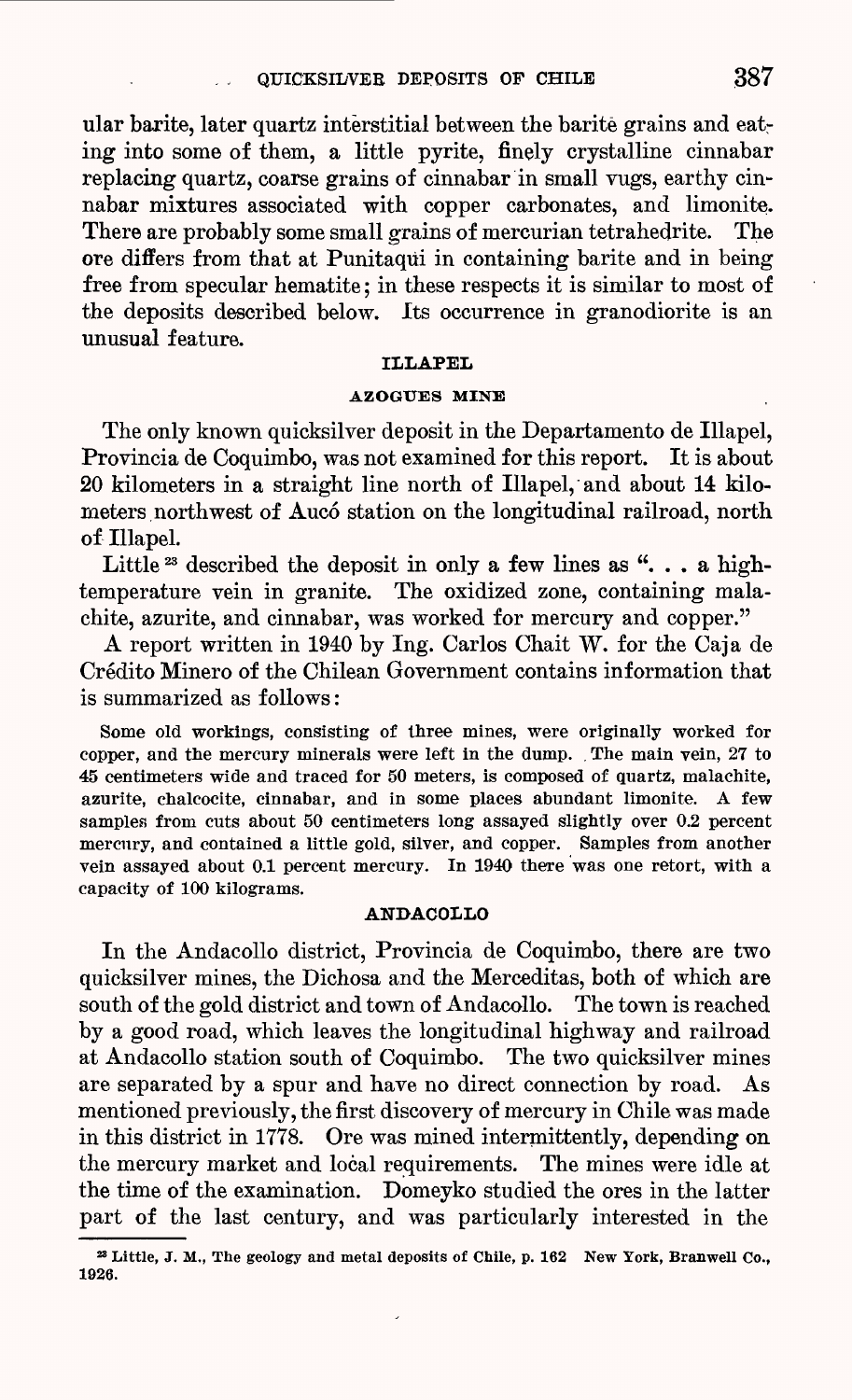mercurian tetrahedrite and its oxidation product, the earthy mixture of cinnabar and oxides. The mines, when examined in 1944, were the property of Sr. Tomás Whittle, who acquired them in 1916. As in most small idle mercury mines, the ore remaining in sight was negligible.

#### JDICHOSA MINE

The mercury deposits at the Dichosa mine (the ancient iron mine) are in purplish-brown, porphyritic hornblende andesite of the Porfiritica formation. This rock is clearly extrusive and, away from the part altered by vein solutions, contains cloudy feldspar phenocrysts. About 45 meters southeast of the north portal, there is an outcrop, 2 or 3 meters wide, of limestone striking N.  $50^{\circ}$  W. and dipping  $60^{\circ}$  SW. (magnetic north). Brecciated cherty rock having about the same attitude crops out 30 meters east of the limestone. This outcrop may be a southern extension of a large mass of highly silicified rock that extends for 30 meters north of the round open cut and is about 10 meters wide, but the rock surrounding it is concealed by mine dumps and surface rubble.

The north adit, extending eastward into the hillside, passes for 3 meters through porphyritic rock dipping west, then through several meters of rock that is possibly a much-altered tuff, then through 5 meters of breccia whose original nature has been obscured by weathering and other alteration, and then into silicified rock as far as the first drift (pi. 28). This drift follows a quartz vein 5 to 10 centimeters thick, which contains limonite, earthy cinnabar, and copper stain, and which is bordered by shattered silicified rock and gouge. Raises from the drift lead to small stopes, the backs of which in 1944 were about 5 meters above the adit level and revealed good showings of earthy cinnabar. About 10 meters beyond the drift the adit crosses a network of fractures in which a short inclined winze exposes some earthy cinnabar. The adit is accessible for 9 meters more to the point, 42 meters from the portal, where it joins another drift that follows a mineralized fault zone. This zone is parallel to the first and likewise contains earthy cinnabar, limonite, and quartz. This zone and the inclined winze lie under the large, circular open cut. (See plate 28.) winze lie under the large, circular open cut.

The portal of the south adit is about 180 meters east-southeast of the north adit and 15 meters lower. This adit, accessible for 90 meters, is entirely in prophyritic andesite and clay derived from it. Twelve meters from the portal the adit reaches a main fault and turns slightly to follow it; there the entire width of the adit is occupied by clay along the fault and its subsidiary fractures. Some of the clay is very light colored and may be largely hydrothermal rather than true fault gouge; other parts of it are gray. Thirty meters from the portal a stope about 8 meters long and 1.5 to 3 meters wide has been put up from the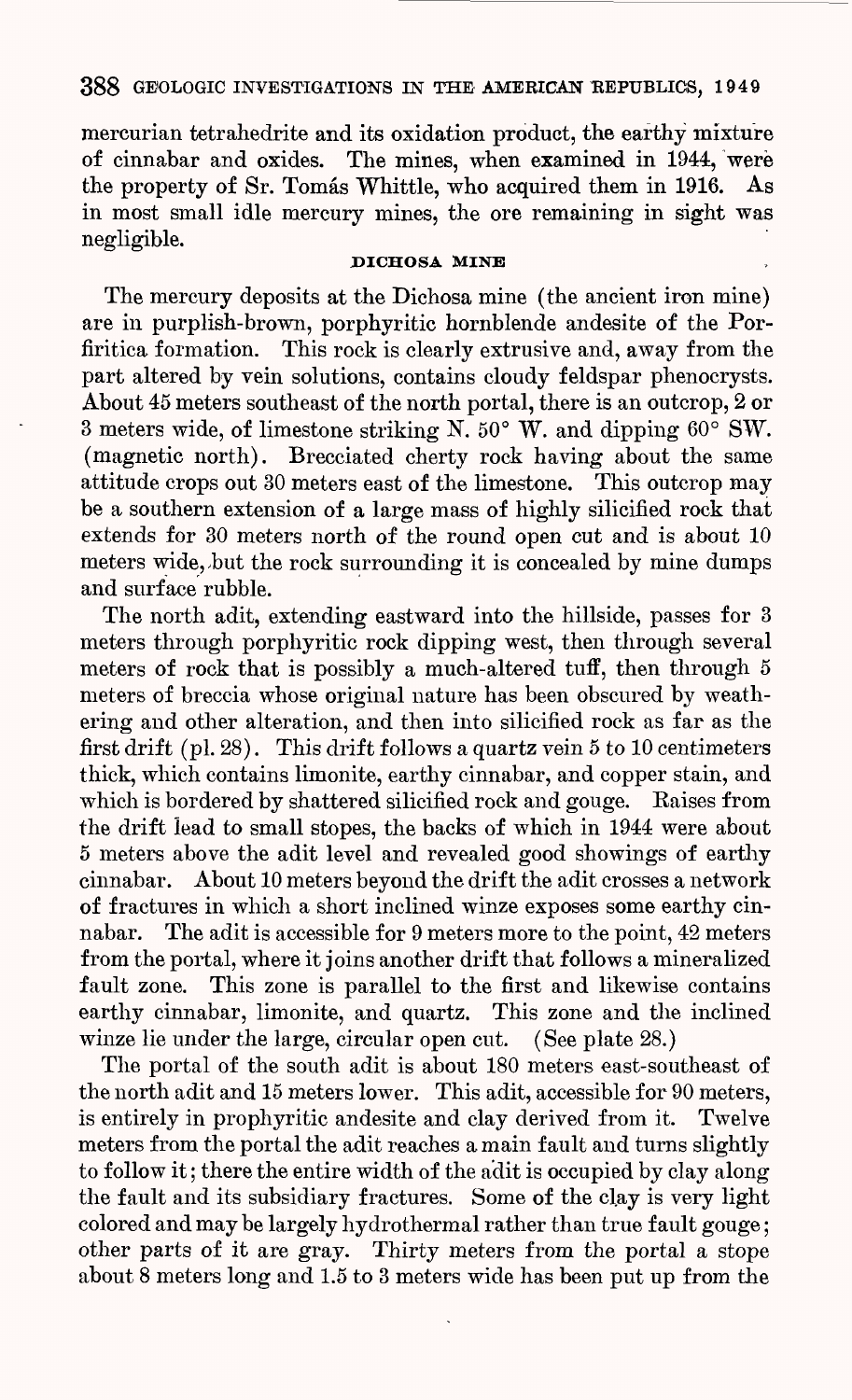adit, but only traces of earthy cinnabar remain in the adjacent clay. Eighty meters from the portal, in the white clay, a vein of quartz and barite 5 to 10 centimeters wide, contains considerable earthy cinnabar and azurite for a length of 10 meters. A shallow winze follows the stringer down for 3.5 meters. The adit is caved a short distance bevond, directly under the southeast end of deep cuts at the surface  $(pl. 28).$ 

#### **MERCEDITAS MINE**

The mineral deposits of the Merceditas mine, in Quebrada La Jarilla, are in porphyritic andesite flows, volcanic breccia, and tuff, all of which belong to the Porfiritica formation. (See pi. 29.) The lowest level is in andesitic volcanic breccia, the next level is in slightly undulating, stratified tuff, and the highest workings are partly in tuff and partly in overlying andesite. Large masses of silicified rock crop out prominently near the workings, especially to the northeast. Some of the silicified rock was originally a volcanic breccia, but some of it has been so completely silicified that its original nature is not apparent.

Mineralization was controlled by an essentially vertical zone of faults. The grooves on the fault surfaces are nearly horizontal or plunge 15° to 25° W., showing that a large component of movement, if not the dominant one, was horizontal.

The veins, which consist mainly of quartz and barite, contain conspicuous earthy cinnabar, azurite, malachite, and limonite, and in their unweathered interior parts, pyrite and mercurian tetrahedrite. The widest parts of the veins in place are about 60 centimeters wide, but a zone as much as 4 meters wide has been stoped. Some showy rock has been formed by migration of red cinnabar and blue azurite into networks of minute fissures in white rock. In some druses, powdery cinnabar coats crystalline azurite, but in general it is difficult to determine which mineral is the later. Some veinlets of malachite cut the red powder. Some of the mercurian tetrahedrite is rimmed and veined with the powdery cinnabar mixture.

Selective silicification and mineralization of tuff beds near their contact with andesite seem to have migrated out from the vertical zone, forming hard layers in the gently undulating beds. As these layers are resistant to weathering, they preserve fresh mercurian tetrahedrite.

#### **DOMEYKO**

#### **LUISIANA MINE**

The Luisiana property is near the southern border of the Departamento de Vallenar, in the Provincia de Atacama. It is reached by an unimproved road about 10 kilometers long, extending west from Cachiyuyo, south of Domeyko on the longitudinal highway and railroad.

 $890880 - 50 - 3$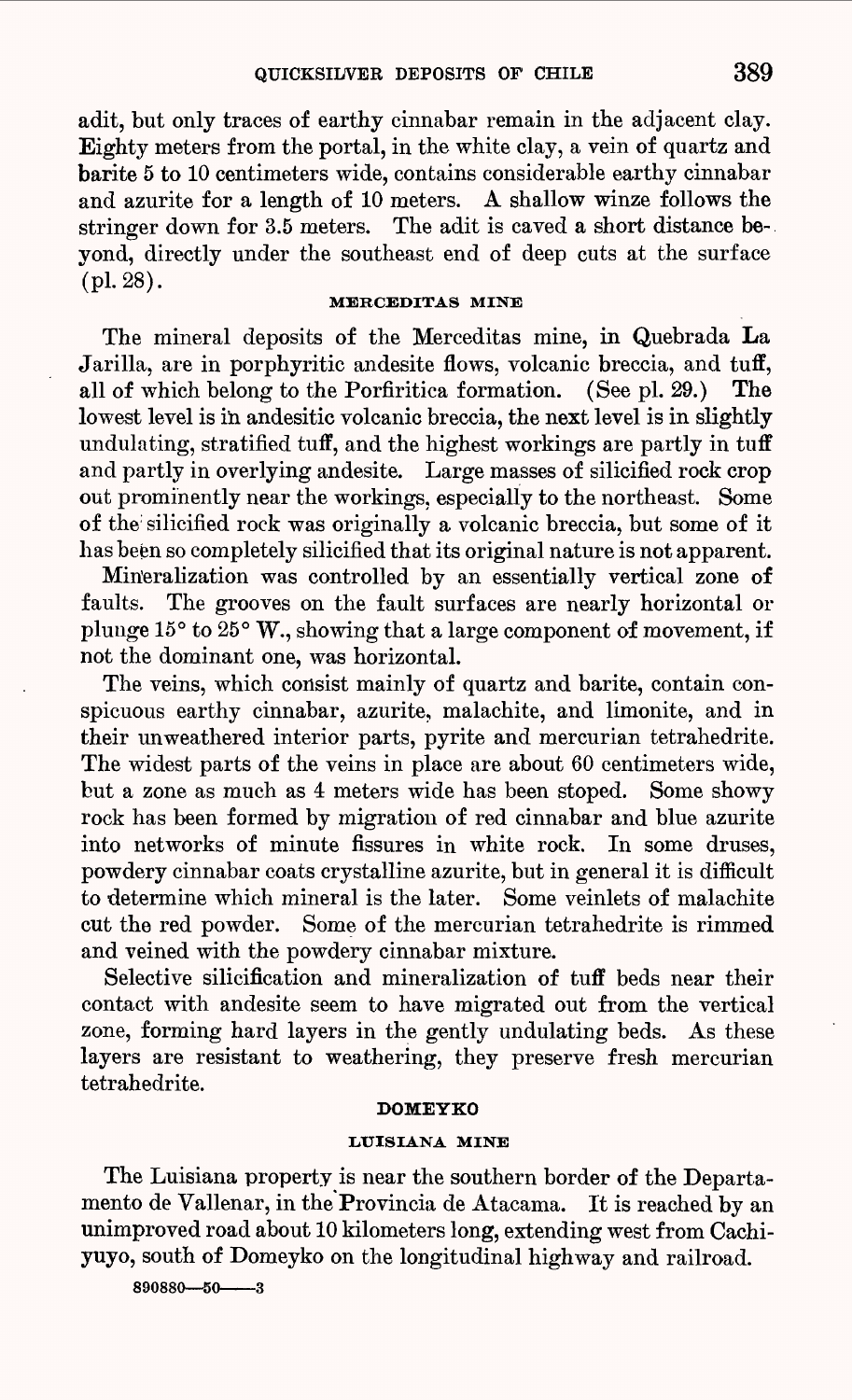

**FIGUKH 42. Geologic map and section of the Luisiana quicksilver mine, Domeyko, Chile.**

In 1943 to 1944, according to the operator, Sr. Meyenberger,<sup>24</sup> about 100 tons of quicksilver ore was mined. It was treated in two retorts of 100-kilogram capacity.

The Luisiana quicksilver mine is in the Porfiritica formation metamorphosed by an intrusive body of the Andean diorite complex, which

**<sup>24</sup> Oral communication July 2, 1944.**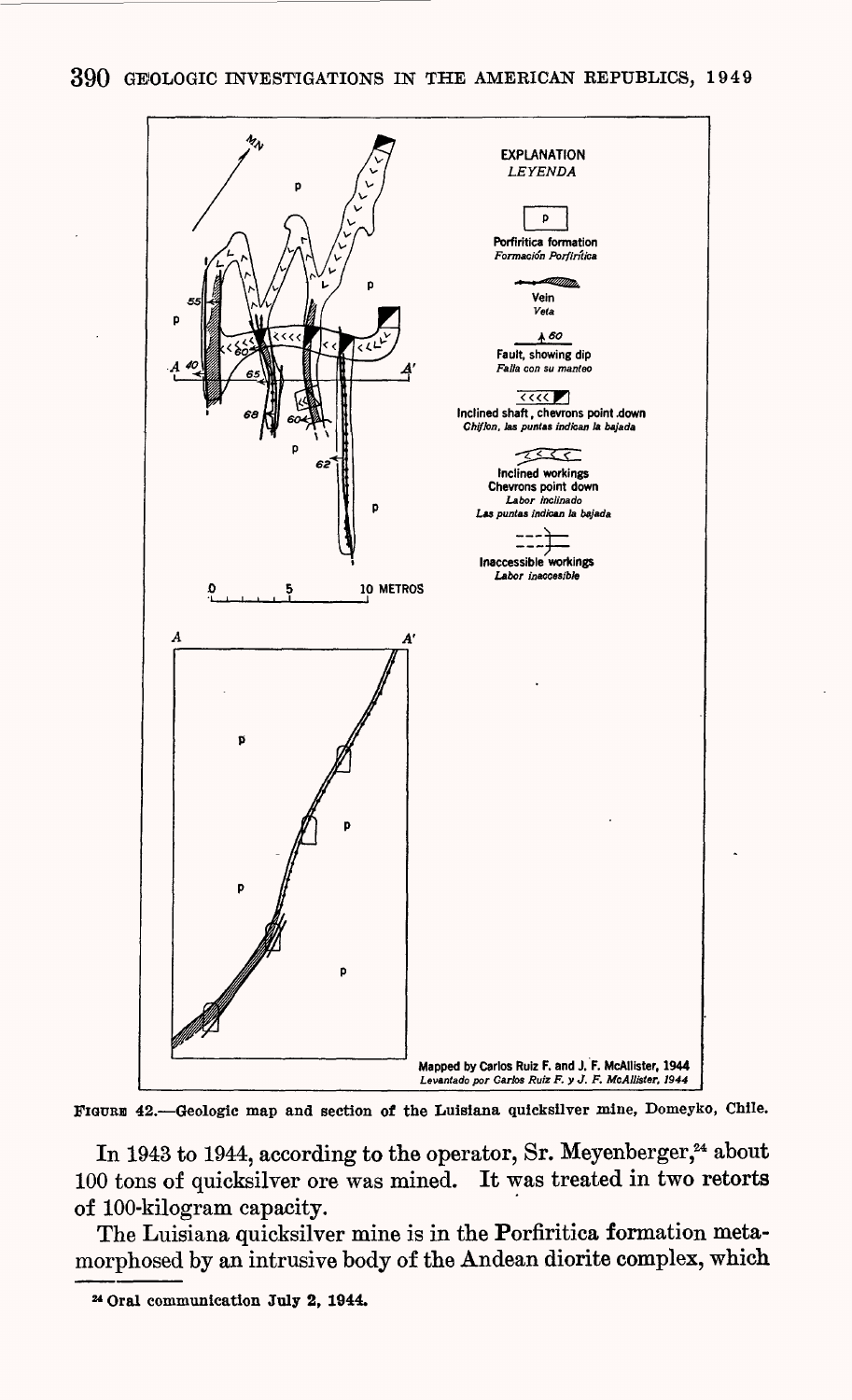crops out about 600 meters to the east. The workings (fig. 42) follow a quartz vein striking N. 35° W. and dipping on the average 65° SW., in hydrothermally altered rock. The ore mineral is cinnabar, in part visibly crystalline and in part powdery. Hematite and magnetite are common associates, and form stringers through the country rock, addition of iron apparently being the most characteristic feature of the contact metamorphism of the volcanic rocks. At the bottom of the workings in 1944, about 25 meters vertically from the surface, the quartz vein was only 5 centimeters thick, but the mineralized zone was nearly a meter wide. The solutions that altered the rock and deposited the vein minerals were controlled by a fault, which in some places splits into several branches. (See fig. 42.) The ore shoot seems to have been about 2 meters wide along the vein.

Mercury mineralization was not restricted to one place in the district. Several kilometers south of the Luisiana mine, the granular cinnabar occurs in veins of quartz and chalcedony several centimeters thick, in the Porfiritica formation.

#### **COPIAPO**

A series of quicksilver deposits, which for convenience are grouped loosely into districts, lie 35 to 80 kilometers south of Copiapo. They are described under the name of this well-known town partly because some of the district names are used also at other localities.

#### **CERRO BLANCO**

*Mirador property.* The Mirador property, held in 1944 by Sr. Benedicto Toro, contains the only known quicksilver deposits in the Cerro Blanco district. The property is reached by a somewhat devious route, much of it over unimproved road; the distance is 125 kilometers from Copiapó by automobile and about 3 kilometers farther by foot trail.

The country rock is a part of the Porfiritica formation, consisting of purplish-brown andesite underlain by volcanic breccia. The andesite has cloudy feldspar phenocrysts. The breccia has been extensively but irregularly altered to greenish and reddish rock, some of it showing concentric diffusion bands. Granitic rock is exposed upstream but was not studied.

The geologic map (pi. 30) of the area shows the distribution'of the veins and of the faults that controlled most of them. The mineralized faults in general strike N. 37° to 40° W. and dip 75° to 80° SW. Pits and trenches show vein minerals for about 500 meters along a fault. The largest workings are near the northwest end of the mineralized zone, where a steeply inclined shaft 18 meters deep follows a quartz vein 2 to 20 centimeters wide. The vein contains mercurian tetrahedrite, which weathers to the powdery cinnabar mixture, copper-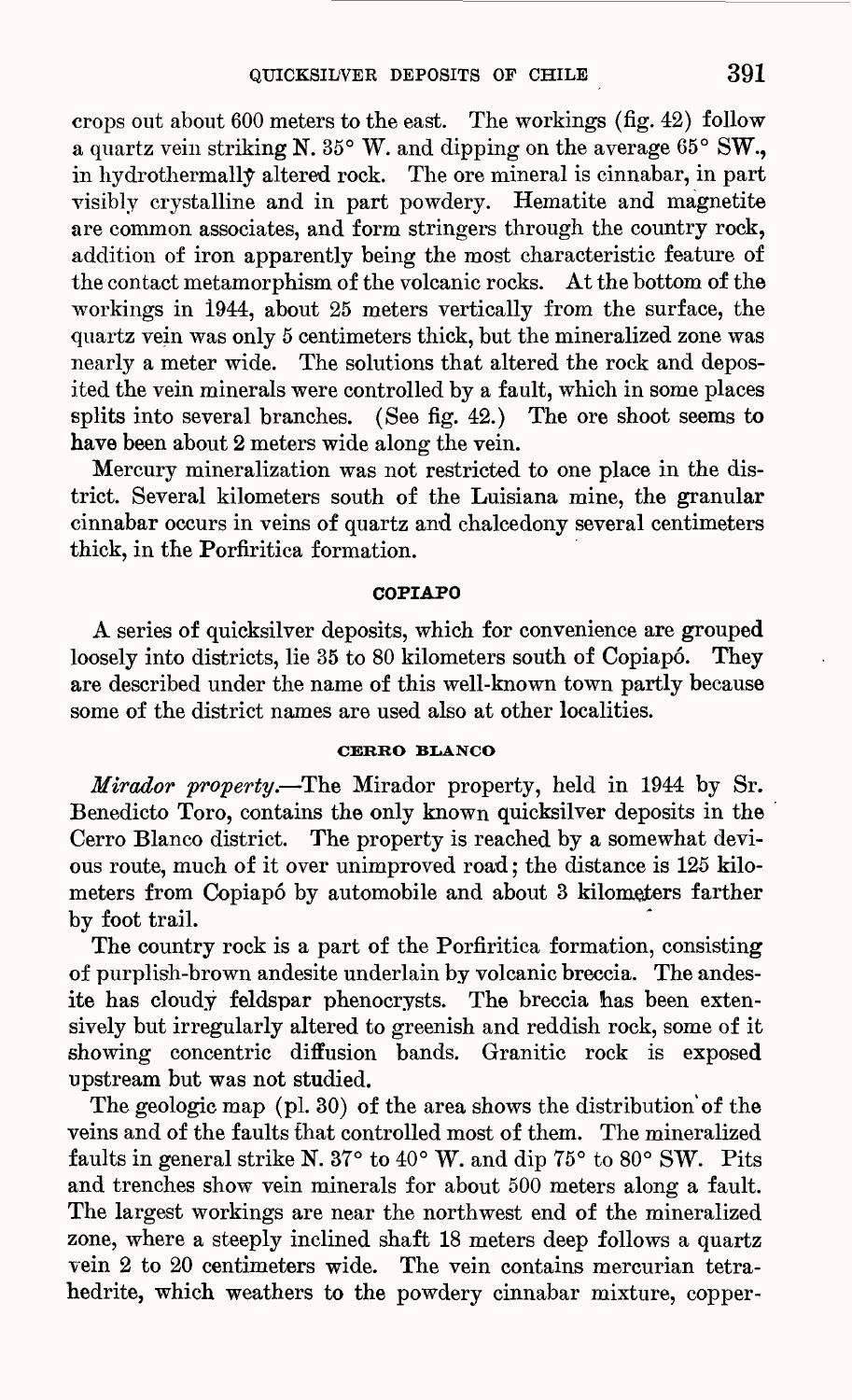stained and associated with limonite. The same minerals were seen at the bottom of the shaft, where the vein, there about 1 meter wide, is represented by a network of veinlets in altered rock. -The same mineral assemblage was seen in the southeastern part of the zone. Sr. Toro burned 400 kilograms of hand-sorted ore taken from the southeastern trench in the ravine (pi. 30) and recovered 4.8 kilograms of mercury, showing that hand-sorted ore contained at least 1.2 percent of mercury.

Another vein was explored for 150 meters, starting from an outcrop in the Carrizo gulch about 250 meters northeast of the Mirador shaft and 115 meters lower. This vein contains the minerals described as occurring in the other veins; barite is prominent in the gangue.

#### **CERRO DEL, FRAIL.E**

Quicksilver deposits have been found at widely spaced intervals on the eastern and southern slopes of the Cerro del Fraile, which is a low range 55 kilometers in a direct line south of Copiapó, or about 75 kilometers by way of a road that goes up the Copiapo valley to the vicinity of Pabellón and then up a tributary. The mines are only 1,500 meters higher than Copiapo. Water is extremely scarce; the only sources of water noticed near the deposits are a small spring below the Negra mine and the shallow well at Quinta Toro, which supports the only settlement in the area.

*Tres Hemnanos mine.* The only producer at Cerro del Fraile in June 1944 was the Tres Hermanos mine, owned by the Toro family, and its production was merely a flask now and then. The quicksilver ore was mined from a lode, striking about N. 65° E. and dipping 50° **NW.,** in porphyritic hornblende andesite of the Porfiritica formation. The lode is 80 to 100 centimeters wide, and the ore consists of veinlets of powdery cinnabar in the silicified parts of an argillized zone. The best ore is in a streak 40 to 50 centimeters wide, under silicified rock in the hanging wall. Copper stain and abundant limonite accompany much of the red powder. No coarsely crystalline cinnabar was seen. The only opening was a pit 7 meters deep, inclined about 50°.

Several hundred meters northeast of this first pit, powdery cinnabar is exposed in several very shallow prospect pits scattered along a line trending N. 50° to 60° E. The line of pits extends about a kilometer farther northeastward and the distance between pits ranges from 100 to 550 meters.

*Negra mine.* The Negra mine is about 3.3 kilometers up the Quebrada Negra by way of a trail that leaves the road to Copiapó at a place 3.3 kilometers from the Quinta Toro. According to local reports, the deposit had been worked by Herbert Jander of Copiapo and the Toro brothers, but the quantity of mercury recovered was not known.

The mineral deposit contains powdery cinnabar with copper stain and abundant limonite in rather porous quartz. The vein, 12 to 20-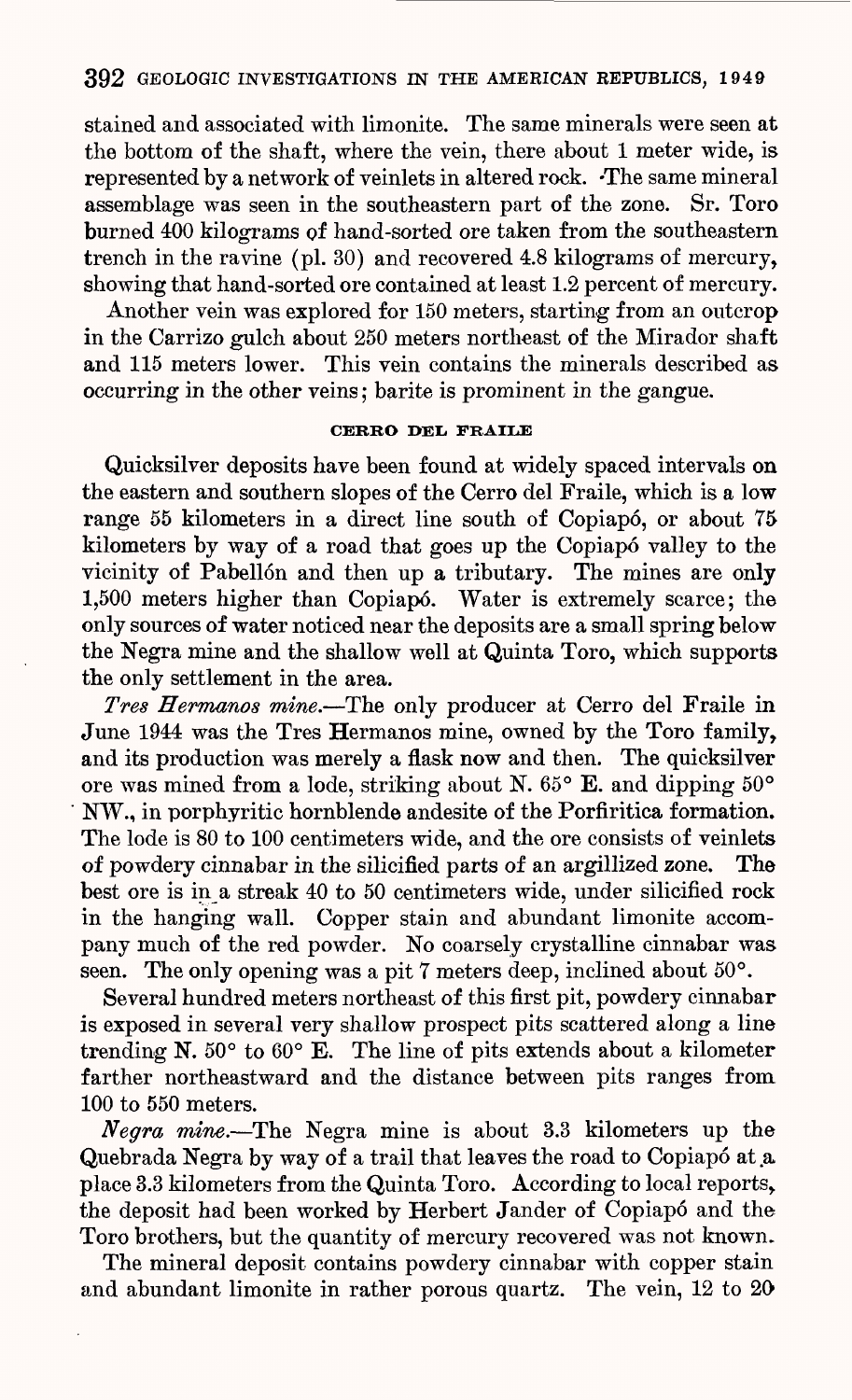centimeters wide, is in the Porfiritica formation and extends along a lamprophyre dike, 50 to 100 centimeters wide, which is much altered to clay. The dike is in the footwall of a fault striking N. 20° E. and dipping 75° NW. There are two shallow workings, within 18 meters of each other, on this vein, which crops out northeast of the pits for about 50 meters. The deepest part is about 8 meters below the surface and the greatest horizontal extent is 11 meters.

A grab sample from the vein zone, including material with visible powdery cinnabar, as assayed by J. J. Fahey of the Geological Survey, yielded only 0.09 percent mercury. The mercury content of the small quicksilver deposits exposed in abandoned workings in all the districts is believed to be similarly low.

Candelaria mine.-The Candelaria quicksilver property, owned by Mr. B. W. Ramsey, is on the southeast flank of the Cerro del Fraile, about 3 kilometers by trail from Quinta Toro.

The quicksilver deposits consist mainly of quartz stringers containing powdery cinnabar, associated with much limonite and a little copper stain, in zones of argillized rock of the Porfiritica formation. The Porfiritica formation in this region consists of volcanic breccia, tuff metamorphosed to a hornfelslike rock at the contact of intrusive andesite porphyry, and probably andesitic lava. Some powdery cinnabar occurs also along joints parallel to veins, and is disseminated through argillized rock. Irregularities of the workings suggest that there were pockets of higher-grade ore. The mineralizing solutions followed a zone of minor faults, which are nearly vertical but undulating.

The two largest workings with showings of cinnabar are at the northern end of the group. The northern one is a stope that plunges 40° N. for 15 meters along an altered zone that strikes N. 30° E. and dips  $75^{\circ}$  NW. This zone is about 1 meter thick and contains quartz stringers as much as 5 centimeters thick which in general do not have sharp boundaries.

The other consists of a pit about 5 meters deep, from the bottom of which a drift extends 5 meters toward the south and an incline about 5 meters long plunges 40° toward the north. In the west wall of the drift an undulating fault ranges in dip from  $80^\circ$  E. to  $80^\circ$  W.: 2 meters south of the pit the fault swings west into the wall. Brilliantred powdery cinnabar was seen in veinlets and impregnating the argillized and somewhat silicified rock, which was deeply stained with limonite in a zone about 20 centimeters in maximum width but which narrows to 5 centimeters at a height of 2 meters above the bottom of the north trench.

Prospect holes in which no mercury minerals were seen follow a fault zone toward the south. In the first prospect, about 20 meters south of the cinnabar deposit, the fault strikes N. 32°-E. and dips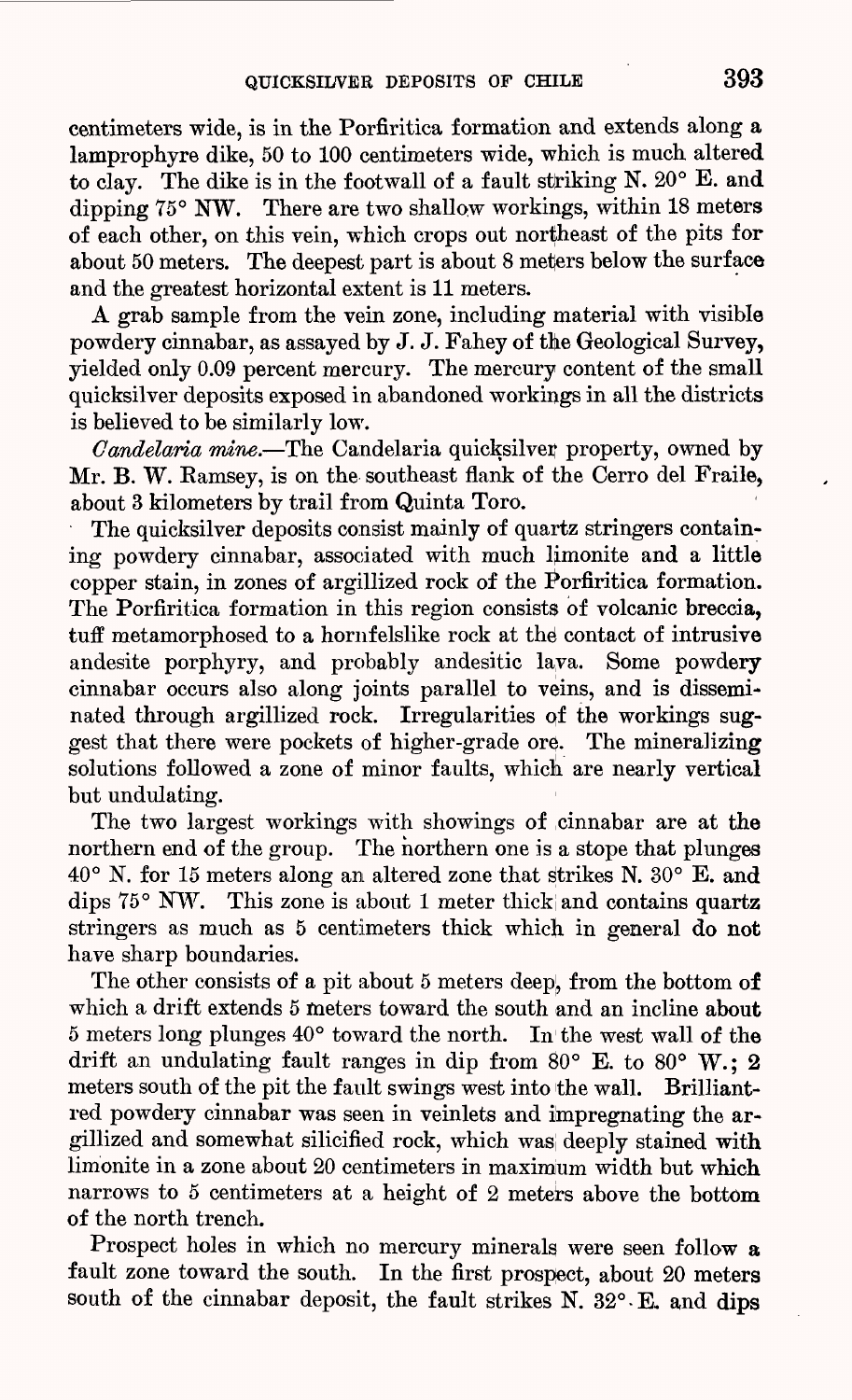65° NW. Other shallow prospects 25 meters farther south expose a complex zone of small faults, which are also barren as far as could be seen in a brief inspection. The same zone was followed to the top of the ridge, 30 meters farther, or about 75 meters from the observed cinnabar. On the ridge the zone strikes about N. 30° E. and dips 65° NW., parallel to a fine-grained dike and to a zone of alteration, roughly 40 meters wide.

East of this more or less continuous zone of alteration along faults are other shallow prospect holes in hydrothermally altered rock.

#### **SIERRA LA PLATA**

The quicksilver deposits in the Sierra la Plata lie within short walking distances of automobile roads from Copiapó. A graded gravel road extends 26.5 kilometers up the Copiapo valley to the mouth of Quebrada de Cerrillos, which is traced by a poorer branch road. It is 12.4 kilometers up this road to the side canvon contain-It is 12.4 kilometers up this road to the side canyon containing the Eegalona prospect, and 14.3 kilometers to a trail leading to the Alianza mine. The surrounding country is almost devoid of vegetation and of readily available water.

*Regalona prospect.*—The Regalona property, about 2 kilometers up a side canyon of Quebrada de Cerrillos, within a few hundred meters of the limit of automobile travel, in 1944 belonged to Sra. Sara Plaza of Copiapó. It had been registered as a cobalt claim, at a time when interest in cobalt was booming locally. None of the mercury has been mined from the property.

Veins, whose outcrops are black with manganese oxides in some places and brown with iron oxides in others, lie in an area of hydrothermally altered andesite of the Porfiritica formation. As a result of the alteration, which produced silica, sericite, and kaolin, the rock contains light-colored patches stained in places with iron oxides. Late calcareous spring deposits consisting in part of coarse-grained calcite occur at a pit near a deposit of cinnabar. A short distance to the southwest, near some aplitic dikes, are large patches of coarse-grained metamorphic minerals such as scapolite, amphibole, and tourmaline.

Cinnabar was observed at two localities. The dump of a caved pit near the southern occurrence showed copper minerals in considerable amount, together with some visibly crystalline cinnabar and a powdery mixture of cinnabar and oxides, in a gangue of barite and quartz. Cinnabar was also seen in place about 115 meters farther east, in an iron-manganese vein that is probably a continuation of the one just mentioned.

*Alianza mine.* The Alianza quicksilver mine is within a few hundred meters of a road by way of which it is 41 kilometers to Copiapó. According to the owner, Sr. Herbert Jander of Copiapó,<sup>25</sup> the mine

<sup>25</sup> Oral communication, June 1944.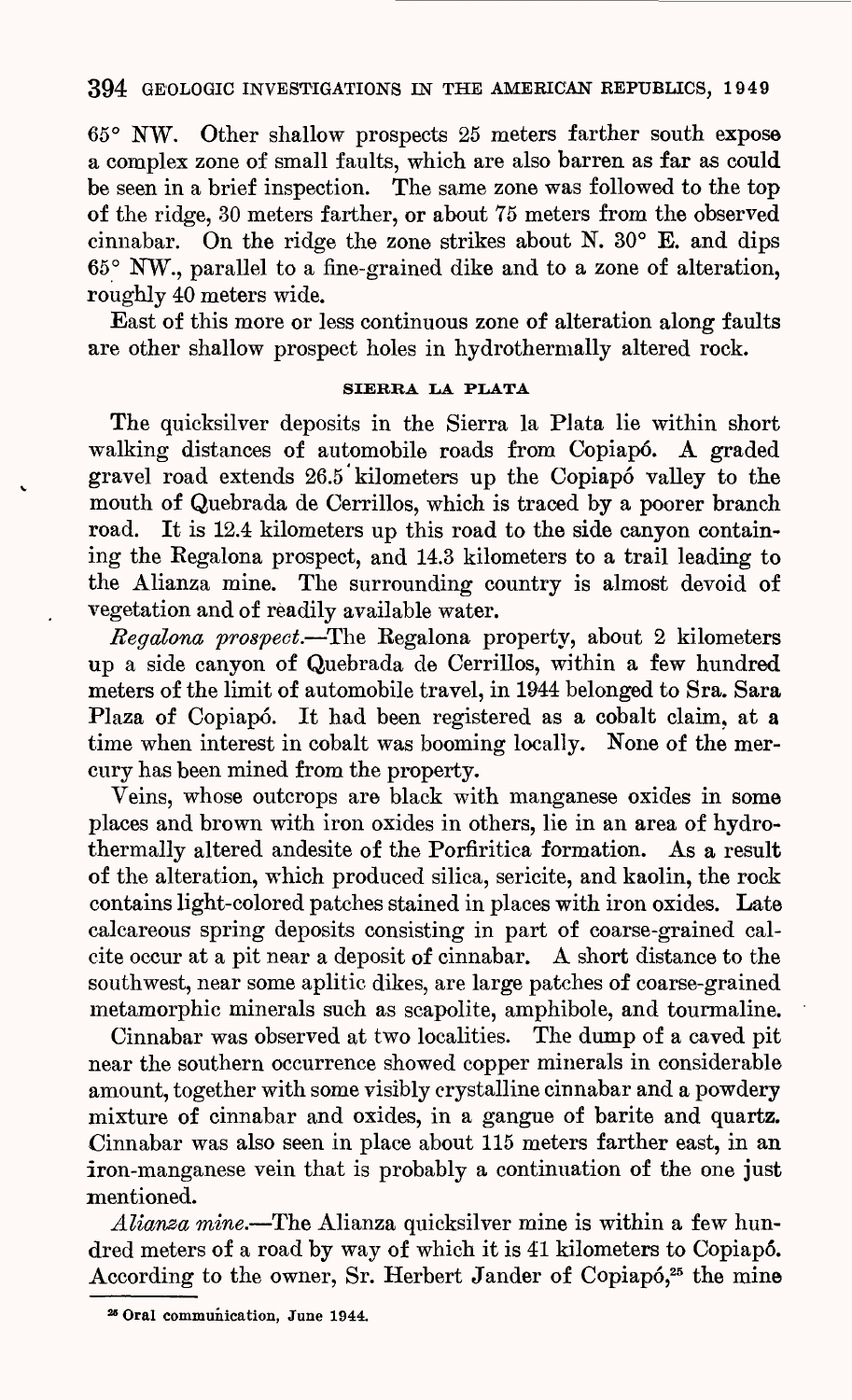produced 2,000 kilograms, or 58 flasks, of quicksilver between October 1942 and June 1943. The mine has an adit, of which only the outer 50 meters were accessible at the time of the examination. The vertical projection of the workings (fig. 44) shows that exploration was carried to a depth of 25 meters below the surface, and for a horizontal distance of 90 meters.



The rocks in the vicinity of the mine (fig. 43) belong to the Porfiritica formation; they consist of andesite in the northeastern part of the property, and of stratified pyroclastic rocks, ranging from tuff to fine-grained volcanic breccia, in the central and southeastern parts. The rocks are hydrothermally altered in conspicuous lightcolored patches, as a result of silicification, argillization, sericitization, and staining with iron oxides. These changes were superimposed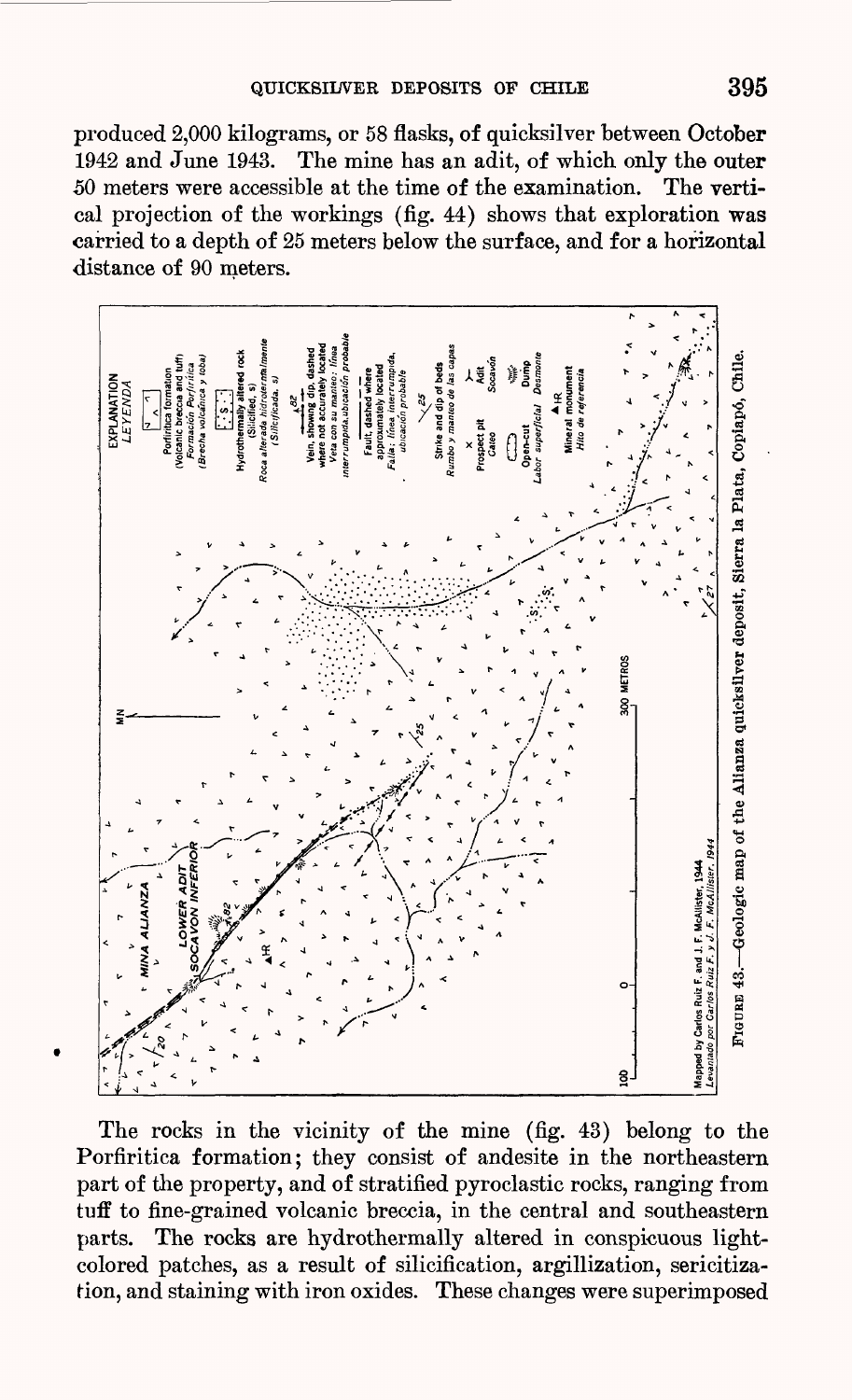

FIGURE 44.—Plan and projection of the Alianza mine, Sierra la Plata, Copiapó, Chile.

 $\ddot{\cdot}$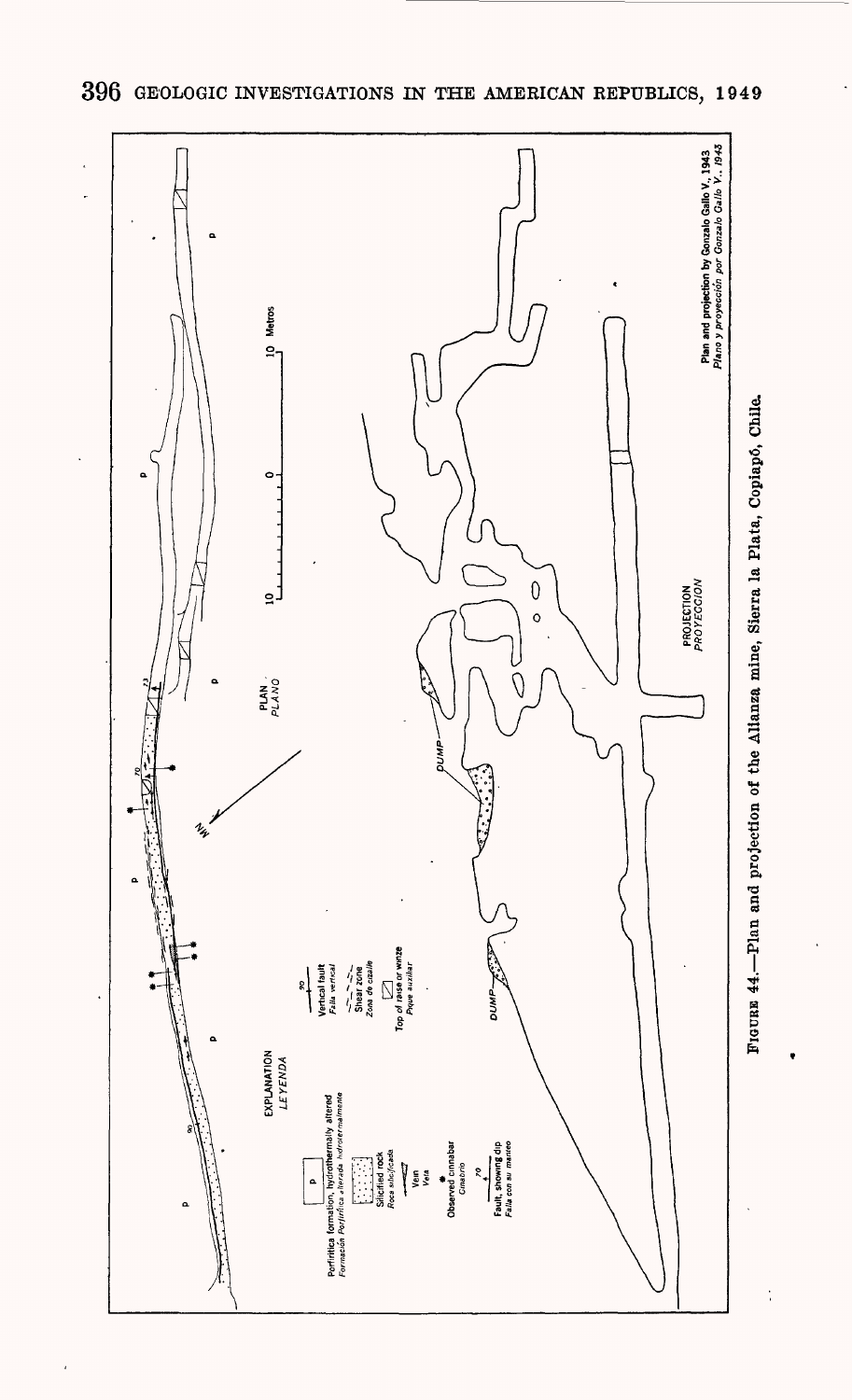upon a more general alteration, which resulted in the formation of chlorite and epidote and in some alkalinization of the plagipclase.

Fragments of granitic rocks on the ridges near the mine are not from nearby outcrops but are remnants of a high-terrace gravel. A welldeveloped terrace is conspicuous on the other side of Quebrada de Cerrillos.

The rocks in the mapped area (fig. 43) dip consistently 20<sup>°</sup> to 30<sup>°</sup> SE. The structure that controlled the mineralization is a narrow shear zone, well exposed in the long lower adit of the Alianza mine. Its fault surfaces strike about N.  $60^{\circ}$  W. (magnetic); they are essentially vertical or dip steeply northeast, and are rather discontinuous within the zone (fig. 44). The rock in the fault zone is completely altered, largely to clay minerals, and the alteration extends across the area farther than the clear-cut faults and the mineralized area; it continues northwest for 150 meters from the lower adit to the edge of the map, and southeast for 350 meters. In line with this zone of alteration, about 180 meters southeast of its end, is a patch of silicified rock about 40 meters in diameter, and 320 meters farther southeast begins another narrow zone of alteration, which continues for 250 meters, to the southeast corner of the mapped area. Near the center of the area shown on the map (fig. 43), or 350 meters southeast of the Alianza adit, a thin vein of barite striking N. 55° W. branches from the zone of alteration exposed at the mine and extends northwestward for about 50 meters. This vein seemed to be barren.

The vein minerals at the Alianza mine consist of a powdery mixture of cinnabar with oxides and copper minerals of oxidation, in a barite gangue. The principal ore shoot, to judge from the outline of the mine workings (fig. 44), was somewhat irregular but in general plunged about 55° NW. over a length of 25 meters. There was another shoot, which apparently plunged somewhat to the southeast, but because of the irregularity of the workings along it, and their inaccessibility, its form and attitude are uncertain.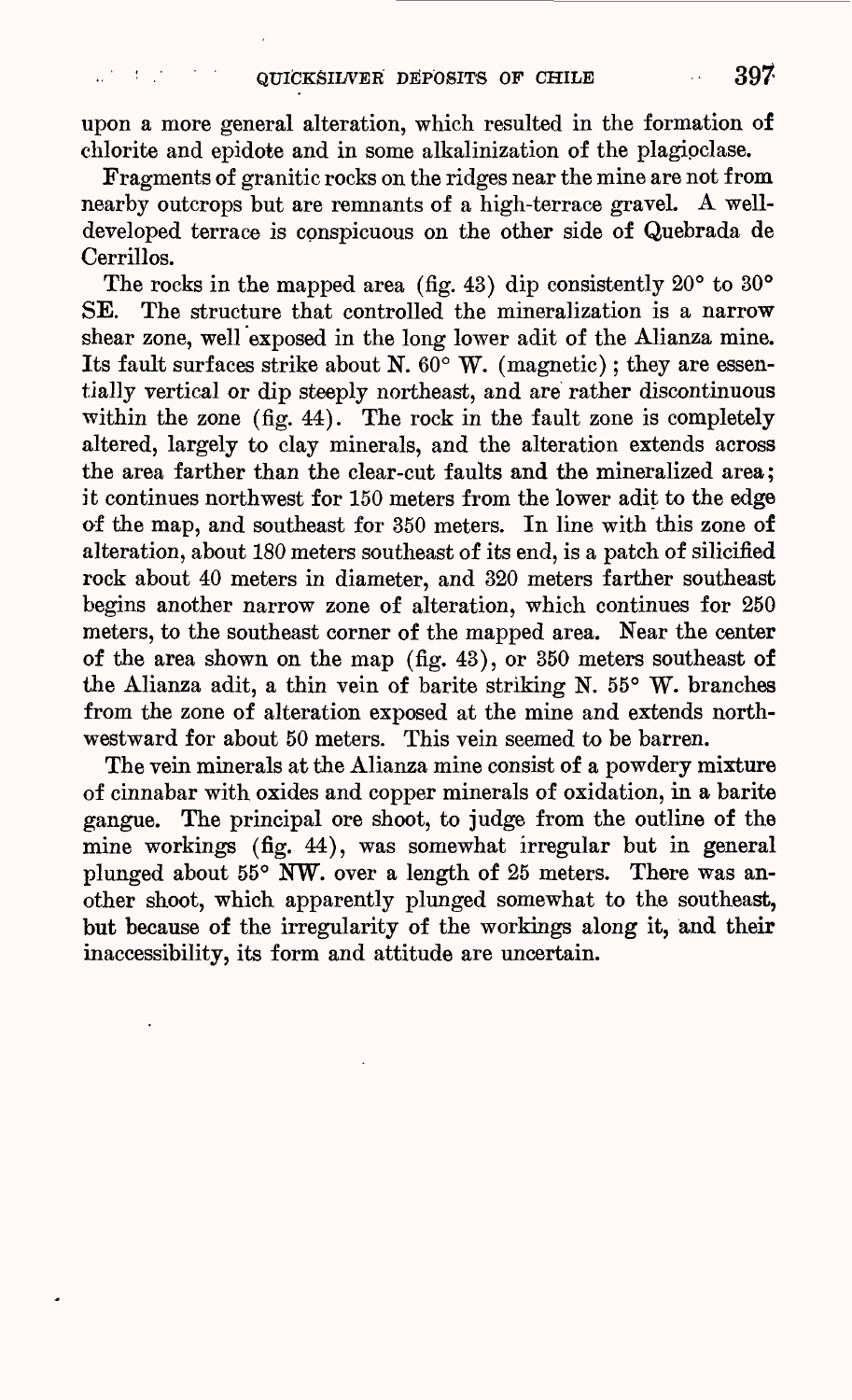52 T 7 ii 1 i ! i i 1 i 1 «» 1 u — u<br>342 longton<br>323 short ton<br>25 lb.<br>metric ton<br>72 metric ton metric ton = 2,205 lb.<br>long ton = 1.0161 metric ton<br>short ton = 0.9072 metric ton <sup>S</sup> o o o o . If) 't OO CM ទីធំ 5 ខី ខី ខី ខី ខី ខី 0 0 0<br>1 . . . . 1 2 c I , <del>╷</del>╙╓┦╾╫╌┞╼┸┰┸╁┸╁┸┰┸┰┸┰ | |<br>¤ 0  $\frac{1}{2}$ <br> $\frac{1}{2}$   $\frac{1}{2}$   $\frac{1}{2}$   $\frac{1}{2}$   $\frac{1}{2}$   $\frac{1}{2}$   $\frac{1}{2}$   $\frac{1}{2}$   $\frac{1}{2}$   $\frac{1}{2}$   $\frac{1}{2}$   $\frac{1}{2}$   $\frac{1}{2}$   $\frac{1}{2}$   $\frac{1}{2}$   $\frac{1}{2}$   $\frac{1}{2}$   $\frac{1}{2}$   $\frac{1}{2}$   $\frac{1}{2}$   $\frac{1}{2}$   $\frac{1}{2}$   $\frac{1}{2}$   $\frac{1}{2}$   $\frac{1}{2}$   $\frac{1}{2}$   $\frac{1}{2}$ £> in «\* 00 CM r **WEIGHTS** c"g O O O C OQ CD oo r-» i 3 O O O O C 3 if) \*t ro CM i metric 1<br>metric 1<br>metric 1<br>long ton<br>\$hort to  $\sim$  $\begin{array}{|c|c|c|c|c|}\hline \dots & \pi & \pi & \pi \ \hline \dots & \dots & \dots & \dots \ \hline \dots & \dots & \dots & \dots & \dots \ \hline \dots & \dots & \dots & \dots & \dots \ \hline \dots & \dots & \dots & \dots & \dots \ \hline \dots & \dots & \dots & \dots & \dots \ \hline \dots & \dots & \dots & \dots & \dots & \dots \ \hline \dots & \dots & \dots & \dots & \dots & \dots \ \hline \dots & \dots & \dots & \dots & \dots & \dots \ \hline \dots & \dots & \dots & \dots & \dots & \dots \ \hline \dots & \dots & \dots & \dots & \dots &$ . i o w | ', ', ', ', 1-88  $100 -$ I ' I I I I o o o o c m ^ fo CNJ r- 8- R S > c<sup>1</sup> D U<br>2.2046 lb.<br>0.4536 kg. Pounds<br>(avoi*t*)<br>- 200<br>- 150 **1b.= 0.4536 kg.**  $-100$ <br> $-50$  $\frac{1}{2}$ II 1 1 1 1 1 ╺╤╕<br>╜╾┪╾┽┷┷┽┷<del>╌┪╌┧╌┥┥╌┥</del>╾┥ °i 8 ooooooo oo 1<br>ہ 1 1 <sup>i</sup>' ' ' ' 1 ' Kilo-<br>grams<br>100 -<u>୪ ୪ ୪ ଜ ଜ ନ ଜ ନ</u>  $\tilde{\bar{\vec{z}}}$   $\tilde{\vec{z}}$ ق ا سا  $\Xi$  ဝ $\tilde{\Xi}$ စီ  $\mathbf{j}$  , it is a consequence of  $\mathbf{S}$  $\overline{\bf 1}$  |  $\overline{\bf 2}$  &  $\bf 3$  &  $\bf 4$  &  $\bf 8$  &  $\bf 8$ 1 1 1 1 1 1 II 1 1 1 1 i 1 II III '".l""l" 'I' <sup>1</sup> " '"' '" I <sup>1</sup> " I <sup>1</sup> '"  $\ddot{\bm{\Sigma}}$  | . SS9°o CDOOr^voinsroocMr-i 00 °oo P = S u ^g <sup>0</sup>  $\begin{array}{c} \text{EQUN} \ \text{Eig} \ \text{Eig} \ \text{Eig} \ \text{Eig} \ \text{Eig} \ \text{Eig} \end{array}$ ھ = G <del>|الرابراہ</del> 80 o o o o o 2 IC<br>ລິມເ⊑<br>ຈິ ወ M  $100 \frac{1}{1}$  500<br>  $0 \frac{1}{1}$   $0 \frac{1}{1}$   $0 \frac{1}{1}$   $0 \frac{1}{1}$   $1 \frac{3}{2800}$   $1 \frac{1}{20}$   $1 \frac{3}{20}$   $1 \frac{3}{20}$   $1 \frac{3}{20}$   $1 \frac{3}{20}$   $1 \frac{3}{20}$   $1 \frac{3}{20}$   $1 \frac{3}{20}$   $1 \frac{3}{20}$   $1 \frac{3}{20}$   $1 \frac{3}{20}$   $1 \frac{3}{20}$   $\frac{1}{2}$   $\frac{1}{2}$   $\frac{1}{2}$   $\frac{1}{2}$   $\frac{1}{2}$   $\frac{1}{2}$   $\frac{1}{2}$   $\frac{1}{2}$   $\frac{1}{2}$   $\frac{1}{2}$   $\frac{1}{2}$   $\frac{1}{2}$   $\frac{1}{2}$   $\frac{1}{2}$   $\frac{1}{2}$   $\frac{1}{2}$   $\frac{1}{2}$   $\frac{1}{2}$   $\frac{1}{2}$   $\frac{1}{2}$   $\frac{1}{2}$   $\frac{1}{2}$  o 0<br>000<br>1500<br>1500 in o oo co «> £ 0\*00 ិន ន ន អ្ន ន្ម<br>"It<del>hinh Infinition</del>  $\stackrel{_\infty}{\circ}$   $\stackrel{_\infty}{\circ}$   $\stackrel{_\infty}{\circ}$   $\stackrel{_\infty}{\circ}$   $\stackrel{_\infty}{\circ}$   $\stackrel{_\infty}{\circ}$ **)**<br>ਬ ≥੍ਰਿ<sub>ੰਗ ਮਾ</sub> S 8 8 8 8 8 8 9 9 5 5 9<br>OOO 9 8 8 9 8 9 9 9 5 9 9 9 9 9 9 1 ro 6 u CD <sup>8</sup> CDoor^vDin^' O O O O O O o O Oc\*-' (ii^ <Y'CMr-i fcx-Ej, ≆| ≥ັລ  $\begin{array}{c} \kappa \ \text{s} \ \text{d} \ \text{d} \ \text{d} \ \text{d} \ \text{d} \ \text{d} \ \text{d} \ \text{d} \ \text{d} \ \text{d} \ \text{d} \ \text{d} \ \text{d} \ \text{d} \ \text{d} \ \text{d} \ \text{d} \ \text{d} \ \text{d} \ \text{d} \ \text{d} \ \text{d} \ \text{d} \ \text{d} \ \text{d} \ \text{d} \ \text{d} \ \text{d} \ \text{d} \ \text{d} \ \text{d} \ \text{d} \ \text{d} \ \text{d}$ w<br>11  $\begin{array}{c|c}\n & 0 \\
& -0 \\
& 0 \\
& 0.3937 \text{ in.} \\
& 0.3937 \text{ on.} \\
& 0.3937 \text{ on.} \\
& 0.3937 \text{ on.} \\
& 0.3937 \text{ on.} \\
& 0.3937 \text{ on.} \\
& 0.3937 \text{ on.} \\
& 0.3937 \text{ on.} \\
& 0.3937 \text{ on.} \\
& 0.3937 \text{ on.} \\
& 0.3937 \text{ on.} \\
& 0.3937 \text{ on.} \\
& 0.3937 \text{ on.} \\
& 0$ <u>្រ</u><br>ខ្មែ ? , ? 1 1 1 1 II ooo OOQ 0000"-" Centi-<br>neters<br>100 — CDOOf^-^Oin^COCMr-i fc^ **.0000** S°,2R <sup>0</sup> oo°oo ooo oocMrHOcDoor^ioin^-oocMrH **EMPERATURE** ů, cooo a a a a a a a a<br>Lintangunia a a a a a ပိ m **तनन** 

**398** GEOLOGIC INVESTIGATIONS IN THE AMERICAN REPUBLICS, 1949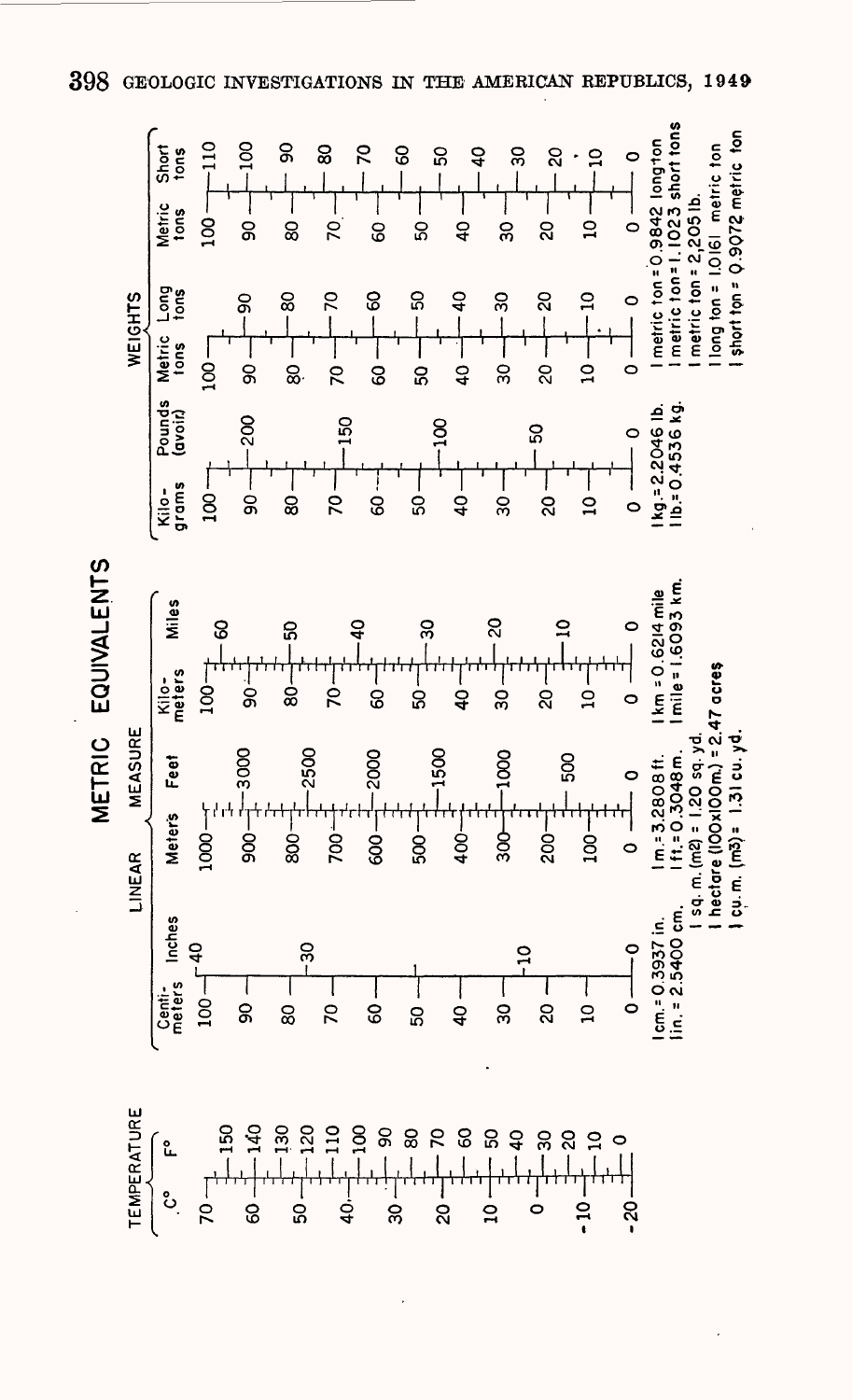### INDEX

i.

| $\sim$ |  |
|--------|--|

 $\ddot{\phantom{0}}$ 

 $\ddot{\phantom{0}}$ 

 $\cdot$ 

| Page                                                                                            | Page                                                                   |
|-------------------------------------------------------------------------------------------------|------------------------------------------------------------------------|
| 364<br>Acknowledgments                                                                          | Illapel district 362, 387-389                                          |
|                                                                                                 | Inclusion granite. See Andean diorite com-                             |
| Algarrobo mine______________________________ 386–387                                            | plex.                                                                  |
| Alianza mine_______________________________ 394-397                                             |                                                                        |
| Analyses of mercury minerals 367, 368                                                           | Lamprophyre dikes 366, 374, 381                                        |
| Andacolla district_______________________ 362, 387–389                                          | 369                                                                    |
|                                                                                                 | Little, J. M., quoted<br>387                                           |
| Associated minerals 368-370                                                                     |                                                                        |
| Azogues mine, in Illapel district<br>387                                                        | Los Mantos mine, description of 378-379                                |
| in Punitaqui district 380-382, pl. 20                                                           |                                                                        |
|                                                                                                 | Luisiana mine 389-391                                                  |
|                                                                                                 |                                                                        |
| Barite <sub>--------------------------------</sub> 369, 371, 387                                | Malachite <sub>--------------------------------</sub> 368-369          |
|                                                                                                 | Manganese oxides<br>370                                                |
|                                                                                                 |                                                                        |
| Candelaria mine 393-394                                                                         | pls. 20, 21, 22, 23, 24, 25, 26, 27, 28, 29, 30                        |
| Cerro del Fraile district 392-394                                                               | index map<br>362                                                       |
| Chait W., Ing. Carlos, quoted<br>387                                                            | plan and projection of Alianza mine<br>396                             |
| 369<br>Chalcocite                                                                               | 364                                                                    |
| Chalcopyrite<br>369                                                                             |                                                                        |
| Champurria mine 379-380, pls. 20, 26                                                            | Mercurian tetrahedrite 367-368                                         |
| 367                                                                                             | 398<br>Metric equivalents, table                                       |
| Copiapó district 361-362, 391-397                                                               | Minerals, associated with mercury 368-370                              |
| Culebra adit 382-384, pl. 20                                                                    |                                                                        |
|                                                                                                 | See also individual mines.                                             |
| Delirio-Republicana mine 384-386, pls. 20, 27                                                   | Mines, Algarrobo 386-387                                               |
| Dichosa mine______________________ 388–389, pl. 28                                              |                                                                        |
| Distribution of ore____________________________ 362,372                                         | Azogues mine, Illapel district<br>387                                  |
| Districts, Andacolla 387–388                                                                    | Punitaqui district 380–382, pl. 20                                     |
|                                                                                                 | Candelaria 393-394                                                     |
| Cerro del Fraile 392-394                                                                        |                                                                        |
|                                                                                                 | Culebra adit 382-384, pl. 20                                           |
| Domeyko <sub>---------------------------</sub> 389-391                                          | Delirio-Republicana 384-386, pls. 20, 27                               |
| Huanillo <sub>----------------------------</sub> 386-387                                        | Dichosa 388-389, pl. 28<br>Los Mantos 378-379, pls. 21, 22, 23, 24, 25 |
| 387                                                                                             |                                                                        |
| Punitaqui 373-386                                                                               |                                                                        |
| Sierra la Plata 394-397                                                                         | Mirador property____________________ 391-392, pl. 30                   |
|                                                                                                 |                                                                        |
|                                                                                                 | Regalona prospect<br>394                                               |
| Faults, relation to distribution of rocks<br>366<br>Fault zones, in Punitaqui district 374-376, | Tres Hermanos<br>292                                                   |
| pls. 20, 21, 22, 23, 24, 25, 26, 27.                                                            | Mirador property 391-392, pl. 30                                       |
| See also under description of individual<br>mines.                                              | Molle mine. See Los Mantos mine.                                       |
| Field work 363–364                                                                              | 367<br>Native mercury                                                  |
| Florida mine. See Los Mantos mine.                                                              | Negra mine 392-393                                                     |
|                                                                                                 |                                                                        |
| Gold 371, 378, 382, 384, 385-386                                                                |                                                                        |
|                                                                                                 |                                                                        |
|                                                                                                 | See also under individual mines.                                       |
| Hematite 369, 371, 377, 382                                                                     | Punitaqui district, Azogues mine 380-382, pl. 20                       |
| History, of the mineral deposits 370–372                                                        | Delirio-Republicana mine 384-386, pls. 20, 27                          |
| of mercury mining<br>363                                                                        | Champurria mine 379-380, pls. 20, 26                                   |
| Huanillo District 362,386–387                                                                   |                                                                        |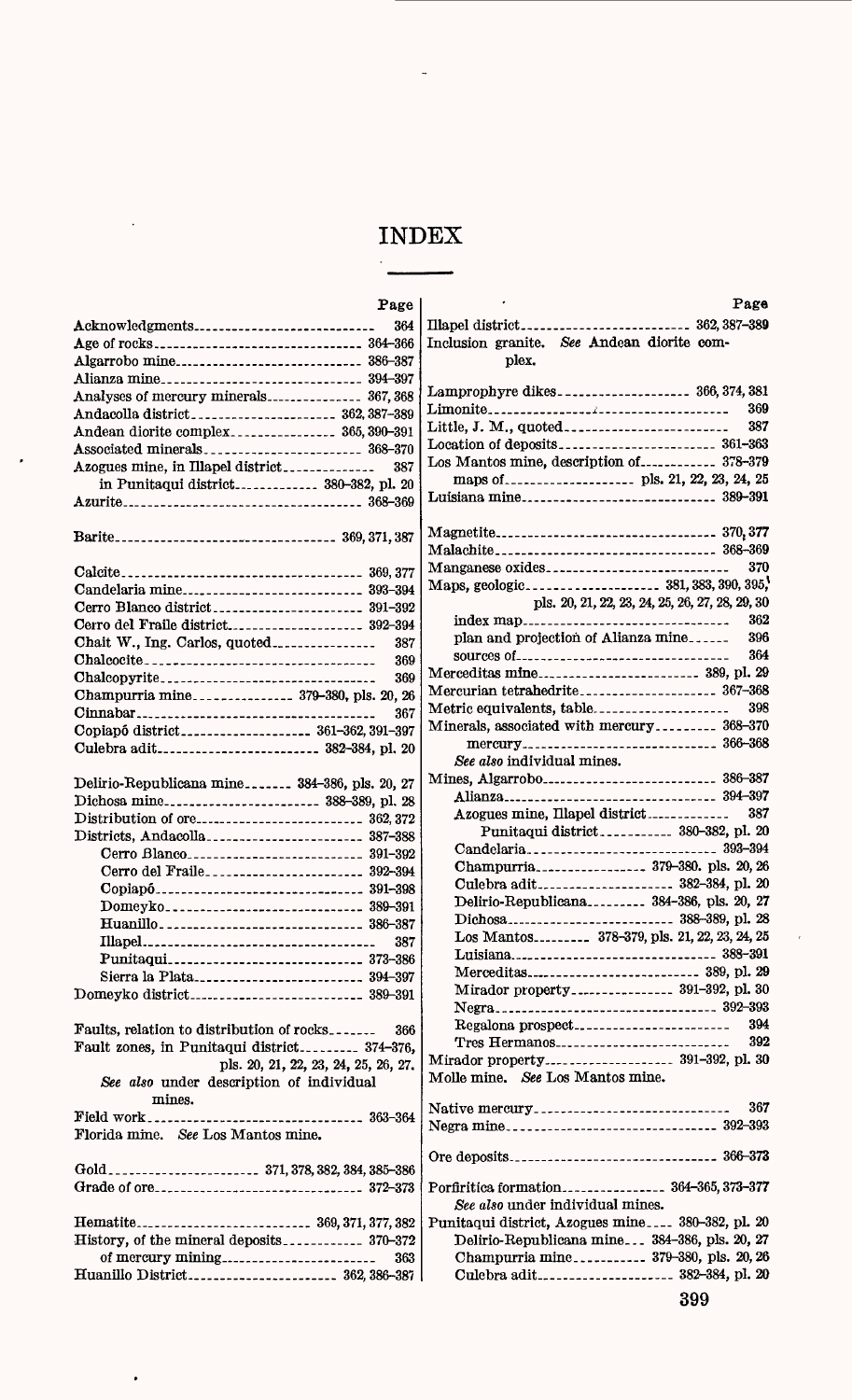l,

# 400 INDEX

J,

| Page<br>Punitaqui district-Continued                               | Page                                                                                          |
|--------------------------------------------------------------------|-----------------------------------------------------------------------------------------------|
| $location$ <sub>---------------------------</sub> 362, 373, pl. 20 | 394                                                                                           |
| Los Mantos mine 378-379, pl. 21, 22, 23, 24, 25                    | Regional geology 362-364                                                                      |
|                                                                    | 373                                                                                           |
| See also under Minerals.                                           |                                                                                               |
|                                                                    |                                                                                               |
|                                                                    | pls. 20, 21, 22, 23, 24, 25, 26, 27   volcanic_________________________ 364-365, 389, 395-397 |
|                                                                    |                                                                                               |
|                                                                    | Sierra la Plata district 394-397                                                              |
|                                                                    | 370                                                                                           |
|                                                                    | 370                                                                                           |
|                                                                    | 392                                                                                           |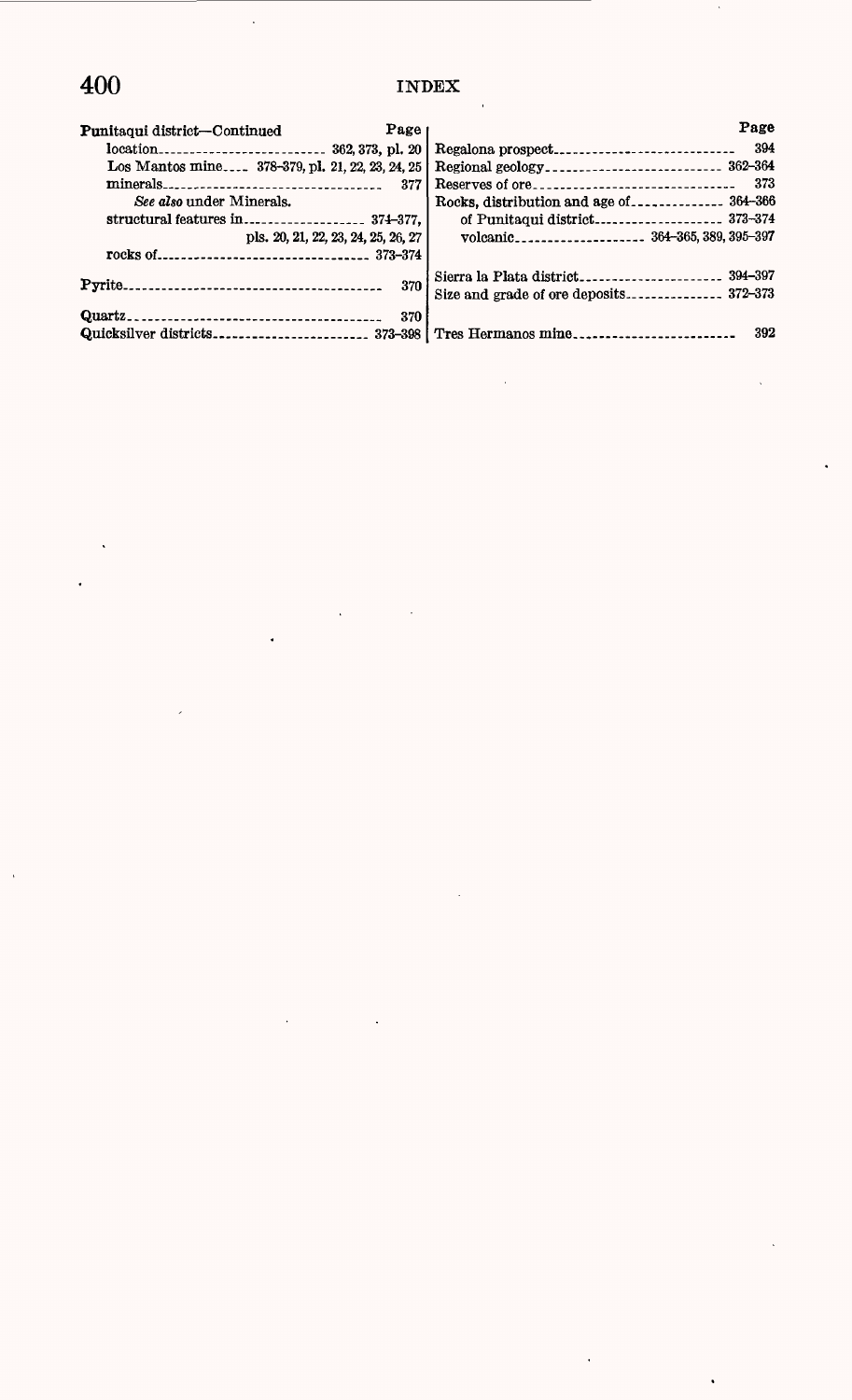# Geologic Investigations in the American Republics 1949

GEOLOGICAL SURVEY BULLETIN 964

*This bulletin was printed as separate chapters, A-E, inclusive*

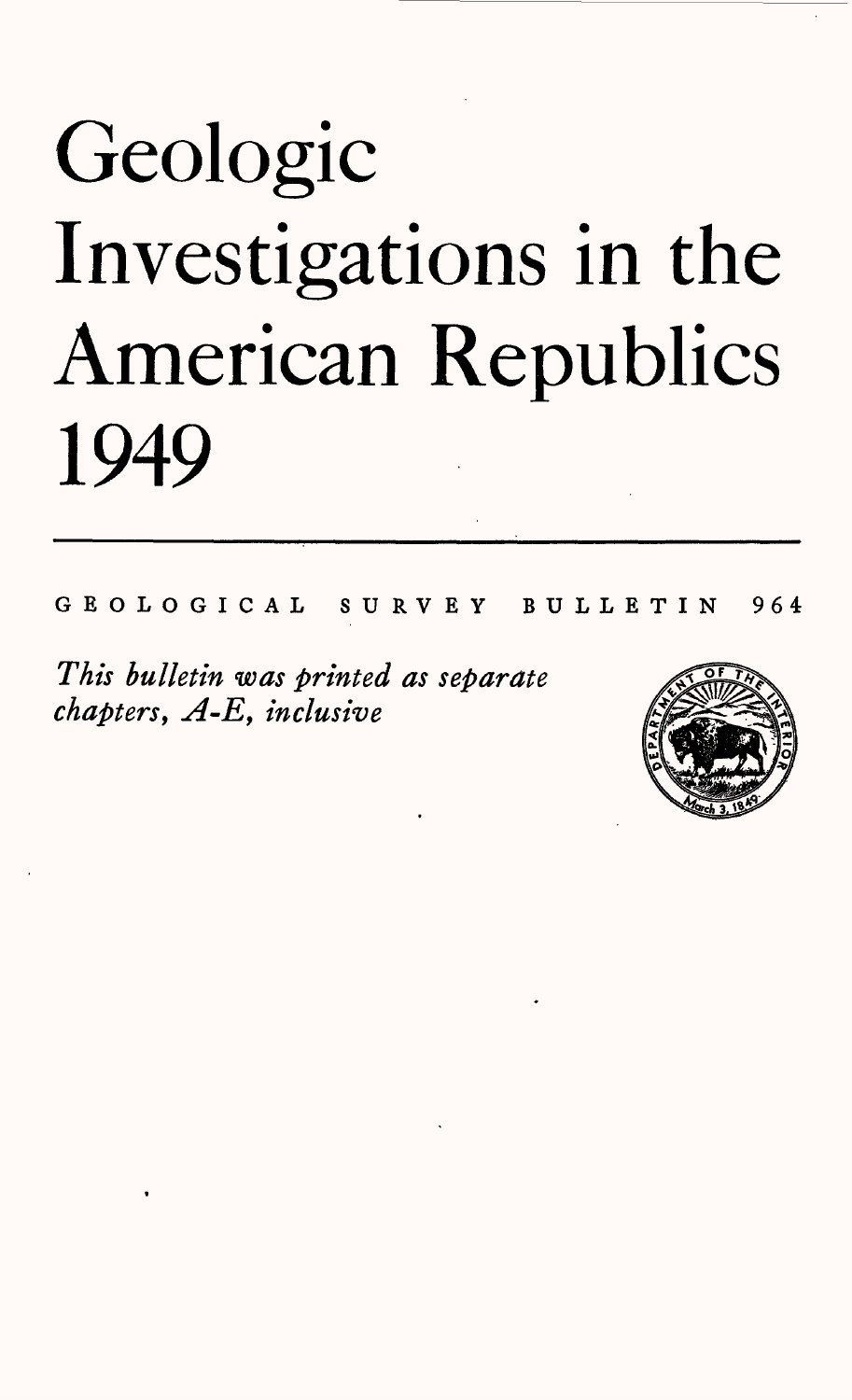# $\ddot{\phantom{a}}$ **UNITED STATES DEPARTMENT OF THE INTERIOR**

 $\ddot{\phantom{0}}$ 

**Oscar L. Chapman,** *Secretary*

#### **GEOLOGICAL SURVEY**

**W. E. Wrather,** *Director*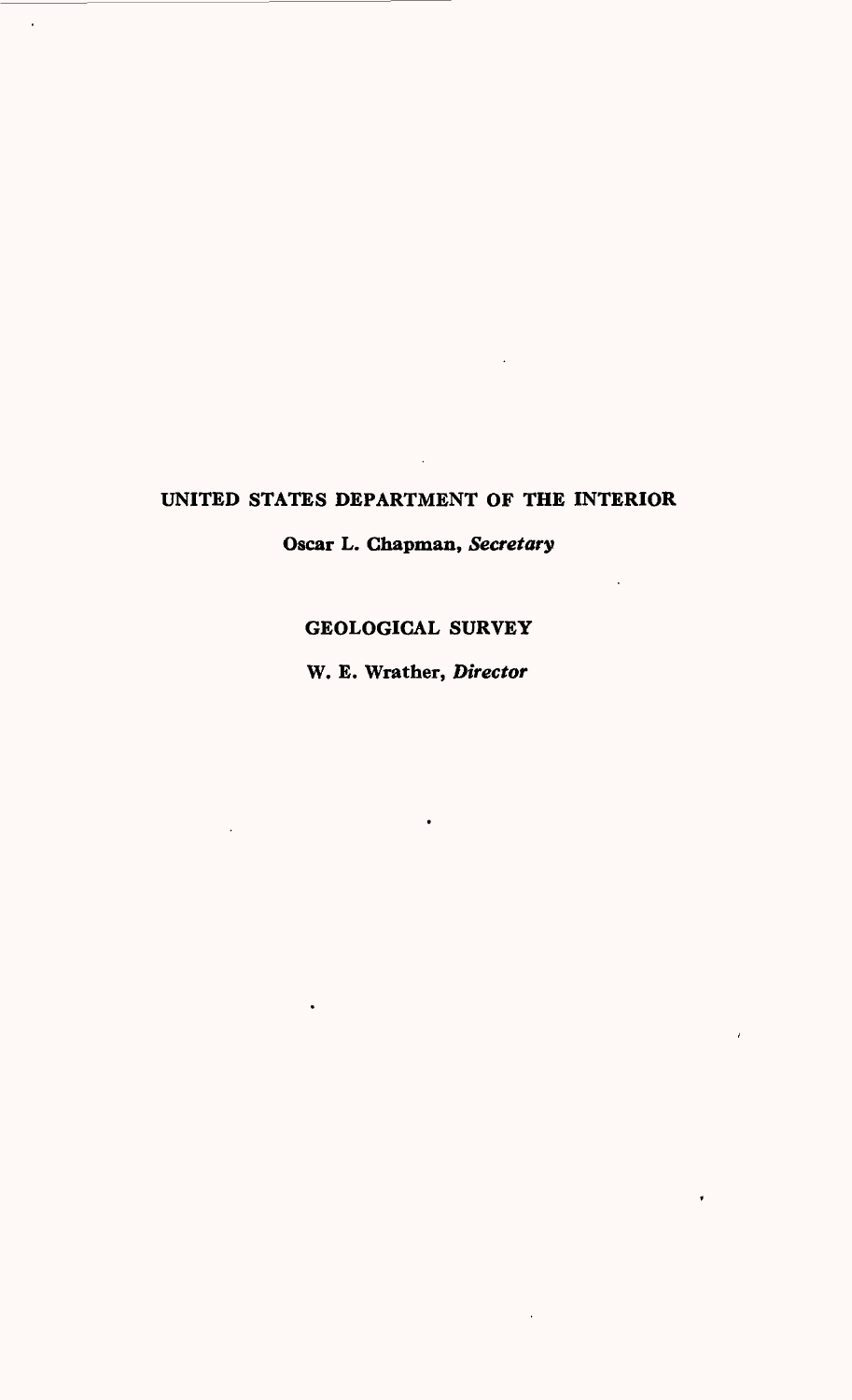## **CONTENTS**

[The letters in parentheses preceding the titles are those used to designate the papers **for**  separate publication]

|                                                                                                                                     | Page                                                                                                                               |
|-------------------------------------------------------------------------------------------------------------------------------------|------------------------------------------------------------------------------------------------------------------------------------|
| (A) Manganese deposits of the Serra do Navio district, Territory of<br>Amapá, Brazil, by John Van N. Dorr 2d, Charles F. Park, Jr., | 1                                                                                                                                  |
| (B) Mineral resources of Colombia (other than petroleum), by Quentin                                                                |                                                                                                                                    |
|                                                                                                                                     | 53                                                                                                                                 |
| (C) Mica deposits in Minas Gerais, Brazil, by W. T. Pecora, M. R. Klep-                                                             |                                                                                                                                    |
|                                                                                                                                     | 205                                                                                                                                |
| minican Republic, by A. H. Koschmann and Mackenzie Gordon, Jr.                                                                      | 307                                                                                                                                |
| (E) Quicksilver deposits of Chile, by J. F. McAllister, Hector Flores, W.,                                                          | 361                                                                                                                                |
|                                                                                                                                     | per, and D. M. Larrabee, A. L. M. Barbosa and Resk Frayha<br>(D) Geology and mineral resources of the Maimon-Hatillo district, Do- |

## ILLUSTRATIONS

| PLATE 1. Map of the Amapari-Araguari river systems, Federal Territory |
|-----------------------------------------------------------------------|
| 2. Map showing relative positions of manganese deposits, Serra do     |
|                                                                       |
| 3. Map of the Clemente I, Navio, De Paiva, and Fritz Ackermann        |
|                                                                       |
| 4. Map of part of the Chumbo area, showing manganese de-              |
|                                                                       |
| 5. Index map of part of Colombia, South AmericaIn pocket              |
| 6. Map showing principal deposits of antimony, asbestos, iron,        |
| manganese, mercury, and sulphur, ColombiaIn pocket                    |
| 7. Map showing principal sources of barite, cement, gypsum, and       |
|                                                                       |
| 8. Map showing coal fields, ColombiaIn pocket                         |
| 9. Map showing copper, lead, molybdenum, and zinc prospects,          |
|                                                                       |
| 10. Map showing principal sources of emeralds and gold, Co-           |
|                                                                       |
| 11. Plan and sections of the lower adits, Quindio mine, municipio     |
| of Cajamarca, Tolima, ColombiaIn pocket                               |
| 12. Map showing principal mica, optical calcite, and quartz crystal   |
| mines and prospects, ColombiaIn pocket                                |
| 13. Map and sections of the Alumbral quartz crystal mine, munici-     |
| pio of Muzo, Boyacá, Colombia_______________________In pocket         |
| 14. Schematic diagrams showing spatial distribution of principal      |
| minerals in symmetrically zoned pegmatites of Minas Gerais,           |
|                                                                       |
|                                                                       |

 $\overline{\phantom{a}}$ 

Page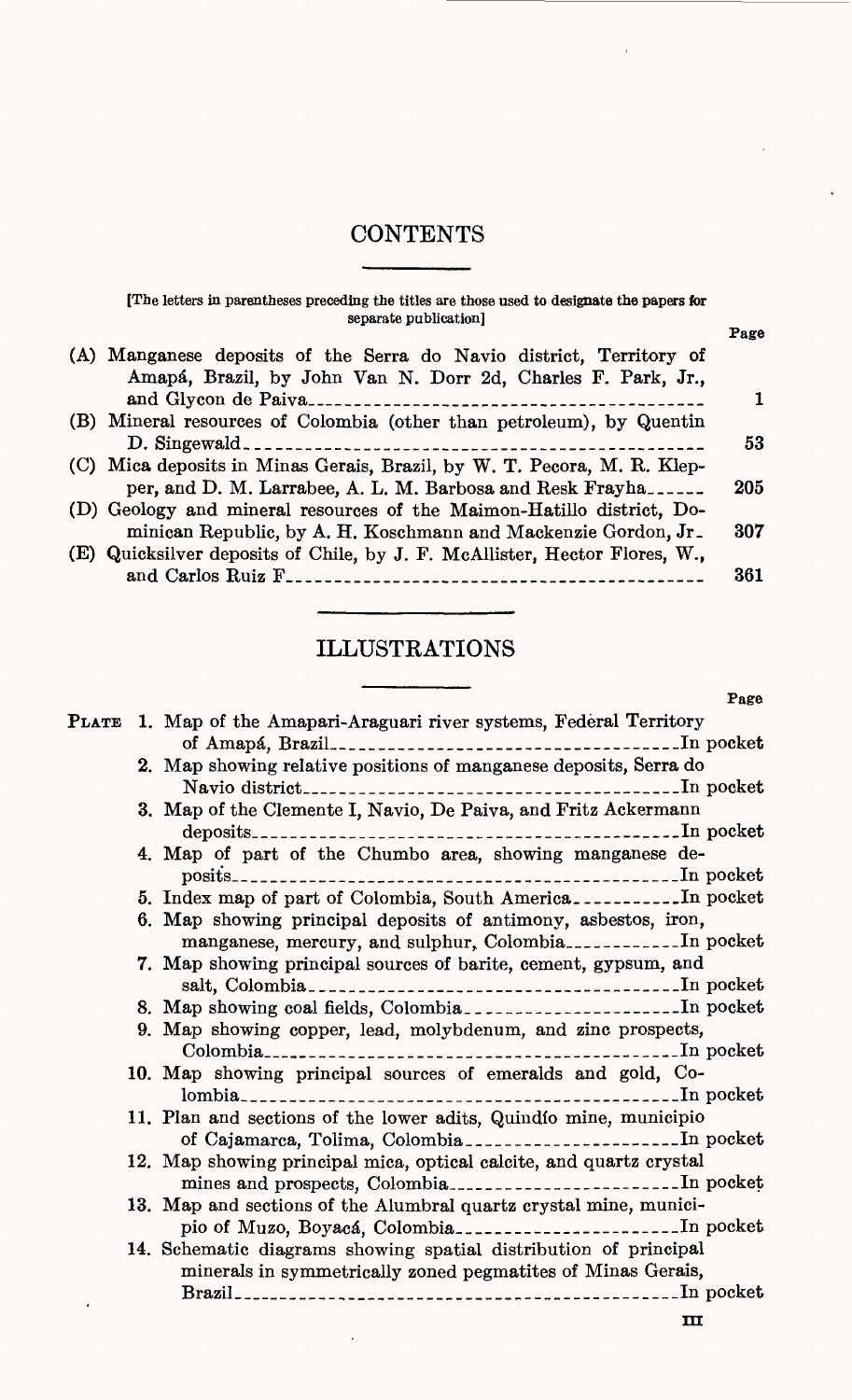IV CONTENTS

|        |                                                                                                                                   | Page     |
|--------|-----------------------------------------------------------------------------------------------------------------------------------|----------|
|        | PLATE 15. Cruzeiro mica mine (Minas Gerais), No. 1 pegmatite, Toquinho                                                            |          |
|        | 16. Structure sections showing asymmetrical zone in the Borges                                                                    |          |
|        | pegmatite and segregation patches in the Levindo Alfreres<br>pegmatite, Minas Gerais_______________________________ In pocket     |          |
|        | 17. Sketches showing zones and mica shoots in selected pegmatites,                                                                |          |
|        | 18. Index map of the Dominican Republic In pocket                                                                                 |          |
|        | 19. Geologic map and sections of the Maimón-Hatillo district,                                                                     |          |
|        | 20. Geologic and topographic map of the Punitaqui quicksilver<br>district, Coquimbo, Chile In pocket                              |          |
|        | 21. Geologic map of the 170 level, Los Mantos mine, Punitaqui,                                                                    |          |
|        | 22. Geologic map of the 250 level, Los Mantos mine, Punitaqui,                                                                    |          |
|        | 23. Geologic sections, Los Mantos mine, Punitaqui, Chile In pocket                                                                |          |
|        | 24. Geologic map of the 330 adit, Los Mantos mine, Punitaqui,                                                                     |          |
|        | 25. Geologic maps of exploration adits, Los Mantos mine, Puni-                                                                    |          |
|        | 26. Geologic map of the 370 level, Champurria mine, Punitaqui,                                                                    |          |
|        | 27. Geologic maps and sections of the Delerio-Republicana mine,<br>Punitaqui, Chile________________________________ In pocket     |          |
|        | 28. Geologic sketch of the Dichosa quicksilver mine, Andacolla,                                                                   |          |
|        | 29. Geologic and topographic sketch map, Merceditas quicksilver<br>deposit, Andacolla, Chile___________________________ In pocket |          |
|        | 30. Geologic map of the Mirador quicksilver deposit, Cerro Blanco,<br>Copiapó, Chile___________________________________ In pocket |          |
| FIGURE | 1. Index map showing the location of the Serra do Navio district.                                                                 | $\bf{2}$ |
|        | 2. Sketch of the Quindío mercury mine area, municipio of Caja-<br>marca, Tolima, Colombia                                         | 152      |
|        | 3. Sketch map of part of the Intendencia del Chocó, Colombia                                                                      | 169      |
|        | 4. Sketch map and section of the Santa María quartz crystal<br>prospect, municipio of Maceo, Antioquia, Colombia                  | 178      |
|        | 5. Sketch of Cuincha quartz crystal prospect, municipio of<br>Muzo, Boyacá, Colombia                                              | 181      |
|        | 6. Sheet-mica exports from Brazil, 1900-1945, and strategic-                                                                      | 210      |
|        | 7. Map showing principal mica-producing areas in eastern Minas                                                                    | 216      |
|        | 8. Serra do Caparaó, Minas Gerais, viewed from hills on west                                                                      | 220      |
|        | 9. Planalto Brasileiro, looking north from Serra dos Lourenços                                                                    | 221      |
|        | 10. General view of topography near Fazenda Chico Dentista,                                                                       | 222      |
|        | 11. "Gulley gravure," or rapid-erosion gulleys, near Governador                                                                   | 223      |
|        | 12. Fault scarp on south side of Serra dos Lourenços                                                                              | 226      |
|        | 13. Poainha escarpment, viewed from west _____________________                                                                    | 230      |
|        | 14. Bedding in quartzite formation of Poainha escarpment at                                                                       | 230      |

 $\langle \cdot \rangle$ 

 $\lambda$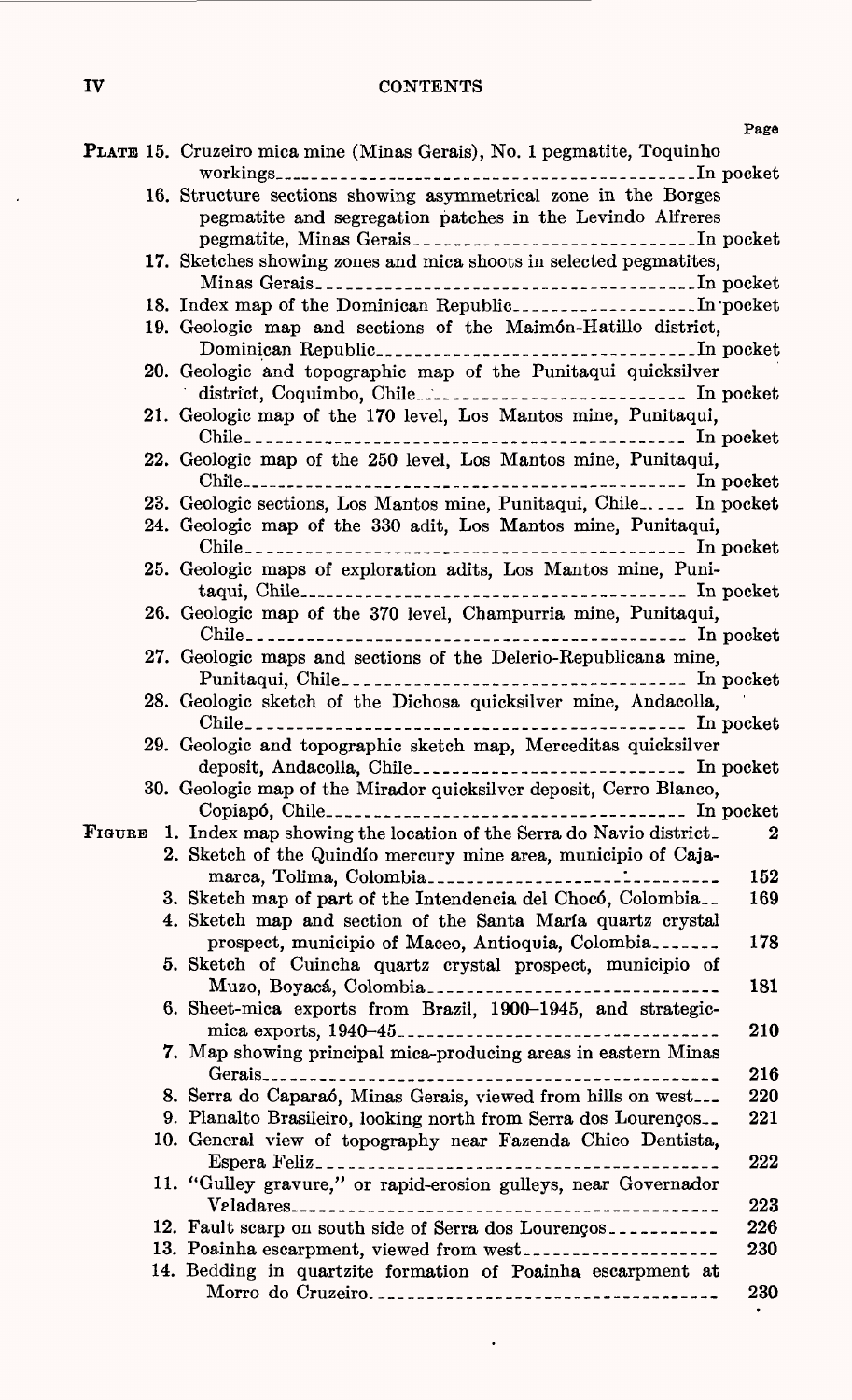### CONTENTS V

 $\epsilon$ 

|  | FIGURE 15. Scalloped abrasion in phyllitic rocks at Cachoeira Grande,                                                                                       |
|--|-------------------------------------------------------------------------------------------------------------------------------------------------------------|
|  | 16. Projection and sketch showing relations of pegmatite, aplite,<br>and schist at Serra dos Lourenços mica mine                                            |
|  | 17. Plan of main level, Forattini mica mine, Cruzeiro district                                                                                              |
|  | 18. Structure sections showing size, form, and attitude of 11<br>tabular and lenticular pegmatites, Minas Gerais                                            |
|  | 19. Structure sections showing size, form, and attitude of three<br>single-sheet and two multiple-sheet pegmatites, Minas                                   |
|  | 20. Structure sections showing size, form, and attitude of eight<br>irregularly formed pegmatites, Minas Gerais                                             |
|  | 21. Irregular contact of pegmatite and schist at lower Urubu<br>mine, neas Espera Feliz                                                                     |
|  | 22. Irregular contact of pegmatite and schist at Carajáu mine,<br>near Governador Valadares                                                                 |
|  | 23. Pegmatite enclosed in minor drag fold of schist in roof of                                                                                              |
|  | 24. Transverse structure sections, No. 1 pegmatite, Serra dos                                                                                               |
|  | 25. Sketches along drifts and stopes of Bananal mica mine                                                                                                   |
|  | 26. Granitic texture in upper border zone of Ipê pegmatite, near<br>Governador Valadares                                                                    |
|  | 27. Pegmatite texture in central zone of Ipê pegmatite<br>28. Zoning in Pedra Redonda No. 1 pegmatite, near Governador                                      |
|  | 29. Structure sections of Zacarias, Pequeri, Saracura, and Fazen-                                                                                           |
|  | 30. Plan and structure section of Sapucaia pegmatite                                                                                                        |
|  | 31. Sketches transverse to stopes in Cruzeiro No. 2 and No. 3                                                                                               |
|  | 32. Transverse sections of the Pedro Espirito, Golconda, and                                                                                                |
|  | 33. Sketches of pegmatites exposed at Pedra Redonda No. 1 and                                                                                               |
|  | 34. Exceptionally large full-trimmed sheet mica from Manoel                                                                                                 |
|  | 35. Rifted mica split from single large book from Cruzeiro No. 1<br>pegmatite, near Santa Maria do Suassuf                                                  |
|  | 36. Sketch of a mica plate, showing relation of principal structural<br>imperfections to crystallographic orientation                                       |
|  | 37. Pedro Espirito mica mine, near Governador Valadares, show-<br>ing open pit in March 1944<br>38. Pedro Espirito mica mine, showing working of benches by |
|  | bulldozer mining in May 1945<br>39. Index map of Chile, showing quicksilver region                                                                          |
|  | 40. Geologic map of the main level, Azogues mine, Punitaqui, Chile.                                                                                         |
|  | 41. Geologic map of the Culebra adit, Punitaqui, Chile                                                                                                      |
|  | 42. Geologic map and section of the Luisiana quicksilver mine,                                                                                              |
|  | 43. Geologic map of the Alianza quicksilver deposit Sierra la<br>Plata, Copiapó, Chile                                                                      |
|  | 44. Plan and projection of the Alianza mine, Sierra la Plata,                                                                                               |

o

ï

Page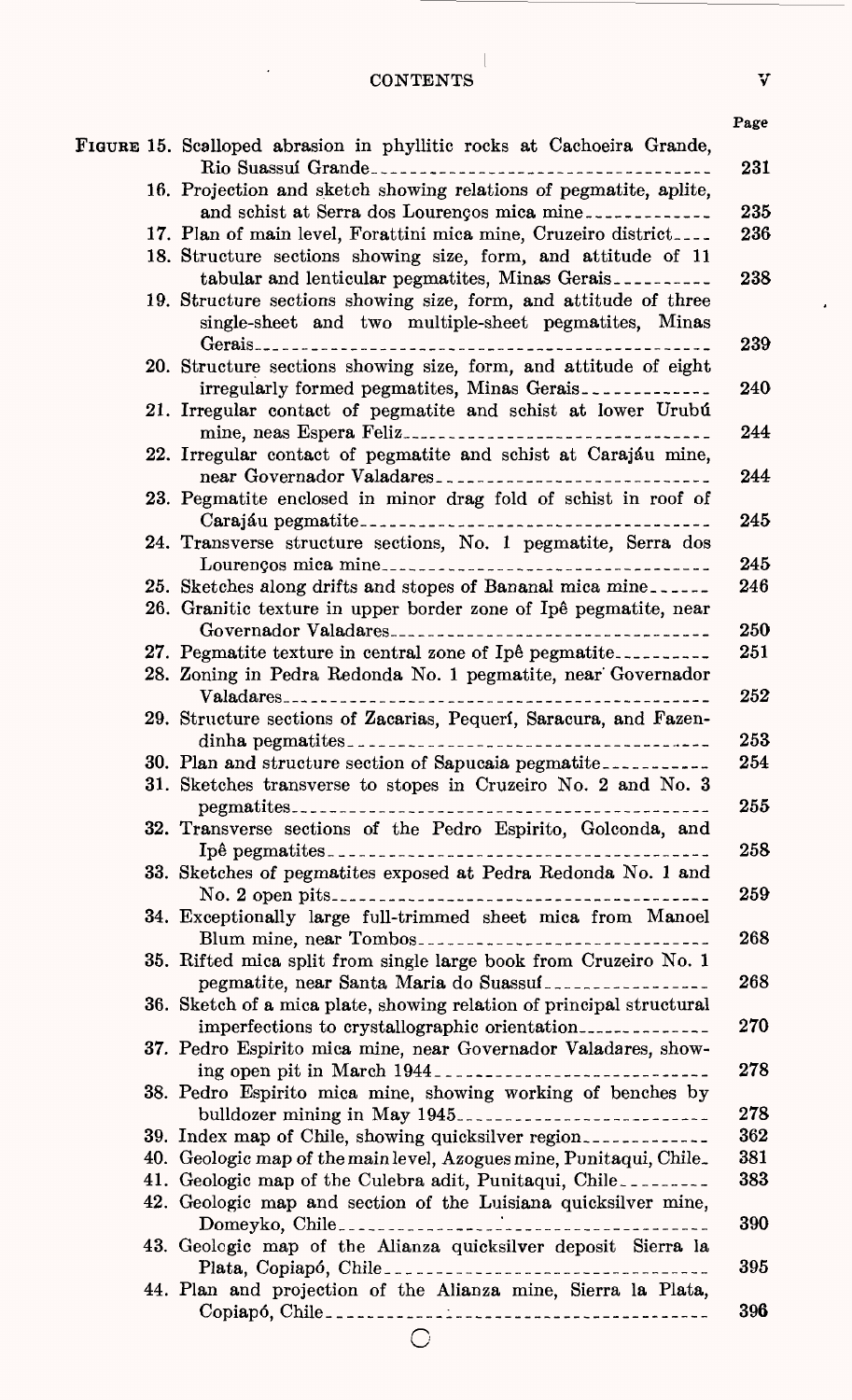$\label{eq:2.1} \frac{1}{\sqrt{2}}\int_{\mathbb{R}^3}\frac{1}{\sqrt{2}}\left(\frac{1}{\sqrt{2}}\right)^2\frac{1}{\sqrt{2}}\left(\frac{1}{\sqrt{2}}\right)^2\frac{1}{\sqrt{2}}\left(\frac{1}{\sqrt{2}}\right)^2\frac{1}{\sqrt{2}}\left(\frac{1}{\sqrt{2}}\right)^2.$  $\Delta \sim 10^{11}$  km s  $^{-1}$  $\mathcal{L}(\mathcal{L}(\mathcal{L}))$  and  $\mathcal{L}(\mathcal{L}(\mathcal{L}))$  . The contribution of  $\mathcal{L}(\mathcal{L})$  $\mathcal{L}(\mathcal{L}^{\mathcal{L}}(\mathcal{L}^{\mathcal{L}}(\mathcal{L}^{\mathcal{L}}(\mathcal{L}^{\mathcal{L}}(\mathcal{L}^{\mathcal{L}}(\mathcal{L}^{\mathcal{L}}(\mathcal{L}^{\mathcal{L}}(\mathcal{L}^{\mathcal{L}}(\mathcal{L}^{\mathcal{L}}(\mathcal{L}^{\mathcal{L}}(\mathcal{L}^{\mathcal{L}}(\mathcal{L}^{\mathcal{L}}(\mathcal{L}^{\mathcal{L}}(\mathcal{L}^{\mathcal{L}}(\mathcal{L}^{\mathcal{L}}(\mathcal{L}^{\mathcal{L}}(\mathcal{L}$  $\mathcal{L}^{\text{max}}_{\text{max}}$  ,  $\mathcal{L}^{\text{max}}_{\text{max}}$  $\mathcal{L}^{\mathcal{L}}(\mathcal{L}^{\mathcal{L}})$  and  $\mathcal{L}^{\mathcal{L}}(\mathcal{L}^{\mathcal{L}})$  . In the case of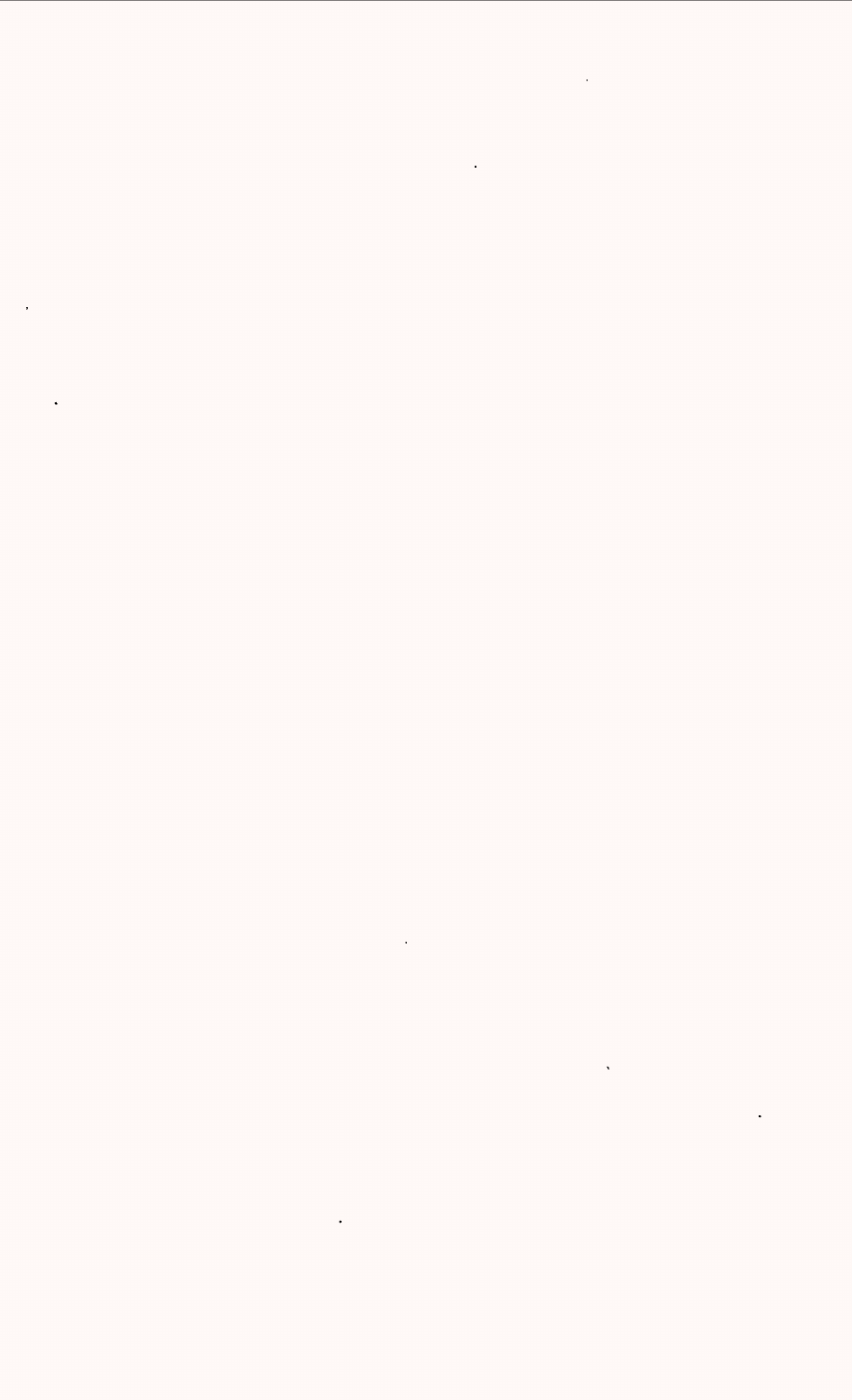$\langle \bullet \rangle$  $\label{eq:2.1} \frac{1}{\sqrt{2}}\left(\frac{1}{\sqrt{2}}\right)^{2} \left(\frac{1}{\sqrt{2}}\right)^{2} \left(\frac{1}{\sqrt{2}}\right)^{2} \left(\frac{1}{\sqrt{2}}\right)^{2} \left(\frac{1}{\sqrt{2}}\right)^{2} \left(\frac{1}{\sqrt{2}}\right)^{2} \left(\frac{1}{\sqrt{2}}\right)^{2} \left(\frac{1}{\sqrt{2}}\right)^{2} \left(\frac{1}{\sqrt{2}}\right)^{2} \left(\frac{1}{\sqrt{2}}\right)^{2} \left(\frac{1}{\sqrt{2}}\right)^{2} \left(\$  $\mathcal{L}^{\text{max}}_{\text{max}}$  and  $\mathcal{L}^{\text{max}}_{\text{max}}$  $\sim$  $\label{eq:2.1} \mathcal{L}(\mathcal{L}^{\mathcal{L}}_{\mathcal{L}}(\mathcal{L}^{\mathcal{L}}_{\mathcal{L}})) = \mathcal{L}(\mathcal{L}^{\mathcal{L}}_{\mathcal{L}}(\mathcal{L}^{\mathcal{L}}_{\mathcal{L}})) = \mathcal{L}(\mathcal{L}^{\mathcal{L}}_{\mathcal{L}}(\mathcal{L}^{\mathcal{L}}_{\mathcal{L}}))$  $\mathcal{L}^{\text{max}}(\mathbf{A})$  and  $\mathcal{L}^{\text{max}}(\mathbf{A})$ 

 $\ddot{\phantom{1}}$